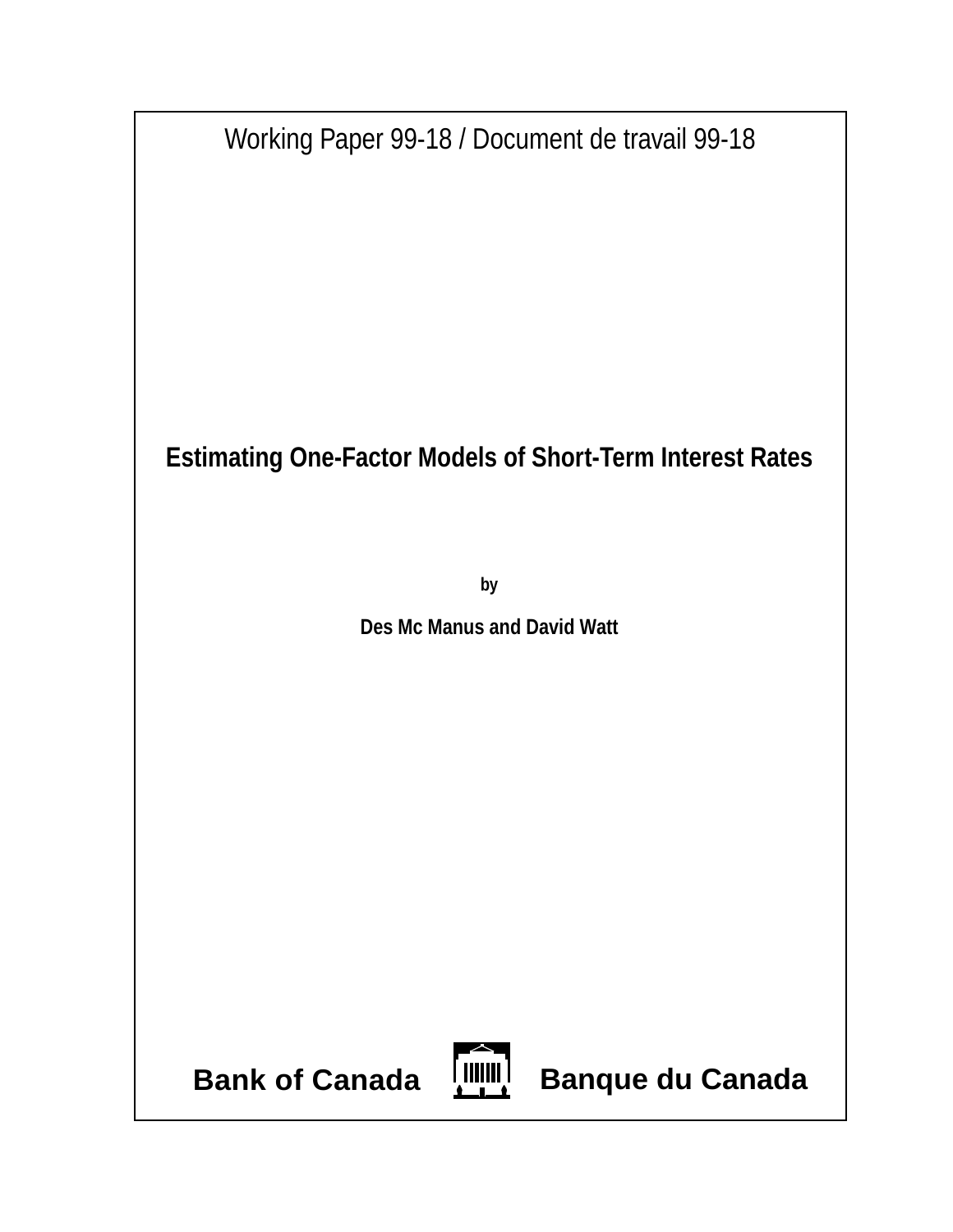## ISSN 1192-5434 ISBN 0-662-28308-2

Printed in Canada on recycled paper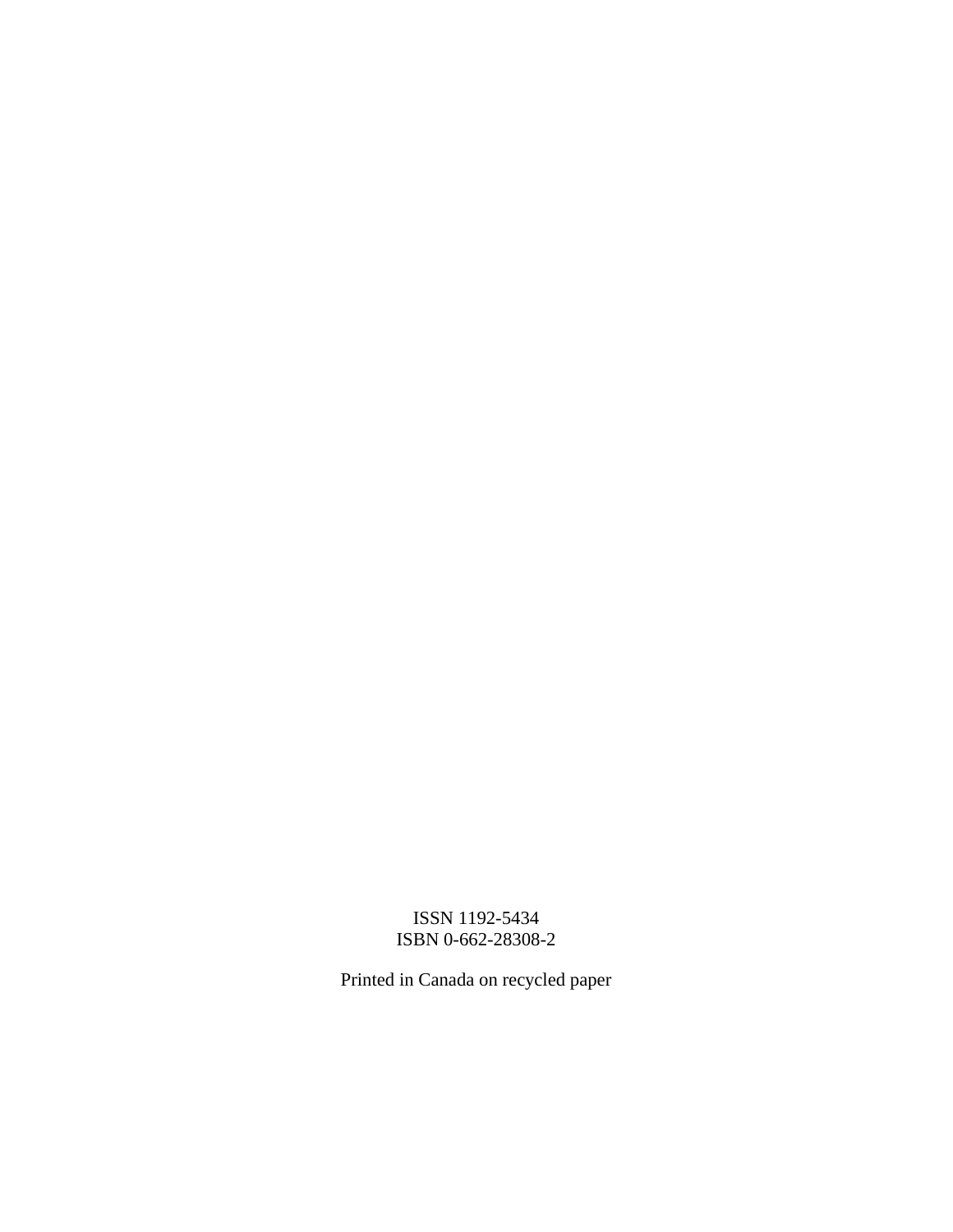Bank of Canada Working Paper 99-18

November 1999

# **Estimating One-Factor Models of Short-Term Interest Rates**

**by**

## **Des Mc Manus and David Watt\***

Financial Markets Department Bank of Canada Ottawa, Canada K1A 0G9 E-mail: dmcmanus@bank-banque-canada.ca dwatt@cmhc-schl.gc.ca

\*Current address: Canada Mortgage and Housing Corporation, Ottawa, Canada.

The views expressed in this paper are those of the authors. No responsibility for them should be attributed to the Bank of Canada.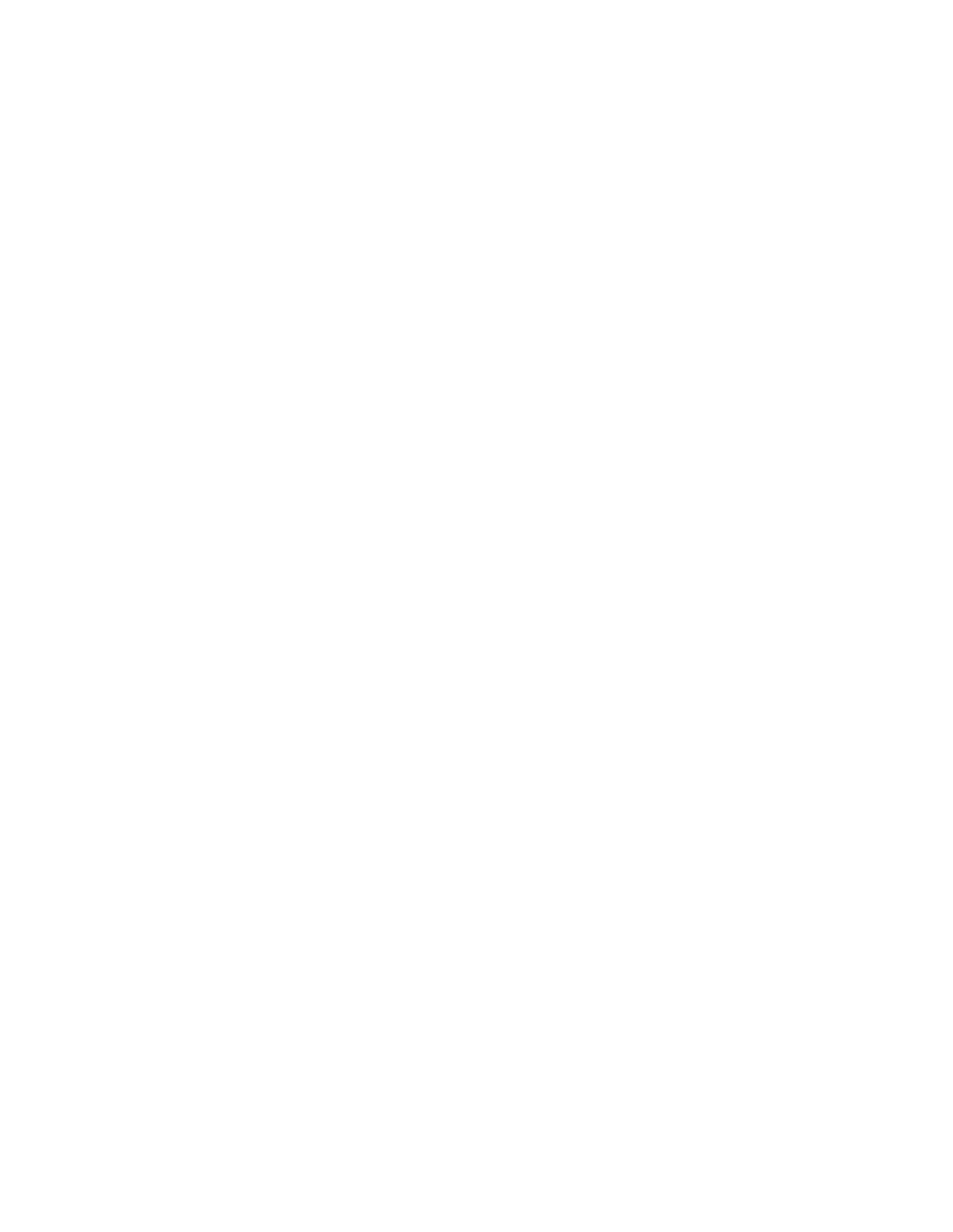# **Contents**

| $1_{-}$ |            |
|---------|------------|
| 2.      |            |
|         | 3.1<br>3.2 |
|         |            |
| 5.      |            |
| 6.      |            |
| 7.      |            |
| 8.      |            |
|         |            |
|         |            |
|         |            |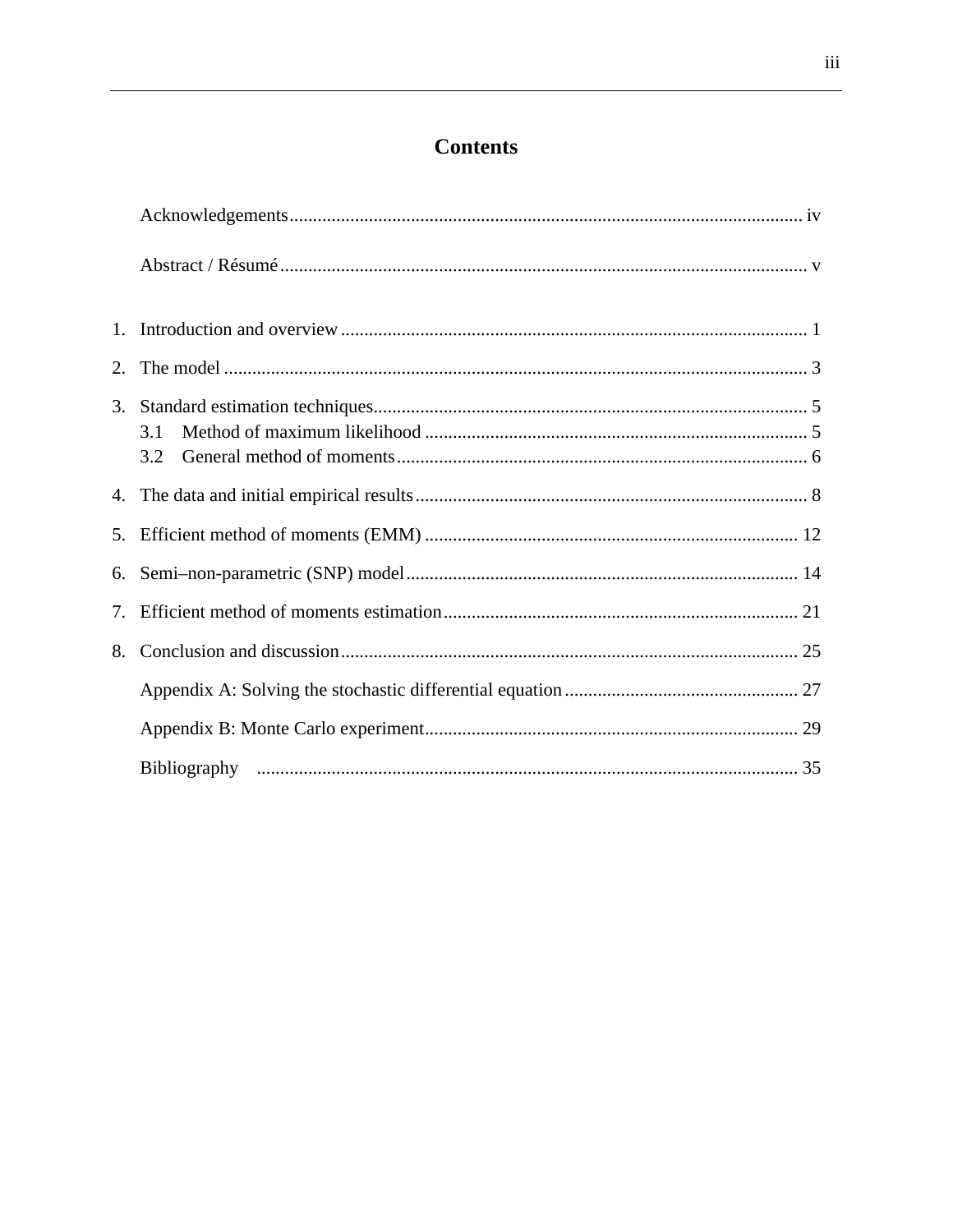## **Acknowledgements**

The authors would like to thank Ben Fung, Paul Gilbert, Peter Thurlow, Mark Zelmer, and participants at the 1999 Northern Finance Association conference for their helpful comments. Thanks also to Ronald Gallant and George Tauchen for a base set of computer programs.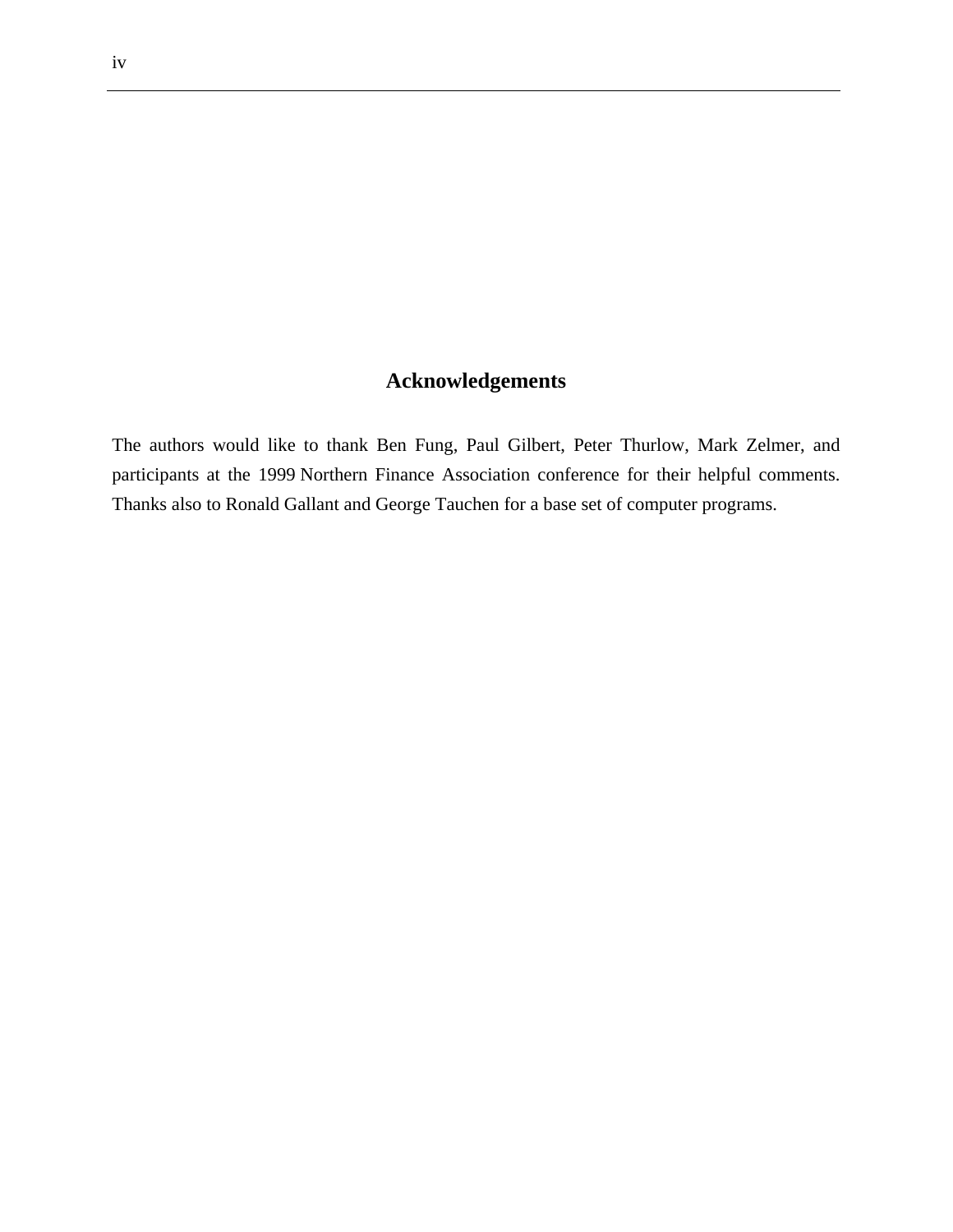#### **Abstract**

There currently exists in the literature several continuous-time one-factor models for short-term interest rates. This paper considers a wide range of these models that are nested into one general model. These models are approximated using both a discrete-time model and a model that accounts for aggregation effects over time, and are estimated by both the method of maximum likelihood and the general method of moments, for both Canadian and U.S. data. The estimation results are found to be independent of the approximation model used. However, the results are dependent on the estimation technique, more so for Canada than the United States. As an alternative check, the efficient method of moments is also employed. Hypothesis testing strongly suggests these one-factor models do not provide a good description of the evolution of Canadian short-term interest rates. In contrast, these models perform better for short-term U.S. interest rates.

JEL classification: C52, G10 Bank of Canada classification: Financial markets; Interest rates

#### **Résumé**

On relève plusieurs modèles à un facteur formulés en temps continu dans les ouvrages économiques pour décrire le comportement des taux d'intérêt à court terme. Les auteurs de l'étude examinent une large gamme de ces modèles constituant des cas particuliers d'un modèle plus général. Ils les représentent de façon approchée au moyen d'un premier modèle en temps discret et d'un second qui tient compte des effets d'agrégation au fil du temps, qu'ils estiment ensuite par la méthode du maximum de vraisemblance et la méthode des moments généralisés à l'aide de données canadiennes et américaines. Les résultats de l'estimation ne varient pas selon l'approximation utilisée; ils varient toutefois en fonction de la méthode d'estimation, et ce davantage dans le cas du Canada que pour les États-Unis. Les auteurs emploient aussi la méthode des moments efficaces pour contre-vérifier leurs résultats. Les tests d'hypothèse donnent fortement à penser que les modèles à un facteur parviennent mal à décrire l'évolution des taux à court terme au Canada. Ces modèles arrivent mieux, en revanche, à expliquer celle des taux comparables aux États-Unis.

Classification JEL: C52, G10 Classification de la Banque du Canada: Marchés financiers; Taux d'intérêt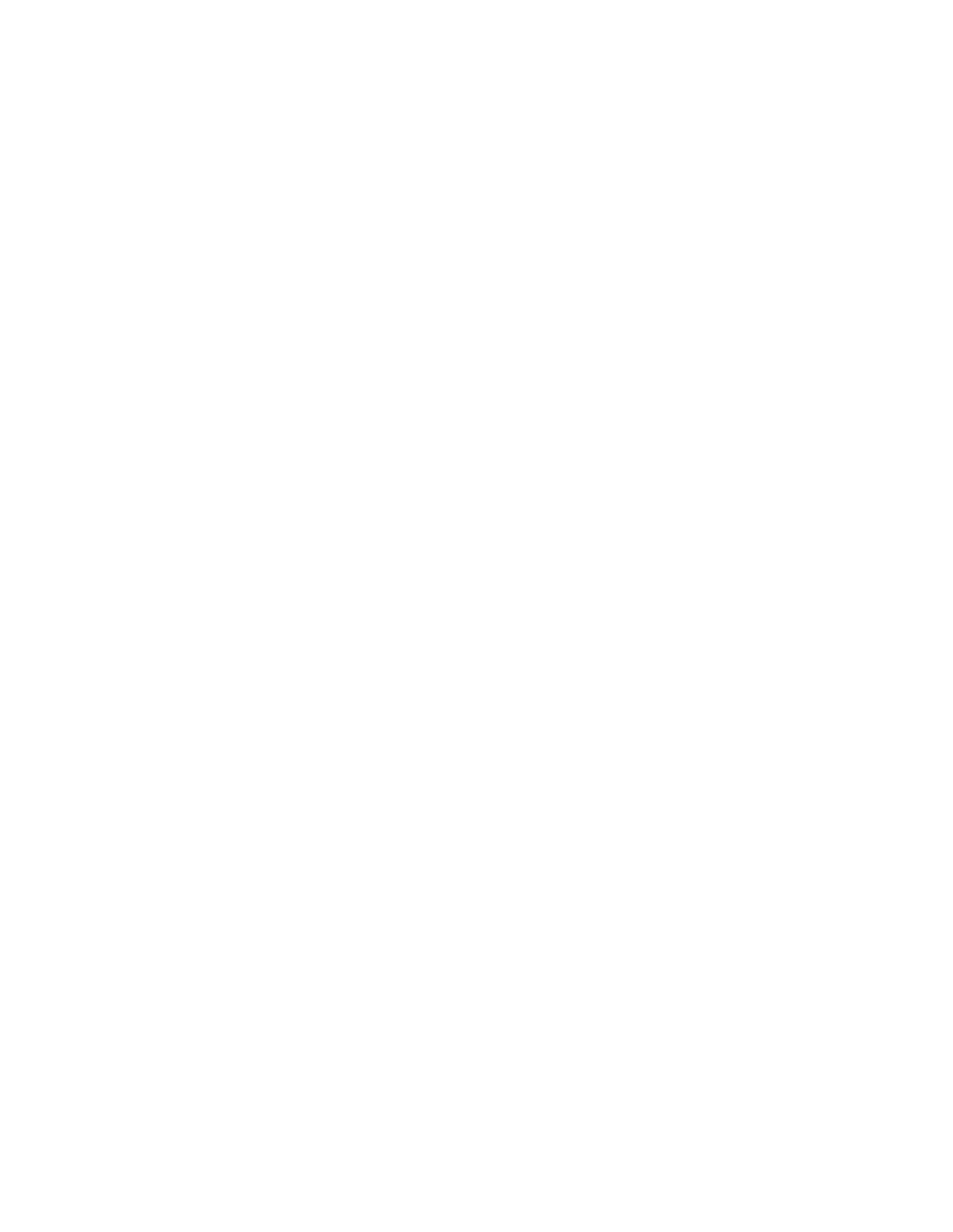### **1. Introduction and overview**

The short-term interest rate is important in many financial economics models, such as models of the term structure of interest rates, bond pricing models, and derivative security pricing models. Short-term interest rates are also important in the development of tools for effective risk management and in many empirical studies analyzing term premiums and yield curves, where riskfree short-term interest rates are taken as reference rates for other interest rates.

Short-term interest rates are also a crucial feature of the monetary transmission mechanism. Duguay (1994) describes the monetary transmission mechanism as starting with a monetary authority's actions influencing short-term interest rates and the exchange rate, which then go on to ultimately affect aggregate demand and inflation. Thus, to fully characterize the monetary transmission mechanism, it is imperative to have a good model of the behaviour of short-term interest rates.

As a first step in modelling short-term interest rates, one-factor models of the term structure of interest rates will be discussed and their applicability to Canada analyzed. These models are the basic building blocks for more complicated models of the term structure where the short-term interest rate represents the single factor. Thus, finding an adequate characterization of the shortterm interest rate will help determine if one-factor models of the term structure may be gainfully applied to Canadian interest rates. If these models prove insufficient, the empirical analysis may indicate alternate paths of investigation for other factors that could characterize the term structure of interest rates in Canada.

Several models have been proposed for short-term interest rates, but until relatively recently, they had not been formally compared. Chan, Karolyi, Longstaff, and Sanders (1992) (hereafter CKLS) estimated and compared several models of short-term interest rates to explain U.S. 1-month Treasury bill yields. The results indicated that models that allowed the variability of interest rates to depend upon the level of interest rates captured the dynamic behaviour of shortterm interest rates more successfully. The level effect was such that interest rate volatility was positively correlated with the level of interest rates.

Tse (1995) and Dahlquist (1996) extended the analysis of CKLS to international short-term interest rates.Their results indicated that in many countries the impact of the level of rates upon the volatility of interest rates was also positive, though lower than in the United States. Tse (1995) found that the impact of the level of interest rates on volatility was negative for Canada, the only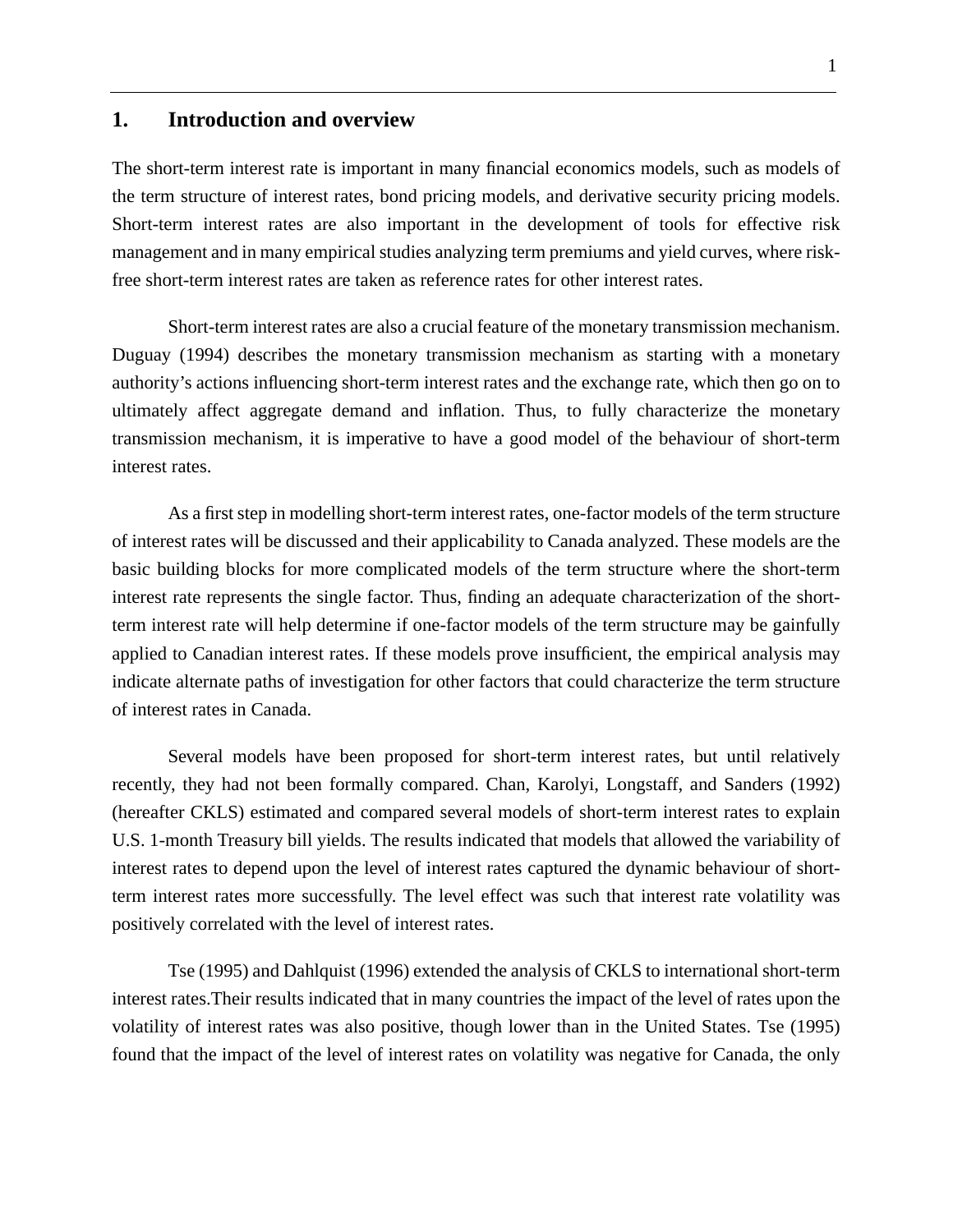country where a negative impact was discovered. However, since the impact parameter was not statistically significant, Tse did not discuss the result in detail.

The main goal of this paper is to determine if Canadian short-term interest rates can be adequately modelled using a one-factor model. For comparative purposes, the appropriateness of one-factor models for the U.S. short-term interest rate is also investigated. Attention is focused on the class of one-factor models proposed by CKLS that includes a wide range of notable one-factor models, though the class does not encompass all possible one-factor models.

The analysis of the CKLS models consists of choosing an analytic expression for the evolution of the short-term interest rate and an estimation technique. Two alternative, but related, analytic expressions are considered. The first is a discrete-time approximation to the continuoustime model. The second is an alternative discrete-time model that is formulated to reduce potential temporal aggregation bias from the discretization of the continuous-time process. There are also several techniques for estimating one-factor models. The above observations prompt several key questions—which are addressed in this paper. Do the estimation results depend on the choice of analytic expression for the one-factor models? Are the results sensitive to the estimation techniques employed? And do the results depend on the data set analyzed? Are the results for Canada and the United States different?

The analysis indicates that the estimation results tend to be independent of the analytic approximation used to characterize the one-factor model. The discrete-time approach yields estimates that are almost identical to the more exact time-aggregation approach, owing to the relatively minor degree of mean reversion in short-term interest rates.

The estimation results are found to depend on both the country under consideration and the estimation technique employed.<sup>1</sup> The results for Canadian short-term interest rates are unstable and differ quite considerably depending on the estimation technique employed. Evidence suggests that the evolution of Canadian short-term interest rates cannot be adequately described by the CKLS class of one-factor models. On the other hand, the results for U.S. short-term interest rates are fairly stable. One-factor models do a much better job of describing U.S. short-term interest rate data than similar Canadian data—although weak evidence against one-factor models for U.S. short-term interest rate data appears to exist.

<sup>1.</sup> The question of whether the estimation results are independent of the time frame of the data is not investigated in this paper.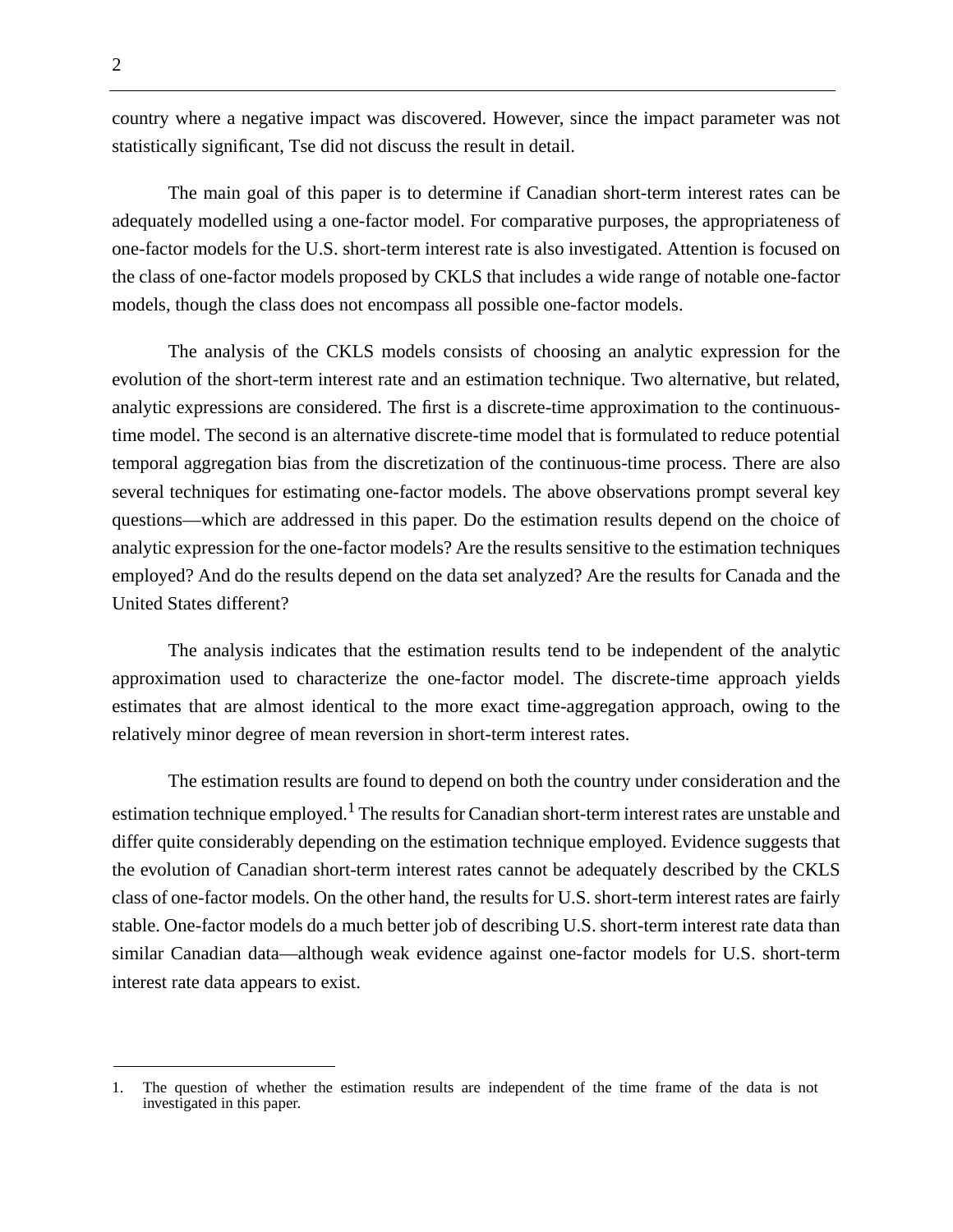The paper is organized as follows: Section 2 presents the CKLS one-factor models for short-term interest rates, describing both the discrete-time and aggregation models. Section 3 reviews standard estimation techniques, namely the maximum likelihood method and the general method of moments. Section 4 discusses the data and the initial empirical results obtained by using both the maximum likelihood method and the general method of moments estimation techniques. Sections 5 and 6 review the efficient method of moments, an alternative estimation technique. Section 7 presents the results of the efficient method of moments estimation. Section 8 concludes the paper and discusses possible further work.

#### **2. The model**

CLKS proposed the following general model for short-term interest rates:

$$
dr(t) = [\alpha + \beta r(t)] dt + \sigma r^{\gamma} dz \qquad , \qquad (1)
$$

where  $r$  is the short-term interest rate and  $\zeta$  is a geometric Brownian motion process. Thus, both the drift,  $\alpha + \beta r(t)$ , and the conditional variance of the interest rate process,  $\sigma^2 r^{2\gamma} dt$ , depend upon the level of the interest rate. Several well-known one-factor models can be derived from the above model through parametric restrictions. They are presented in the following table:

| Model                                 | Specification                                  | <b>Restrictions</b>                |
|---------------------------------------|------------------------------------------------|------------------------------------|
| Merton<br>(1973)                      | $dr = \alpha dt + \sigma dz$                   | $\beta = 0$ , $\gamma = 0$         |
| Vasicek<br>(1977)                     | $dr = (\alpha + \beta r)dt + \sigma dz$        | $\gamma = 0$                       |
| Cox, Ingersoll, and Ross<br>(1985)    | $dr = (\alpha + \beta r)dt + \sigma r^{1/2}dz$ | $\gamma = 1/2$                     |
| Dothan<br>(1978)                      | $dr = \sigma r dz$                             | $\alpha = \beta = 0, \gamma = 0$   |
| Geometric Brownian<br>Motion          | $dr = \beta r dt + \sigma r dz$                | $\alpha = 0$ , $\gamma = 1$        |
| <b>Brennan and Schwartz</b><br>(1980) | $dr = (\alpha + \beta r)dt + \sigma r dz$      | $\gamma = 1$                       |
| Cox, Ingersoll, and Ross<br>(1980)    | $dr = \sigma r^{3/2} dz$                       | $\alpha = \beta = 0, \gamma = 3/2$ |
| $\cos$<br>(1975)                      | $dr = \beta r dt + \sigma r^{\gamma} dz$       | $\alpha = 0$                       |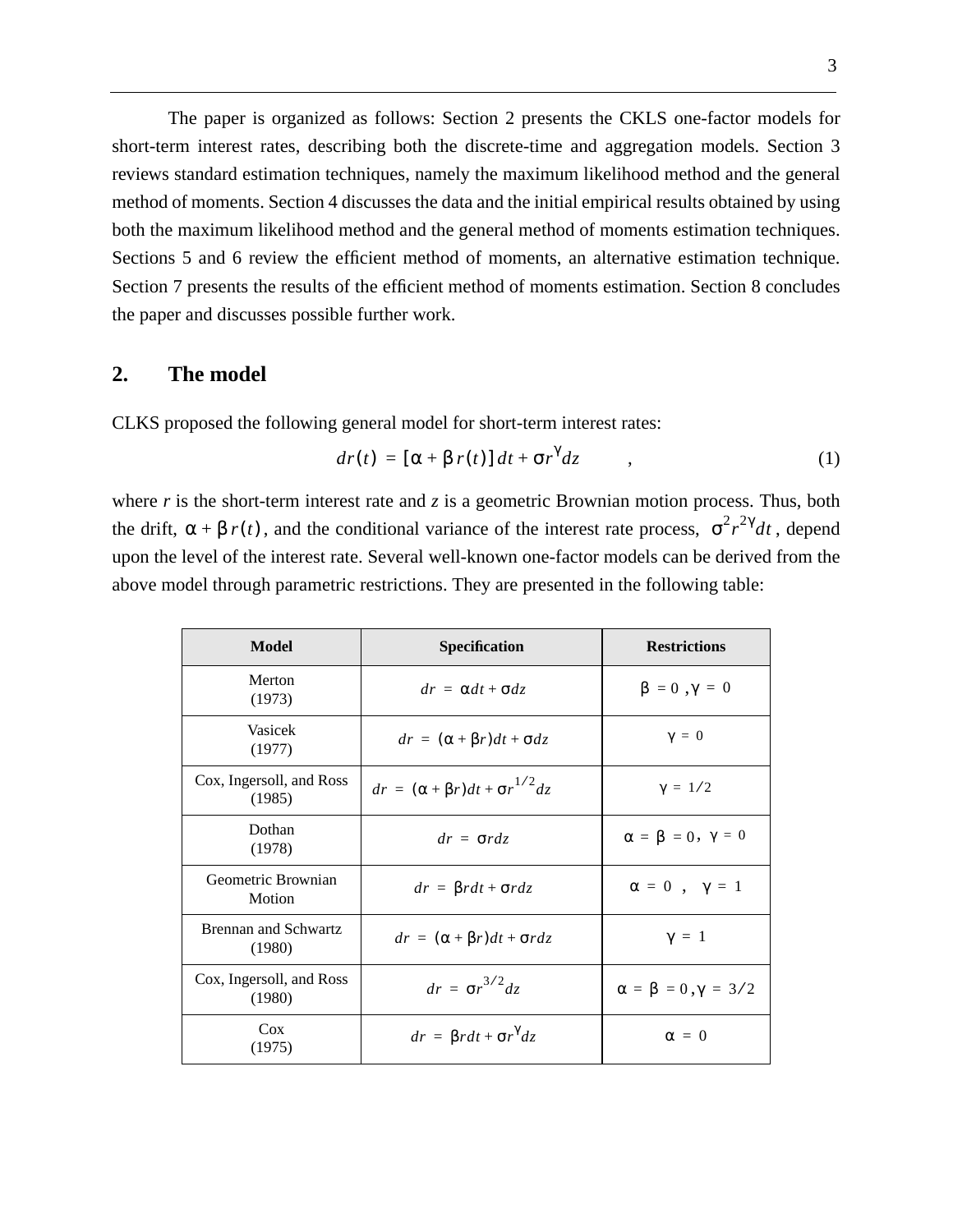The Merton (1973) model is a simple Brownian motion for short-term interest rates. The model of Vasicek (1977) is an Ornstein-Uhlenbeck process. The model of Cox, Ingersoll, and Ross (1985) is frequently referred to as the square-root process (CIR-SR). The Geometric Brownian Motion (GBM) was used by Black and Scholes (1973) to derive the prices of options, where  $\sigma$  was referred to as the implied volatility of the option. The model of Cox (1975) is often referred to as the Constant Elasticity of Variance (CEV) model. From the parametric restrictions, it is obvious that the models cannot generally be written as special cases of one another. That is, although each of the models is nested within (1), they are typically non-nested with respect to each other.

Typically the continuous-time model, (1), is discretized as follows:

$$
r(t+1) - r(t) = \alpha + \beta r(t) + \varepsilon(t+1)
$$
 (2)

where 
$$
E_t[\varepsilon(t+1)] = 0
$$
 and  $E_t[\varepsilon^2(t+1)] = \sigma^2 r(t)^{2\gamma}$ . (3)

The parameters of the model are then estimated using either maximum likelihood methods, for example Nowman (1997), or the general method of moments technique, for example CKLS (1992) and Tse (1995).

As Nowman pointed out, the discretized model (2) neglects errors introduced as a result of time aggregation. The discretized error arises because equation (1) is only shorthand notation for the stochastic differential equation (SDE),

$$
\int_0^t dr(s) = \int_0^t [\alpha + \beta r(s)] ds + \int_0^t \sigma r^{\gamma}(s) dz(s) , \qquad (4)
$$

which is the correct representation of the stochastic process. The more formal approach to discretizing equation (4) is to first solve the SDE for *r(t)* and then to discretize the solution. Thus, the discretization of the model (1) should read

$$
r(t) = \frac{\alpha}{\beta} [e^{\beta} - 1] + e^{\beta} r(t - 1) + \varepsilon(t)
$$
  
\n
$$
\varepsilon(t) = \int_{t-1}^{t} e^{\beta(t-s)} \sigma r^{\gamma}(s) dz
$$
\n(5)

where the conditional mean and variance of the error term are approximated by

$$
E_{t-1}[\epsilon(t)] = 0 \quad \text{and } E_{t-1}[\epsilon^{2}(t)] = \frac{\sigma^{2}}{2\beta}[\ e^{2\beta} - 1] \ r(t-1)^{2\gamma} . \tag{6}
$$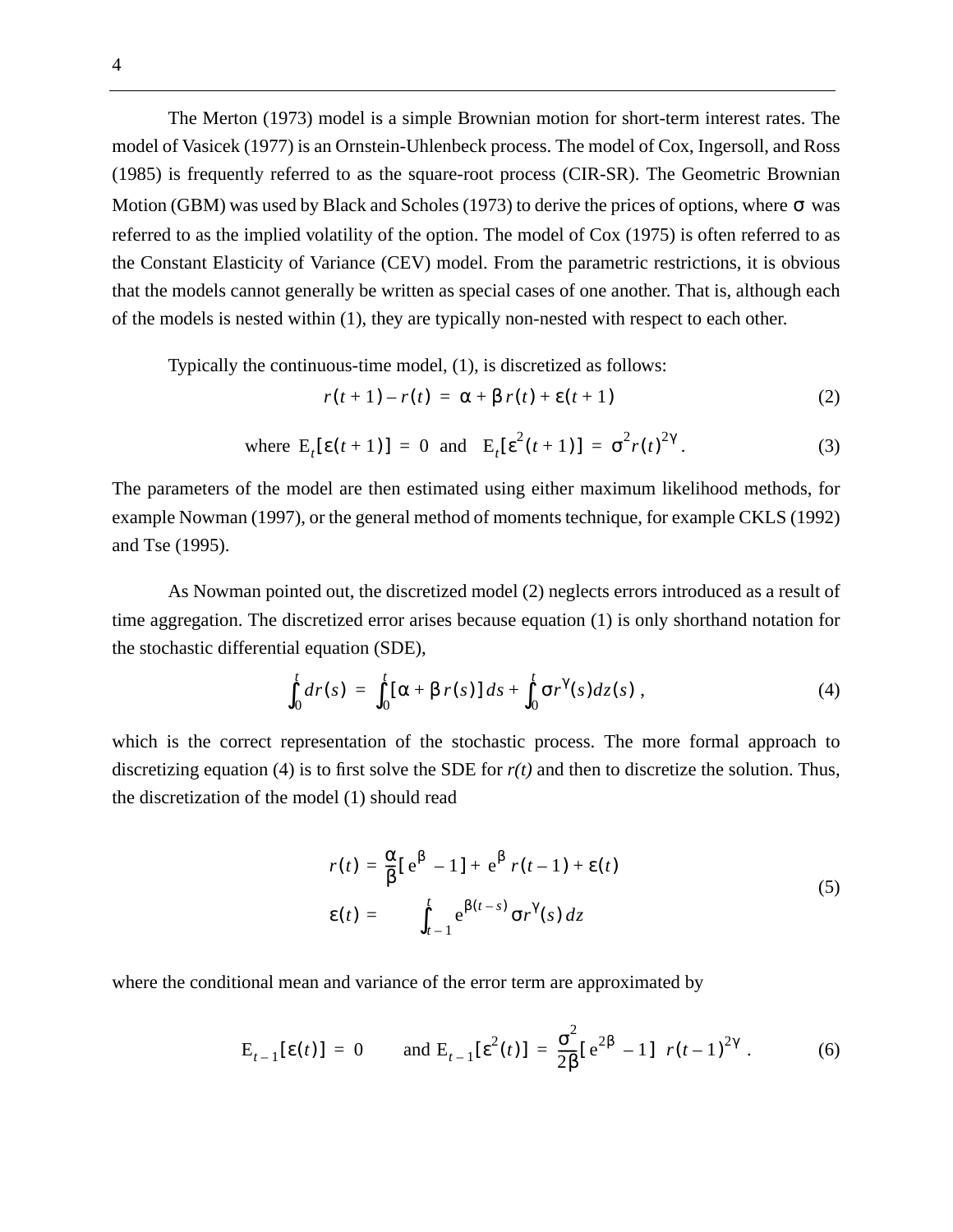(See Bergstrom [1984], Nowman [1997], and the Appendix for details.) Note that equation (5) is the exact solution of the general model (1). Furthermore, the disparity between the discrete-time approximation, equations (2) and (3), and the above solution, equations (5) and (6), lessens as the mean-reversion parameter, β, tends to zero.

### **3. Standard estimation techniques**

Two of the main techniques that are used in the literature to estimate one-factor interest rate models are the method of maximum likelihood and the general method of moments.

#### **3.1 Method of maximum likelihood**

The method of maximum likelihood is a parametric estimation technique. Under the assumption that the probability density function of the data has a particular parametric form, the method ascertains which parameter value would yield the greatest likelihood of obtaining the observed data. In other words, the method chooses the probability density function under which the observed data would have the highest likelihood of occurring. The likelihood function is simply the joint density function of the sample data. For computational convenience, the method focuses on the log of the likelihood function—parameter estimates obtained from the likelihood function and the log of the likelihood function are identical.

The standard approach is to assume that the model errors,  $\varepsilon(t)$ , are conditionally normal. In this case, the log likelihood function  $(LLF)$  for  $(2)$  or  $(5)$  is given by

$$
LLF(\rho) = -\frac{1}{2} \sum_{t=1}^{n} \left\{ \log(2\pi h_t) + \frac{\varepsilon^2(t)}{h_t} \right\}
$$
 (7)

where  $h_t = E_{t-1}[\varepsilon^2(t)]$  is the conditional variance, *n* is the number of observations, and  $\rho = {\alpha, \beta, \sigma, \gamma}$  is the vector of model parameters. The LLF estimates of the model parameters are then given by

$$
\hat{\rho} = \arg \max_{\rho} \{LLF(\rho)\},\tag{8}
$$

where  $\hat{\rho}$  is the parameter vector that generates the largest value of the LLF.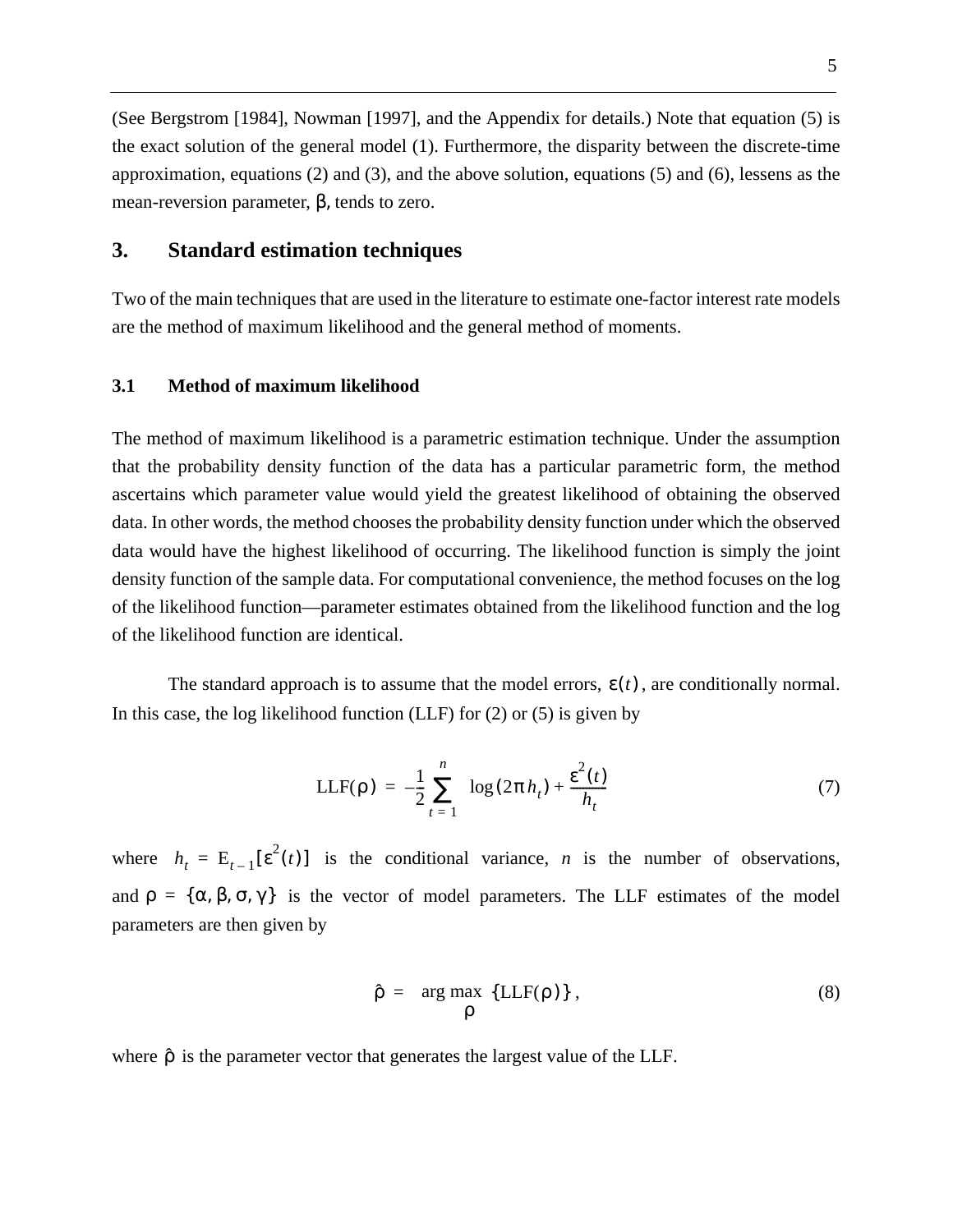#### **3.2 General method of moments**

The general method of moments (GMM) of Hansen (1982) is appealing in that no parametric assumptions need be made about the distribution of the errors, and the GMM errors are asymptotically consistent. GMM is closely related to the classical method of moments and instrumental variable estimation. The classical method of moments uses moment restrictions to estimate model parameters. These restrictions can be written as population moments whose expectation is zero when evaluated at the true parameter values. One of the key concepts behind GMM is that there is a set of moment conditions involving the parameter vector such that the expected value of these conditions at the true parameter vector is zero. In instrumental variable estimation, the key idea is to find a set of instruments that is correlated with the regressors but uncorrelated with the error terms. In other words, the instrument vector must be orthogonal to the errors. Instrumental variable estimation can be cast in a GMM framework where the momentum conditions are given by the requirement that the instrument vector be orthogonal to the errors. Consequently, the moment conditions are also referred to as orthogonality conditions.

More formally, the GMM estimation framework is as follows: Let  $f(r(t); \rho)$  be a  $q \times 1$ vector of disturbances that satisfy the following set of *q* orthogonality conditions—these conditions are usually restrictions on the moments of the errors in the model:

$$
E[f(r(t);\rho)] = 0.
$$
 (9)

Under standard technical conditions such that the law of large numbers holds (see Hansen [1982] and Hamilton [1994]), the sample average,

$$
g_n(\rho) = \frac{1}{n} \sum_{t=1}^n f(r(t); \rho) , \qquad (10)
$$

is a good approximation for the orthogonality conditions (9) if *n* is large. Now let

$$
J_n(\rho) = g_n(\rho) W_n g_n(\rho) \tag{11}
$$

where  $W_n$  is a positive definite  $q \times q$  weighting matrix. The GMM estimate of the model parameters is given by

$$
\hat{\rho}_n = \arg\min_{\rho} \{J_n(\rho)\} \tag{12}
$$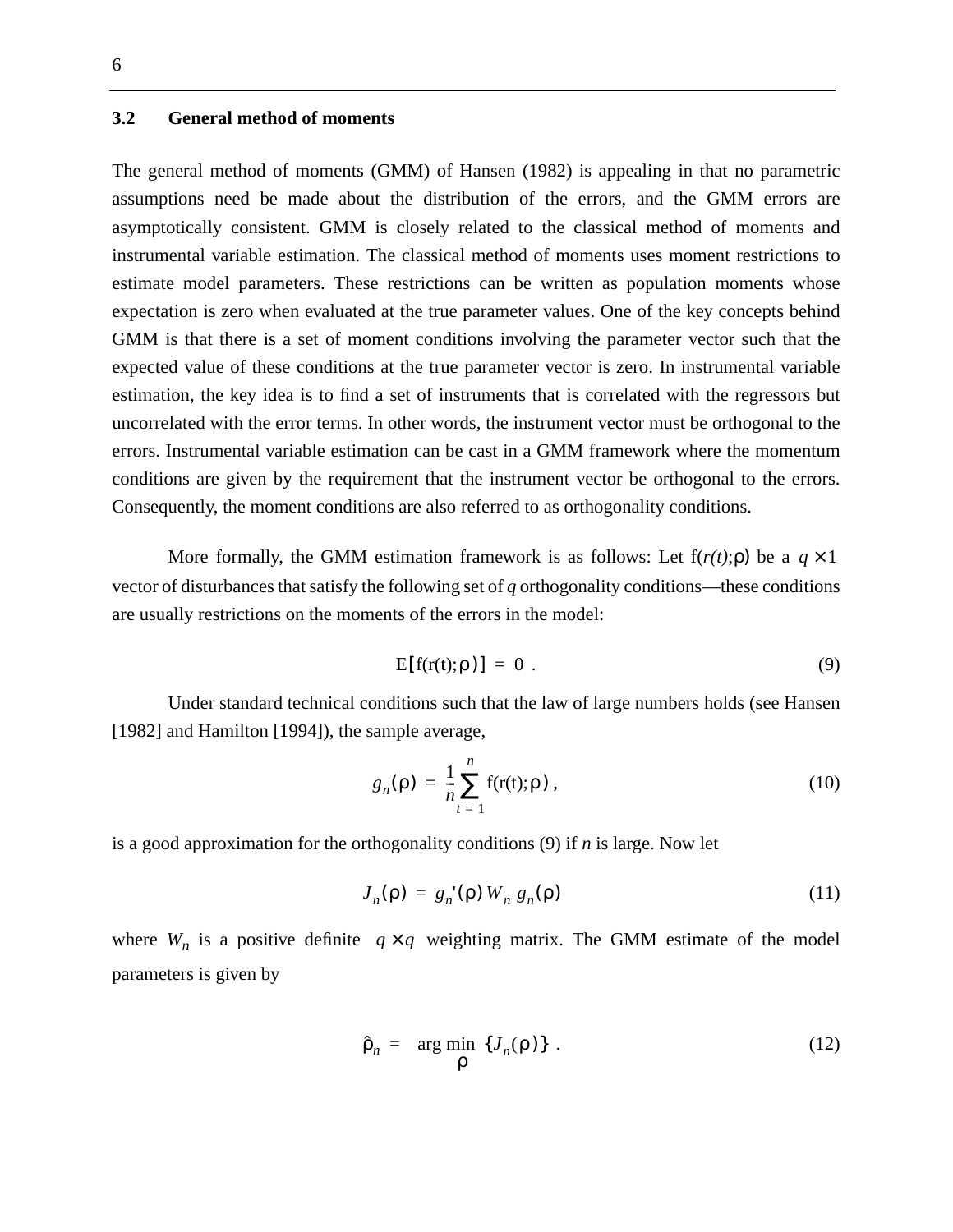Under fairly general conditions  $\hat{\rho}_n$  is a consistent estimator of the true parameter vector. Hansen (1982) showed that an efficient choice of  $W_n$  is given by  $W_n = \Omega^{-1}$  where

$$
\Omega = \lim_{n \to \infty} n \mathbb{E}[g_n(\rho_0) \ g_n(\rho_0)] = \lim_{j \to \infty} \sum_{j = -\infty}^{+\infty} \mathbb{E}[f(r(t);\rho_0) \ f(r(t-j);\rho_0)] \tag{13}
$$

and  $\rho_0$  is the true value of  $\rho$ . Thus, in order to implement GMM, an estimator for  $\Omega$  is required. A standard approach is to replace the true autocovariances with sample autocovariances. A popular choice for the estimator of  $\Omega$  is the Newey-West (1987) estimator,

$$
\hat{\Omega}_n = \hat{\Phi}_0 + \sum_{j=1}^s \frac{s-j}{s} (\hat{\Phi}_j + \hat{\Phi}^{'}_j) , \qquad (14)
$$

where

$$
\hat{\Phi}_j = \frac{1}{n} \sum_{t=j+1}^n f(r(t); \hat{\rho}) \ \mathbf{f}(r(t-j); \hat{\rho}) \ . \tag{15}
$$

The Newey-West estimator is both consistent and positive definite. In addition to this estimator, several other estimators have also been proposed (see Ogaki [1992] and Hamilton [1994] for reviews).

Note that, if the number of parameters is equal to the number of orthogonality conditions, then the system is said to be just-identified and the estimate of  $\rho$  is independent of  $W_n$ . In this case, the parameter estimates are given by simply solving  $g_n(\rho) = 0$ .

In the case where the number of orthogonality conditions, *q*, is greater than the number of model parameters, l<sub>ρ</sub>, diagnostic testing can be conducted using Hansen's J-test (also known as the over-identification test). The restrictions implied by the model can be tested using Hansen's J-test, which states that

$$
nJ_n(\hat{\rho}) \stackrel{a}{\sim} \chi^2(q - l_\rho) \tag{16}
$$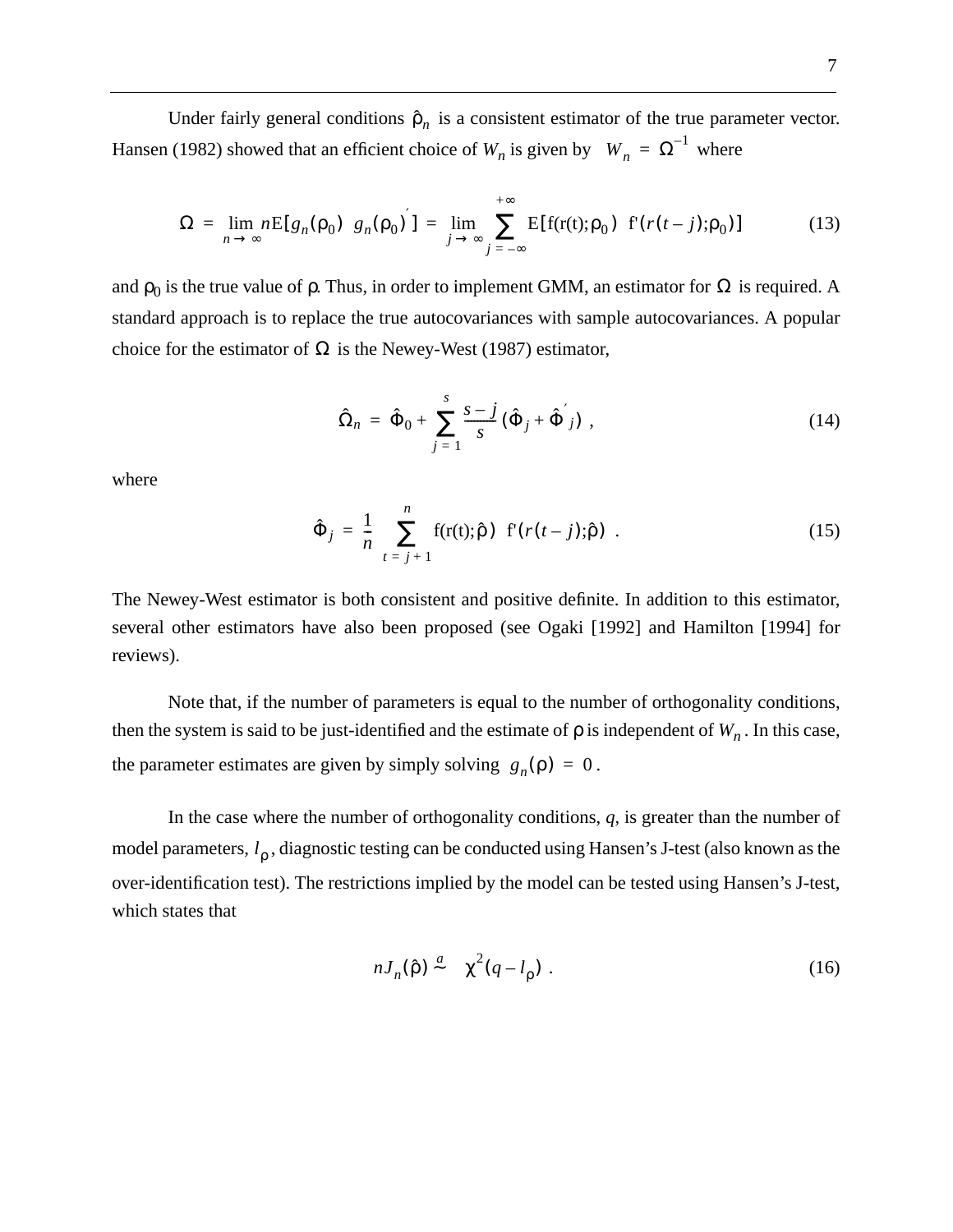Expanding upon the work of CKLS, choose the vector  $f(r(t); \rho)$  to be

$$
f(r(t); \rho) = \begin{bmatrix} \epsilon(t+1) \\ \epsilon^2(t+1) - \frac{\sigma^2}{2\beta} [e^{2\beta} - 1] & r(t)^{2\gamma} \end{bmatrix} \otimes Z_t
$$
 (17)

where  $\epsilon(t+1) = r(t+1) - e^{\beta} r(t) - \frac{\alpha}{\beta} [e^{\beta} - 1]$  and  $Z_t = [1, r(t)]^{'}$  is a vector of

instruments, and  $\otimes$  represents the Kronecker product.

## **4. The data and initial empirical results**

The present study uses 90-day commercial paper rates for Canada and 3-month Treasury bill rates<sup>2</sup> for the United States. The data are recorded at a weekly frequency for the period 1975 to 1995 and consist of 1095 observations. Wednesday closing observations are used; Thursdays are used if the Wednesday was unavailable; and Tuesdays are used if both the Wednesday and the Thursday were unavailable.

Two main questions are addressed in this section: Is there a difference between the results obtained by estimating the discrete model, (2)-(3), and those obtained by estimating the aggregate model, (5)-(6)? Do the results depend on estimation technique?

Table 1 contains the results of estimating both the discrete model and the aggregate model via LLF and GMM methods. As shown in the table, there is virtually no difference between the estimates of the discrete and aggregate models for the Canadian 90-day commercial paper rate or for the 3-month U.S. Treasury bill rate series using either technique. Thus, it would appear that the results are not driven by aggregation effects. The results are quite similar as estimates of β—the rate of adjustment towards the long-run mean of the short-term interest rate—are small and the aggregate model reduces to the discrete model in the limit that β tends to zero. Thus, the higherorder aggregation effects are quite small and can be neglected from all practical purposes. Hence, all further discussion in this section will focus on the results of the discrete model.

For Canadian commercial paper rates, neither  $\alpha$  nor  $\beta$  are significant, although the LLF and the GMM methods yield similar point estimates. In particular, the LLF and GMM methods yield estimates of the long-run mean,  $-\alpha/\beta$ , of 8.97 per cent and 8.89 per cent, respectively. Both these

<sup>2.</sup> Treasury bill rates are used, as opposed to eurodollar rates, to allow direct comparison of the results with earlier studies.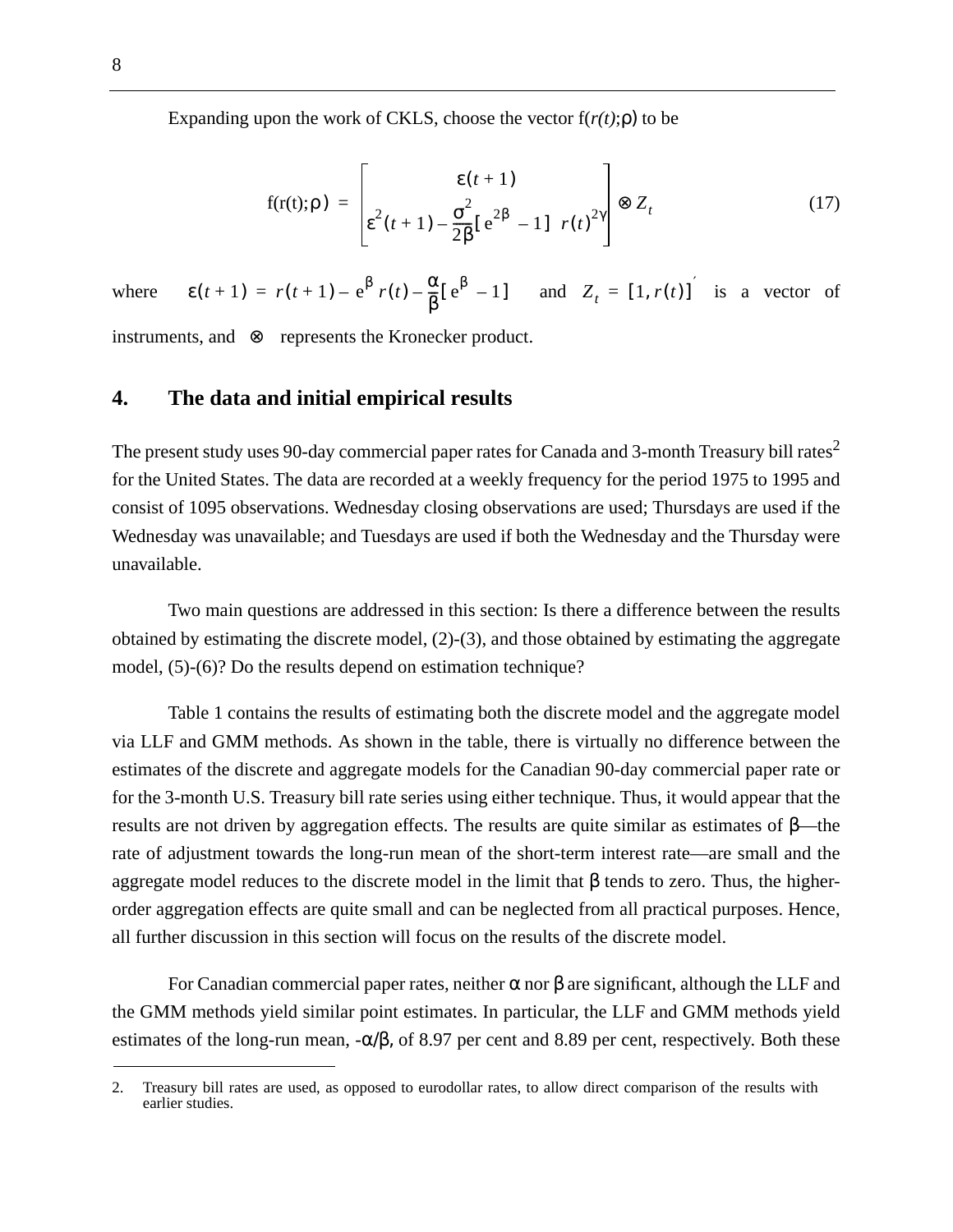values are below the sample mean of the data series, which is 9.90 per cent. The methods disagree on the estimates of  $\sigma$  and  $\gamma$ . The LLF estimates are  $\sigma = 0.108$  and  $\gamma = 0.441$  while the GMM estimates are  $\sigma$  = 0.029 and  $\gamma$  = 0.998. Both  $\sigma$  and  $\gamma$  are significant for the LLF estimation. However, only  $\gamma$  is significant for the GMM estimation. The discrepancies in the estimates will be further investigated later in the paper.

|                 |           | <b>CP-CAN</b> |            |            | TB-US      |                                                                                                                    |            |            |
|-----------------|-----------|---------------|------------|------------|------------|--------------------------------------------------------------------------------------------------------------------|------------|------------|
|                 | Discrete  | Aggregate     | Discrete   | Aggregate  | Discrete   | Aggregrate                                                                                                         | Discrete   | Aggregate  |
|                 | LLF       | <b>LLF</b>    | <b>GMM</b> | <b>GMM</b> | <b>LLF</b> | <b>LLF</b>                                                                                                         | <b>GMM</b> | <b>GMM</b> |
| $\alpha$        | 0.0332    | 0.0332        | 0.0311     | 0.0341     | 0.0102     | 0.0102                                                                                                             | 0.0435     | 0.0435     |
|                 | (0.0254)  | (0.0248)      | (0.0482)   | (0.0499)   | (0.0121)   | (0.0122)                                                                                                           | (0.0417)   | (0.0367)   |
| $\beta$         | $-0.0037$ | $-0.0037$     | $-0.0035$  | $-0.0036$  | $-0.0012$  | $-0.0012$                                                                                                          | $-0.0061$  | $-0.0061$  |
|                 | (0.0027)  | (0.0027)      | (0.0053)   | (0.0056)   | (0.0024)   | (0.0025)                                                                                                           | (0.0069)   | (0.0063)   |
| $\sigma$        | $0.108*$  | $0.108*$      | 0.029      | 0.027      | $0.012*$   | $0.012*$                                                                                                           | $0.007*$   | $0.007*$   |
|                 | (0.012)   | (0.001)       | (0.021)    | (0.020)    | (0.001)    | (0.001)                                                                                                            | (0.003)    | (0.003)    |
| $\gamma$        | $0.441*$  | $0.442*$      | 0.998*     | 1.019*     | $1.532*$   | $1.532*$                                                                                                           | $1.761*$   | $1.761*$   |
|                 | (0.048)   | (0.004)       | (0.288)    | (0.293)    | (0.048)    | (0.047)                                                                                                            | (0.161)    | (0.179)    |
| $-\alpha/\beta$ | 8.97      | 8.97          | 8.89       | 9.47       | 8.50       | 8.50                                                                                                               | 6.61       | 6.61       |
|                 |           |               |            |            |            | Corrected standard error appear in parentheses. (*) indicates that the coefficient is statistically significant at |            |            |

**Table 1: One-factor models: LLF and GMM estimates**

For U.S. Treasury bills, neither α nor β are significant. Furthermore, the LLF and GMM methods yield different estimates of the long-run mean,  $-\alpha/\beta$ , of 8.50 per cent and 6.61 per cent, resepectively. These values lie either side of the sample mean, which is 7.71 per cent. Both the estimates of  $\sigma$  and  $\gamma$  are significant. The LLF estimates are  $\sigma$  = 0.012 and  $\gamma$  = 1.532 while the GMM estimates are  $\sigma = 0.007$  and  $\gamma = 1.761$ . The estimates of  $\sigma$  and  $\gamma$  for Treasury bills appear to be robust; they agree within standard error. Furthermore, the estimates are similar to previous empirical findings. For example, Tse (1995) found  $\gamma = 1.728$  for 3-month U.S. money market rates using monthly data from August 1976 to May 1994; and Brenner, Harjes, and Kroner (1996) found  $\gamma$  = 1.559 for 13-week Treasury bill yields using weekly data from 9 February 1973 to 6 July 1990.

the 5 per cent level.

As a further robustness check on the different GMM estimates, different instrument sets were used. In addition to  $Z_t = [1, r(t)]$ , the instruments sets  $Z_t = [1, r(t), r(t-1)]$  and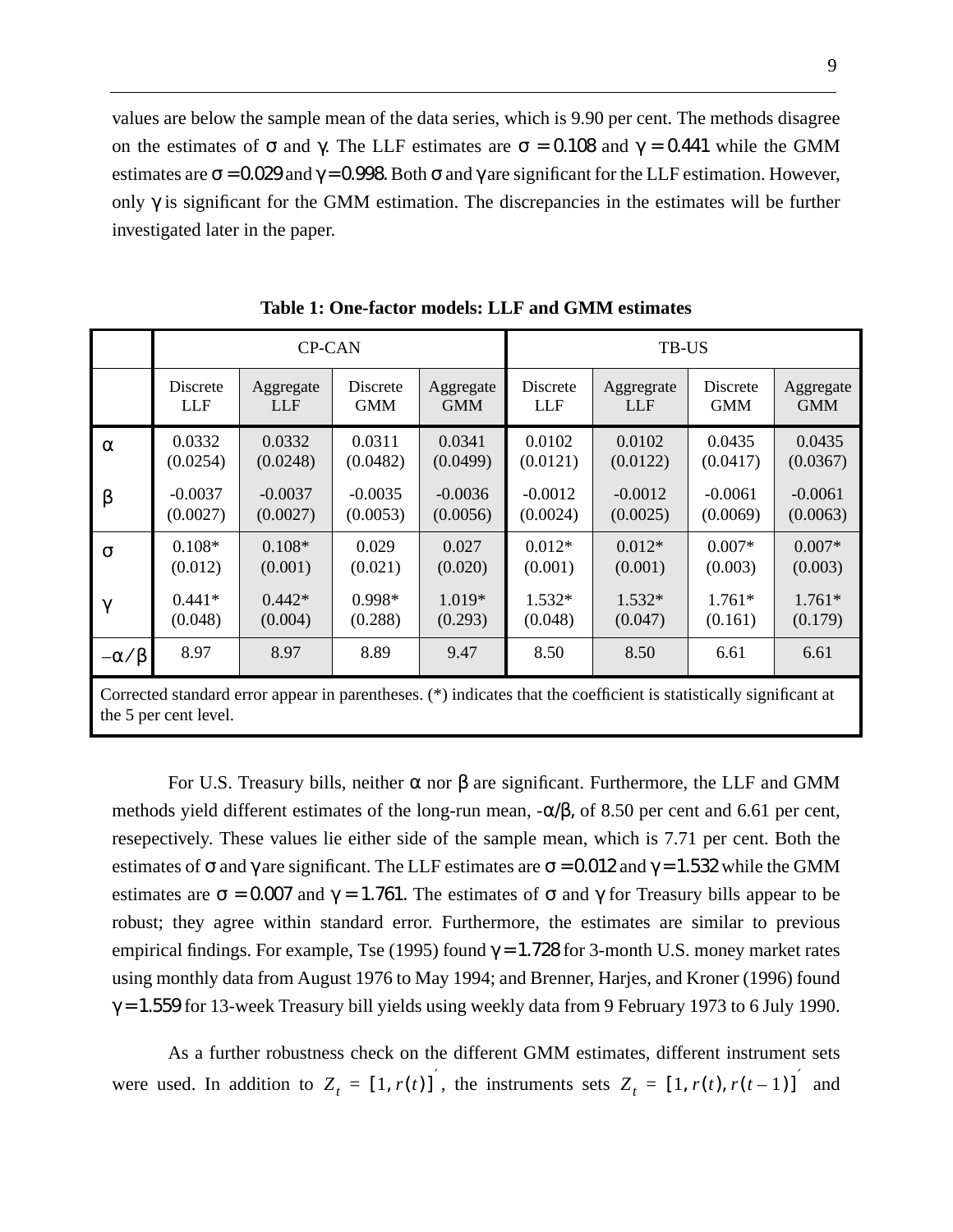$Z_t = [1, r(t), r(t-1), r(t-2)]$  were employed. The results for Canadian commercial paper and U.S. Treasury bills are reported in Tables 2 and 3, respectively. The estimates for Canadian commercial paper appear to be unstable, with estimates of  $\gamma$  ranging from to 0.229 to 0.998. Furthermore, Hansen's J-test rejects the model for two of the intrument sets. The estimates for U.S. Treasury bills are remarkably robust to the choice of instruments. Furthermore, the discrete model, (2)-(3), cannot be rejected using Hansen's J-test. A final observation is that it appears to be extremely difficult to estimate  $\sigma$  and  $\gamma$  independently. For the same data set, high estimates of  $\gamma$  are typically associated with lower estimates of σ. The difficulty of estimation may be a symptom of the conditional standard deviation being misspecified.

|                                                                                                                                                                                                                                                                                                                                                                                                                                                                                  | <b>CP-CAN</b>                                               |                       |                              |  |  |  |
|----------------------------------------------------------------------------------------------------------------------------------------------------------------------------------------------------------------------------------------------------------------------------------------------------------------------------------------------------------------------------------------------------------------------------------------------------------------------------------|-------------------------------------------------------------|-----------------------|------------------------------|--|--|--|
| $Z_t$                                                                                                                                                                                                                                                                                                                                                                                                                                                                            | $[1, r_t]$                                                  | $[1, r_t, r_{t-1}]$   | $[1, r_t, r_{t-1}, r_{t-2}]$ |  |  |  |
| $\alpha$                                                                                                                                                                                                                                                                                                                                                                                                                                                                         | 0.0311<br>(0.0482)                                          | 0.0533<br>(0.0448)    | 0.0331<br>(0.0417)           |  |  |  |
| β                                                                                                                                                                                                                                                                                                                                                                                                                                                                                | $-0.0035$<br>(0.0053)                                       | $-0.0064$<br>(0.0048) | $-0.0041$<br>(0.0045)        |  |  |  |
| σ                                                                                                                                                                                                                                                                                                                                                                                                                                                                                | 0.0290<br>(0.0206)                                          | 0.1260<br>(0.1123)    | 0.1497<br>(0.1176)           |  |  |  |
| $\gamma$                                                                                                                                                                                                                                                                                                                                                                                                                                                                         | 0.9981*<br>(0.2883)                                         | 0.3167<br>(0.3852)    | 0.2286<br>(0.3478)           |  |  |  |
|                                                                                                                                                                                                                                                                                                                                                                                                                                                                                  | $\overline{2}$<br>$\overline{4}$<br>$\Omega$                |                       |                              |  |  |  |
|                                                                                                                                                                                                                                                                                                                                                                                                                                                                                  | $q-l_{\rho}$<br>$\chi^2(q-l_{\rho})$<br>8.606**<br>11.770** |                       |                              |  |  |  |
| Corrected standard error appear in parentheses. (*) indicates that the coefficient is<br>statistically significant at the 5 per cent level. $(**)$ indicates rejection at the 5 per<br>cent level. Standard errors are computed with a Newey-West estimator with $s = 3$ .<br>The number of degrees of freedom, $q-l_0$ , is equal to the number of orthogonality<br>conditions minus the number of parameters to be estimated. The $\chi^2$ value refers to<br>Hansen's J-test. |                                                             |                       |                              |  |  |  |

**Table 2: One-factor models: Robustness to GMM instruments**

One of the drawbacks of the GMM technique is that a set of orthogonality conditions has to be specified. This entails both deciding on moment conditions and choosing a set of instruments. Thus, the rejection of the model for Canadian commercial paper could possibly be due to the fact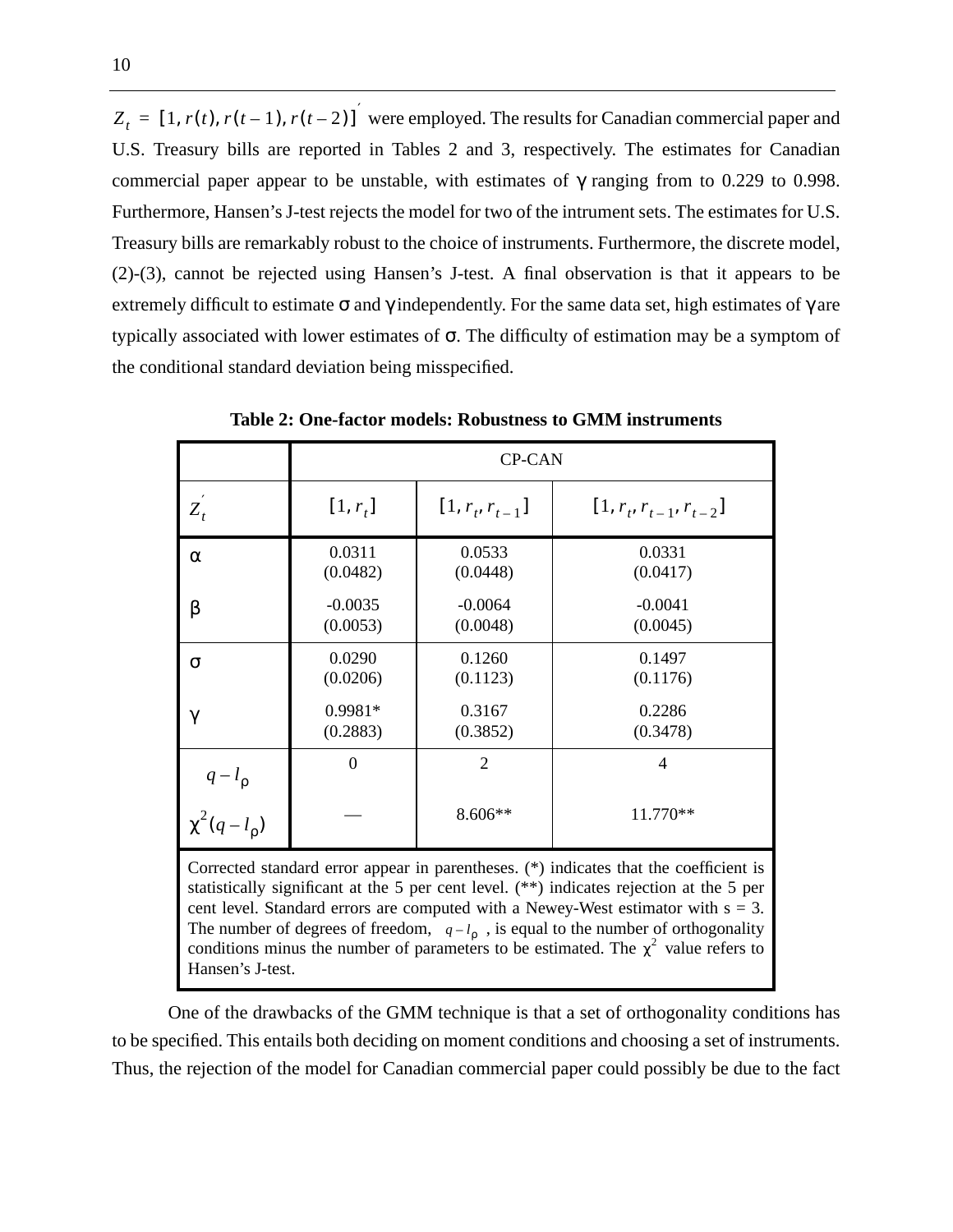that a poor set of instruments was chosen. For example, Kogure (1997) and Gouriéroux and Monfort (1996) considered the more general SDE,

$$
dr(t) = a[r(t),\rho]dt + b[r(t),\rho]dz \t\t(18)
$$

where ρ represents a vector of unknown parameters. They noted that moment conditions for (18) are given by

$$
E\bigg[h^{'}[r(t)] \ a[r(t),\rho] + \frac{1}{2}h^{''}[r(t)] \ b^{2}[r(t),\rho]\bigg] = 0 , \qquad (19)
$$

where  $h: \mathbb{R} \to \mathbb{R}$  is any twice continuously differentiable function such that  $E[|h[r(t)]|] < \infty$ . How does one go about deciding which orthogonality conditions to use from the above infinite set of moment conditions?

|                                                                                                                                                                                                                                                                            | TB-US                 |                       |                              |  |  |  |  |
|----------------------------------------------------------------------------------------------------------------------------------------------------------------------------------------------------------------------------------------------------------------------------|-----------------------|-----------------------|------------------------------|--|--|--|--|
| $Z_t$                                                                                                                                                                                                                                                                      | $[1, r_t]$            | $[1, r_t, r_{t-1}]$   | $[1, r_t, r_{t-1}, r_{t-2}]$ |  |  |  |  |
| $\alpha$                                                                                                                                                                                                                                                                   | 0.0435<br>(0.0417)    | 0.0252<br>(0.0401)    | 0.0243<br>(0.0398)           |  |  |  |  |
| β                                                                                                                                                                                                                                                                          | $-0.0061$<br>(0.0069) | $-0.0027$<br>(0.0066) | $-0.0027$<br>(0.0065)        |  |  |  |  |
| $\sigma$                                                                                                                                                                                                                                                                   | $0.0072*$<br>(0.0027) | $0.0071*$<br>(0.0029) | $0.0079*$<br>(0.0028)        |  |  |  |  |
| $\gamma$                                                                                                                                                                                                                                                                   | $1.761*$<br>(0.161)   | 1.750<br>(0.172)      | 1.706<br>(0.156)             |  |  |  |  |
|                                                                                                                                                                                                                                                                            | $\Omega$              | $\overline{2}$        | 4                            |  |  |  |  |
| $q-l_p$<br>$\chi^2(q-l_p)$<br>2.633<br>3.019                                                                                                                                                                                                                               |                       |                       |                              |  |  |  |  |
| Corrected standard error appear in parentheses. (*) indicates that the coefficient is<br>statistically significant at the 5 per cent level. $(**)$ indicates rejection at the 5 per<br>cent level. Standard errors are computed with a Newey-West estimator with $s = 3$ . |                       |                       |                              |  |  |  |  |

**Table 3: One-factor Models: Robustness to GMM instruments**

Gallant and Tauchen (1996) addressed the problem of which orthogonality conditions to choose in their paper entitled, "Which Moments to Match?" There, they formulated a systematic approach to generating moment conditions, which they called the efficient method of moments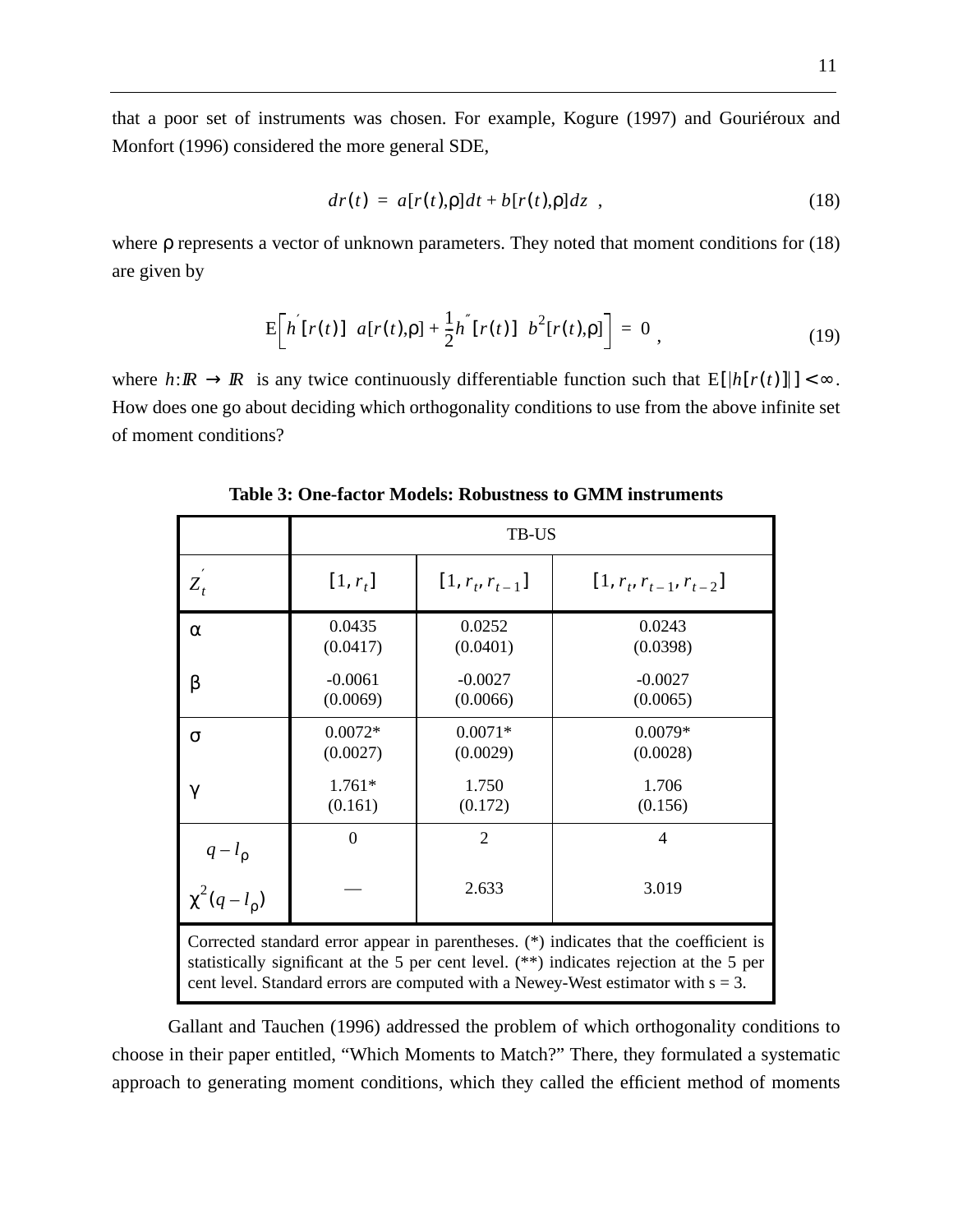(EMM). The remainder of the paper concentrates on using the EMM technique to further examine the validity of the one-factor model, (1), for Canadian commercial paper and U.S. Treasury bills.

### **5. Efficient method of moments (EMM)**

The efficient method of moments specifically addresses the question of which set of moment conditions to match. A systematic approach to choosing the orthogonality conditions for the GMM estimator is given. The general idea is to first formulate a good statistical description of the data and then test if the structural model could possibly yield a similar description of the data; the structural model is the data-generating process that is postulated to have generated the observed data. EMM was initially proposed by Bansal, Gallant, Hussey, and Tauchen (1994; 1995), and further developed by Gallant and Tauchen (1996). Good overviews can be found in Tauchen (1995), and Gallant and Tauchen (1997a).

First, start with an auxiliary model that gives a good statistical description of the data. Suppose that the conditional density of  $r_t$  [  $\equiv r(t)$  ] is given by

$$
f(r_t|x_{t-1},\theta) \tag{20}
$$

where  $x_{t-1} = (r_{t-1}, ..., r_{t-2}, r_{t-1})$  and  $\theta$  is a vector of parameters, of length  $l_{\theta}$ , that characterizes the auxiliary model. The parameters  $\theta$  are estimated by quasi-maximum likelihood using the scores of the auxiliary model (hence, the auxiliary model is also referred to as the score generator):

$$
\hat{\theta}_n = \arg \max_{\theta} \frac{1}{n} \sum_{t=L+1}^n \log[f(r_t | x_{t-1}, \theta)] \tag{21}
$$

Now consider the structural model for  $r_t$  that depends on a vector of parameters  $\rho$ , of length  $l_\rho$ . Define the moment criterion,

$$
m(\rho, \theta) = \mathcal{E}\bigg[\frac{\partial}{\partial \theta} \log[f(r_t(\rho)|x_{t-1}(\rho), \theta)]\bigg], \qquad (22)
$$

where the expectation is with respect to the true density of the structural model. The expectation can be calculated by Monte Carlo methods, namely, averaging over a long simulation,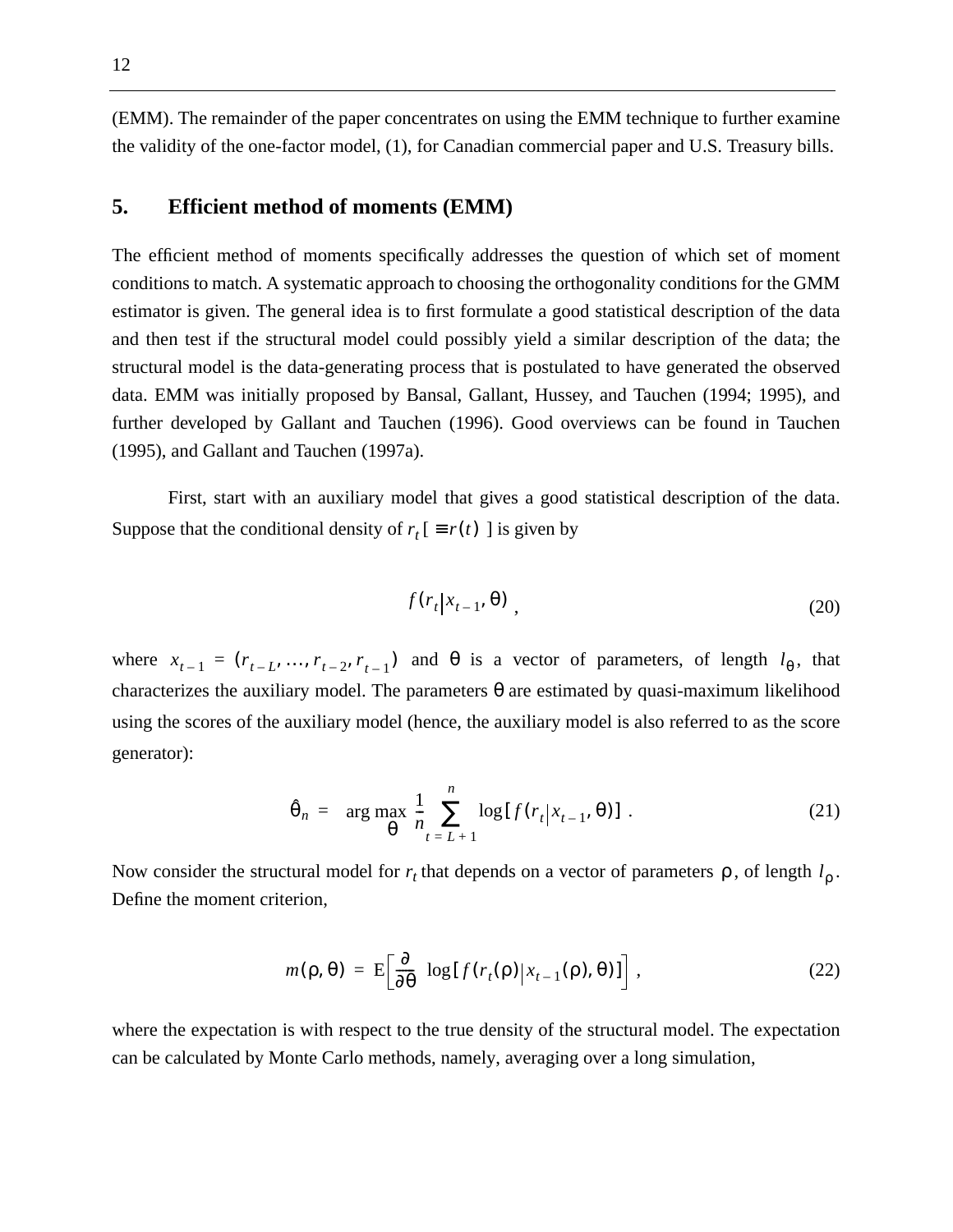$$
m(\rho, \hat{\theta}_n) = \frac{1}{N} \sum_{\tau=1}^{N} \frac{\partial}{\partial \theta} \log[f(\hat{r}_{\tau}(\rho)|\hat{x}_{\tau-1}(\rho), \hat{\theta}_n)] , \qquad (23)
$$

where  $\{\hat{r}_t(\rho)\}_{\tau=1}^N$  is a simulation generated from the structural model. If the observed data is generated by the structural model, then one would expect that the moment criterion would be close to zero. More formally, the EMM estimator for the parameters of the structural model is given by

$$
\hat{\rho}_n = \arg\min_{\rho} m(\rho, \hat{\theta}_n)' (\tilde{I}_n)^{-1} m(\rho, \hat{\theta}_n), \qquad (24)
$$

where

$$
\tilde{I}_n = \frac{1}{n} \sum_{t=L+1}^n \left[ \frac{\partial}{\partial \theta} \log[f(r_t | x_{t-1}, \hat{\theta}_n)] \right] \left[ \frac{\partial}{\partial \theta} \log[f(r_t | x_{t-1}, \hat{\theta}_n)] \right] \tag{25}
$$

The above choice of the weighting matrix is valid under the assumption that the auxiliary model yields a good statistical description of the data generator process, which is assumed to be the case. Note that the weighting matrix depends only on the observed data and is independent of the parameters of the structural model.

The validity of the structural model can be tested by noting that

$$
n \, m(\rho, \hat{\theta}_n)'(\tilde{I}_n)^{-1} m(\rho, \hat{\theta}_n) \quad \stackrel{a}{\sim} \quad \chi^2(l_\theta - l_\rho) \tag{26}
$$

under the null hypothesis that the structural model is correct. If the null hypothesis is rejected, then diagnostic testing can be carried out to see where the model fails. The *t*-statistics,

$$
\hat{T}_n = (S_n)^{-1} \sqrt{n} m(\rho, \hat{\theta}_n) \quad , \tag{27}
$$

where

$$
S_n = \left\{ \operatorname{diag}[\tilde{I}_n - \hat{M}_n [\hat{M}_n' (\tilde{I}_n)^{-1} \hat{M}_n]]^{-1} \hat{M}_n' \right\}^{1/2} \text{ with } \hat{M}_n = \frac{\partial}{\partial \rho} m(\hat{\rho}_n, \hat{\theta}_n), \tag{28}
$$

contain information about how well the structural model fits the scores of the auxiliary model. (A computationally less intensive diagnostic test is given by the quasi–*t*-statistic. The quasi–*t*-statistic is given by equation (27) with  $S_n = {\text{diag}[\tilde{I}_n]}^{1/2}$ . The quasi-*t*-statistic has a downward bias relative to 2 compared to the adjusted *t*-statistic.) Thus, large *t*-statistics, typically greater than 2, indicate those characteristics of the data that not satisfactorily explained by the structural model.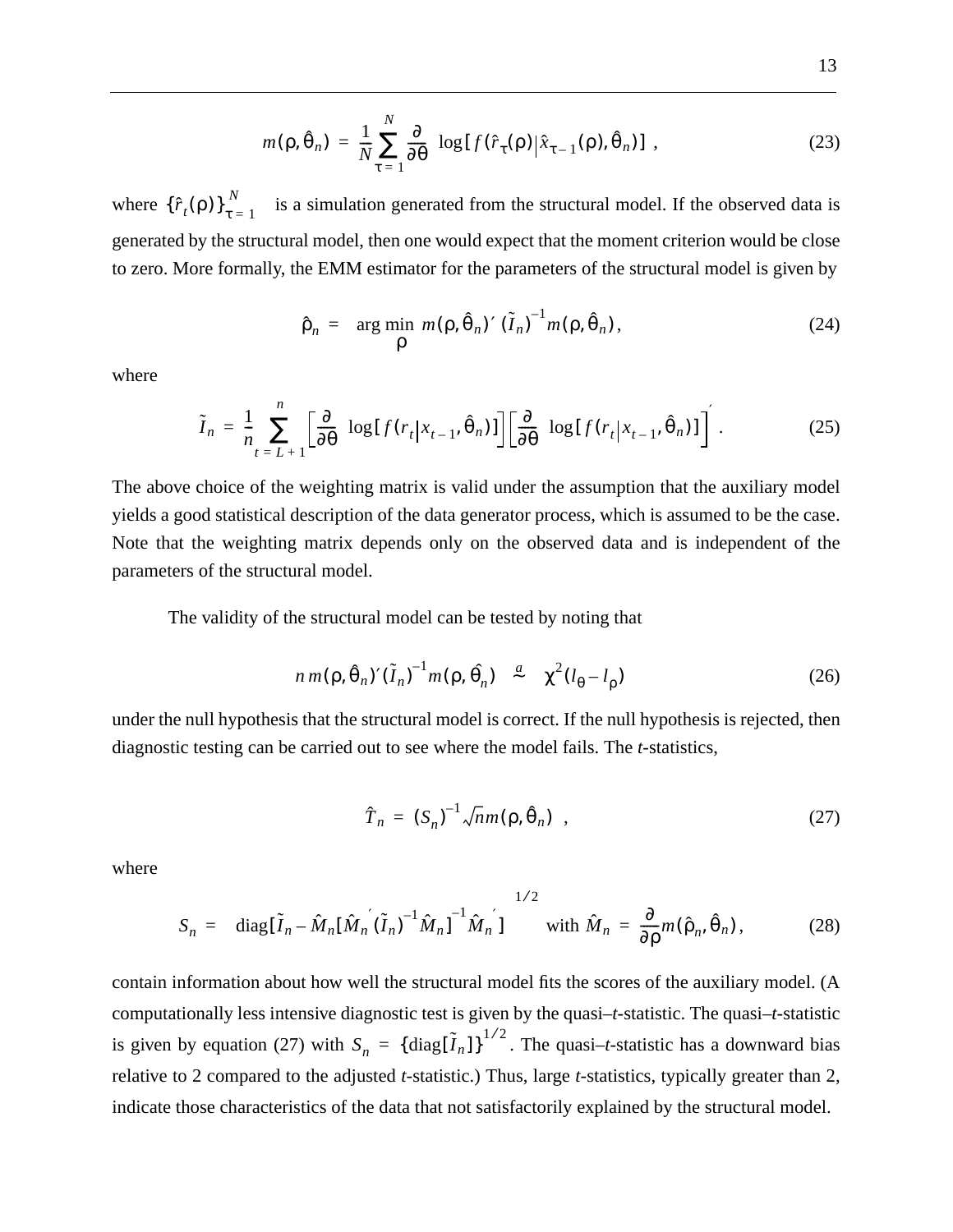## **6. Semi–non-parametric (SNP) model**

EMM estimation relies on choosing an auxiliary model that yields a good statistical description of the data. The conditional density of the interest rate process is estimated by the semi–nonparametric (SNP) approach. The SNP approach was developed by Gallant and Tauchen as a method for describing the properties of time series data. The conditional density of a multivariate process can be approximated by a Hermite polynomial series expansion around the standard normal density. The approach yields a non-linear, non-parametric model that nests several wellknown models. For example, the model nests the Gaussian VAR model, the semi-parametric VAR model, the Gaussian ARCH model, and the semi-parametric ARCH model. In the SNP approach, the conditional density for the interest rate process,  $r_t$ , is

$$
f(r_t|x_t, \theta) = \frac{[P(z_t, x_{t-1})]^2 \phi(z_t)}{\int [P(u, x_{t-1})]^2 \phi(u) du} \frac{1}{R_t},
$$
\n(29)

where  $\phi(\bullet)$  is the standard normal density and

$$
x_{t-1} = (r_{t-L}, ..., r_{t-2}, r_{t-1}), \qquad (30)
$$

$$
z_t = \frac{r_t - \mu_t}{R_t} \,,\tag{31}
$$

$$
\mu_t = \phi_0 + \sum_{j=1}^{L_u} \phi_j r_{t-j}, \qquad (32)
$$

$$
R_t = \theta_0 + \sum_{j=1}^{L_r} \theta_j |z_{t-j}|,
$$
\n(33)

$$
P(z_t, x_{t-1}) = \sum_{\alpha=0}^{K_z} \left( \sum_{\beta=0}^{K_x} a_{\alpha\beta} x_{t-1}^{\beta} \right) z_t^{\alpha} \quad \text{where} \quad a_{00} = 1 \quad , \tag{34}
$$

and 
$$
a_{\alpha\beta} x_{t-1}^{\beta} \equiv \sum_{\beta \text{ s.t. } |\beta| = \beta} a_{\alpha, \beta} \prod_{j=1}^{L_p} r_{t-j}^{\beta_j}
$$
 (35)

 $\beta$  is an *L<sub>p</sub>*-vector,  $\beta = (\beta_1, ..., \beta_{L_p})$ , such that  $\beta_j$  are non-negative integers and  $|\beta| = \sum \beta_j$ .  $i=1$ *Lp* <sup>=</sup> ∑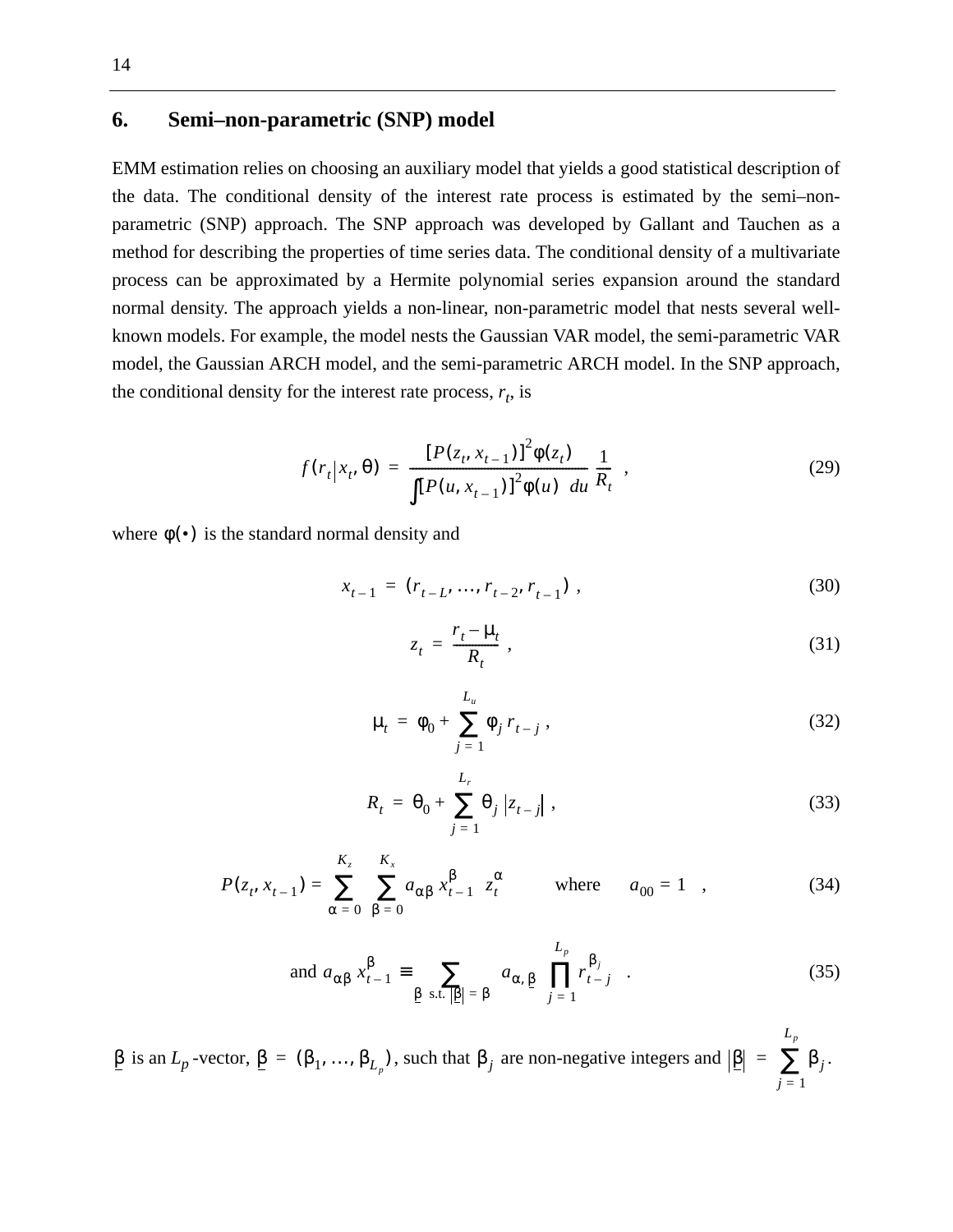The possible classes of auxiliary models can classified by the parmeters  $L_u$ ,  $L_r$ ,  $L_p$ ,  $K_z$ , and  $K_x$ .  $L_u$  is the number of lags in the linear part of the SNP model;  $L_v$  is the number of lags in the ARCH part;  $L_p$  is the number of lags of  $r_t$  that are included in the *x* part of  $P(z, x)$ ;  $K_z$  is the degree of the polynomial  $P(z, x)$  in *z*; and  $K_x$  is the degree of the polynomial  $P(z, x)$  in *x*. (By convention,  $L_p = 1$  if  $K_x = 0$ .) The various SNP models can be classified according to whether the parameters  $L_u$ ,  $L_p$ ,  $L_p$ ,  $K_z$ , and  $K_x$  are zero or non-zero. Some of the possible SNP models are outlined in Table 4.

| <b>SNP</b> Model           | $L_u$    | $L_r$    | $L_p$    | $K_{\tau}$ |       |
|----------------------------|----------|----------|----------|------------|-------|
| Gaussian VAR               | $\geq 1$ | $= 0$    | $\geq 0$ | $= 0$      | $= 0$ |
| Semi-parametric VAR        | $\geq$ 1 | $= 0$    | $\geq 0$ | $\geq 1$   | $= 0$ |
| Gaussian ARCH              | $\geq 0$ | $\geq$ 1 | $\geq 0$ | $= 0$      | $= 0$ |
| Semi-parametric ARCH       | $\geq 0$ | >1       | $\geq 0$ | $\geq 1$   | $= 0$ |
| Non-linear, non-parametric | $\geq 0$ | $\geq 0$ | >1       | >1         | >1    |

**Table 4: Classification of SNP models**

Model selection is determined by examining the Schwarz Bayes (BIC), Hannan-Quinn (HQ), and Akaike (AIC) information. Thus the model that yields the lowest criteria values is selected. The BIC, HQ, and AIC information criteria are as follows:

$$
BIC = s_n(\hat{\theta}_n) + \frac{1}{2}(p_{\theta}/n) \log n
$$
  
\n
$$
HQ = s_n(\hat{\theta}_n) + (p_{\theta}/n) \log(\log n)
$$
  
\n
$$
AIC = s_n(\hat{\theta}_n) + p_{\theta}/n
$$
\n(36)

Each of the criteria has two components: the first is the value of the objective function that rewards for goodness of fit; the second is an adjustment that penalizes for too many parameters. The AIC tends to overparameterize the model while the BIC offers a sparser selection. The HQ criteria yield models between the BIC and AIC. Model selection is based on the BIC information criteria but the HQ and AIC values are listed for comparison. The values  $L_u$ ,  $L_r$ ,  $K_z$ ,  $K_x$ , and  $L_p$  are determined sequentially. This approach is not necessarily optimal; however, it has the desirable property of sequentially refining the conditional density.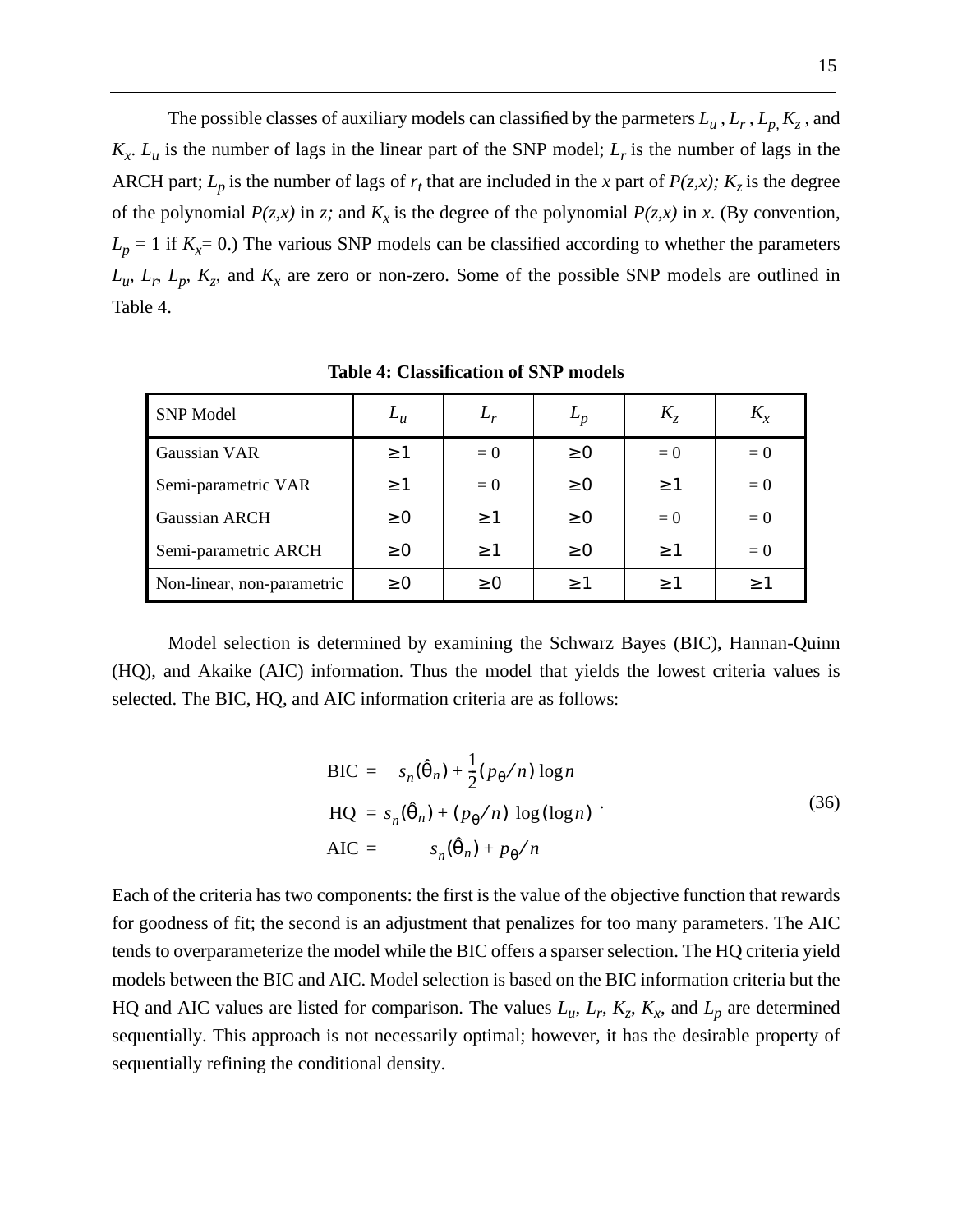For the CP-Can series, the SNP model with  $L_u = 2$ ,  $L_r = 7$ ,  $L_p = 1$ ,  $K_z = 8$ , and  $K_x = 0$  is optimal under the BIC criteria. This model has 19 degrees of freedom. For the TB-US series, the SNP model with  $L_u = 2$ ,  $L_r = 9$ ,  $L_p = 1$ ,  $K_z = 4$ , and  $K_x = 0$  is optimal under the BIC criteria. This model has 17 degrees of freedom. Hence, semi-parametric ARCH models appear to be adequate to describe both sets of data.

The one-step-ahead conditional mean and conditional standard deviation for the above SNP fits are plotted in Figures 1 and 2, along with the raw data sets. The conditional means appear to track the series quite well and the conditional standard deviations also appear to track movements in the series.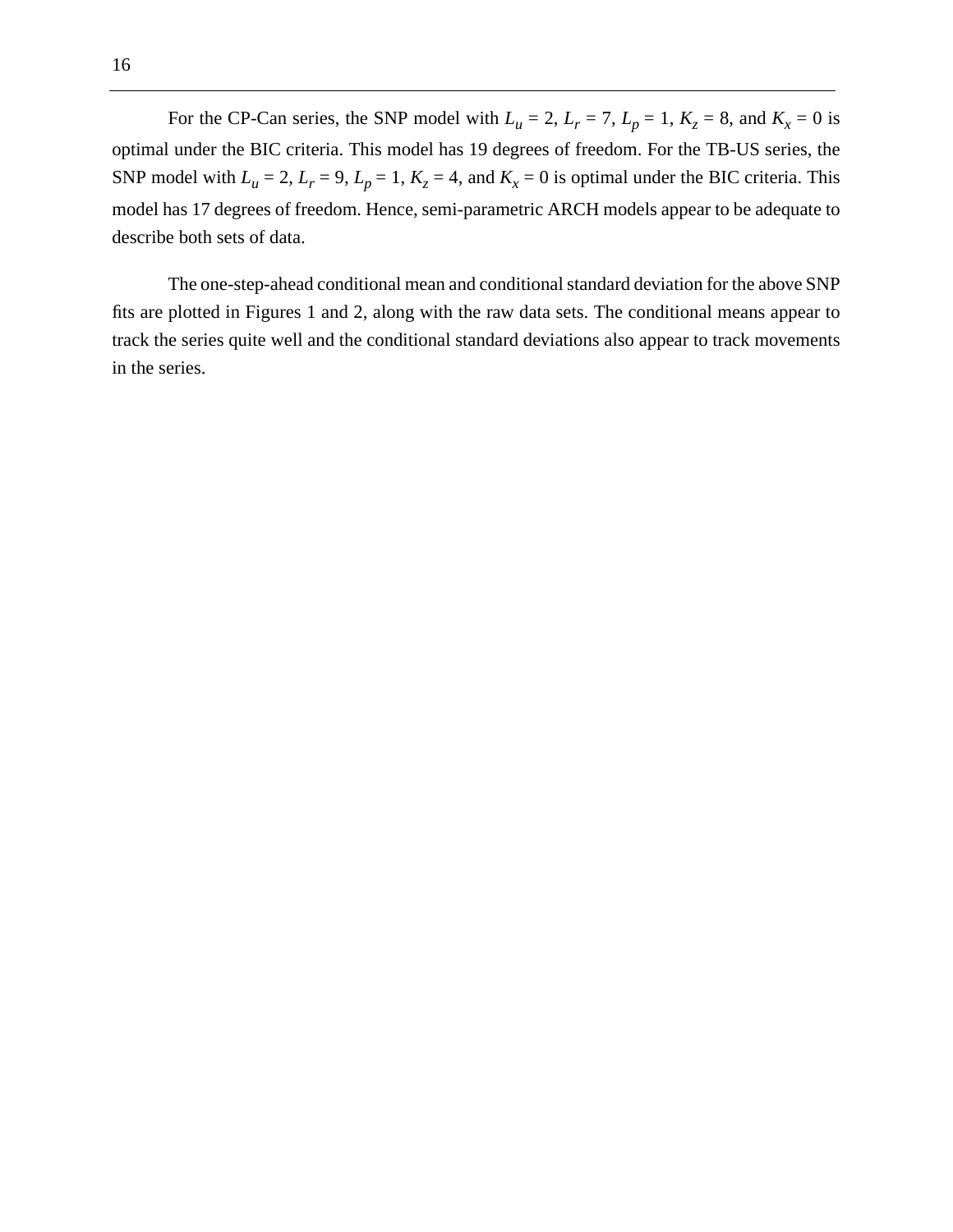| SNP tuning parameters |                  |                |                  |                  |                  |                         |            | Objective function |            |
|-----------------------|------------------|----------------|------------------|------------------|------------------|-------------------------|------------|--------------------|------------|
| $L_u$                 | $L_r$            | $L_p$          | $K_{Z}$          | $K_{x}$          | $l_{\theta}$     | $\mathbf{s}_\mathrm{n}$ | <b>BIC</b> | HQ                 | <b>AIC</b> |
| $\mathbf{1}$          | $\boldsymbol{0}$ | $\mathbf{1}$   | $\boldsymbol{0}$ | $\overline{0}$   | 3                | $-0.9732$               | $-0.9635$  | $-0.9678$          | $-0.9704$  |
| $\overline{2}$        | $\boldsymbol{0}$ | $\mathbf{1}$   | $\overline{0}$   | $\overline{0}$   | $\overline{4}$   | $-0.9822$               | $-0.9822$  | $-0.9879$          | $-0.9914$  |
| 3                     | $\overline{0}$   | $\mathbf{1}$   | $\overline{0}$   | $\overline{0}$   | 5                | $-0.9982$               | $-0.9820$  | $-0.9892$          | $-0.9935$  |
| $\overline{4}$        | $\boldsymbol{0}$ | $\mathbf{1}$   | $\boldsymbol{0}$ | $\boldsymbol{0}$ | 6                | $-0.9982$               | $-0.9820$  | $-0.9892$          | $-0.9935$  |
| $\overline{2}$        | $\mathbf{1}$     | $\mathbf{1}$   | $\boldsymbol{0}$ | $\overline{0}$   | 5                | $-1.1300$               | $-1.1138$  | $-1.1210$          | $-1.1254$  |
| $\mathfrak{2}$        | $\overline{2}$   | $\mathbf{1}$   | $\boldsymbol{0}$ | $\overline{0}$   | 6                | $-1.1954$               | $-1.1760$  | $-1.1846$          | $-1.1898$  |
| $\mathbf{2}$          | 3                | $\mathbf{1}$   | $\boldsymbol{0}$ | $\overline{0}$   | $\boldsymbol{7}$ | $-1.2258$               | $-1.2032$  | $-1.2132$          | $-1.2193$  |
| $\overline{2}$        | $\overline{4}$   | $\mathbf{1}$   | $\boldsymbol{0}$ | $\boldsymbol{0}$ | $8\,$            | $-1.2383$               | $-1.2124$  | $-1.2239$          | $-1.2309$  |
| $\mathfrak{2}$        | 5                | $\mathbf{1}$   | $\boldsymbol{0}$ | $\boldsymbol{0}$ | 9                | $-1.2477$               | $-1.2186$  | $-1.2315$          | $-1.2394$  |
| $\sqrt{2}$            | 6                | $\mathbf{1}$   | $\overline{0}$   | $\overline{0}$   | 10               | $-1.2489$               | $-1.2165$  | $-1.2309$          | $-1.2396$  |
| $\mathfrak{2}$        | $\tau$           | $\mathbf{1}$   | $\boldsymbol{0}$ | $\boldsymbol{0}$ | 11               | $-1.2557$               | $-1.2201$  | $-1.2359$          | $-1.2455$  |
| $\overline{2}$        | 8                | $\mathbf{1}$   | $\boldsymbol{0}$ | $\boldsymbol{0}$ | 12               | $-1.2558$               | $-1.2170$  | $-1.2342$          | $-1.2447$  |
| $\overline{2}$        | $\overline{7}$   | 1              | $\overline{4}$   | $\overline{0}$   | 15               | $-1.3792$               | $-1.3307$  | $-1.3522$          | $-1.3653$  |
| $\mathfrak{2}$        | $\tau$           | $\mathbf{1}$   | 5                | $\boldsymbol{0}$ | 16               | $-1.3787$               | $-1.3270$  | $-1.3496$          | $-1.3639$  |
| $\overline{2}$        | $\overline{7}$   | $\mathbf{1}$   | 6                | $\boldsymbol{0}$ | 17               | $-1.4014$               | $-1.3464$  | $-1.3708$          | $-1.3856$  |
| $\overline{2}$        | $\overline{7}$   | $\mathbf{1}$   | $\tau$           | $\overline{0}$   | 18               | $-1.4022$               | $-1.3440$  | $-1.3698$          | $-1.3855$  |
| $\mathfrak{2}$        | $\boldsymbol{7}$ | $\mathbf{1}$   | 8                | $\boldsymbol{0}$ | 19               | $-1.4109$               | $-1.3495$  | $-1.3767$          | $-1.3933$  |
| $\overline{2}$        | $\tau$           | $\mathbf{1}$   | 9                | $\boldsymbol{0}$ | 20               | $-1.4101$               | $-1.3455$  | $-1.3741$          | $-1.3916$  |
| $\overline{2}$        | $\boldsymbol{7}$ | $\mathbf{1}$   | 8                | $\mathbf{1}$     | 25               | $-1.4220$               | $-1.3315$  | $-1.3716$          | $-1.3961$  |
| $\mathfrak{2}$        | $\boldsymbol{7}$ | $\mathbf{1}$   | $\,8\,$          | $\overline{2}$   | 34               | $-1.4270$               | $-1.3075$  | $-1.3605$          | $-1.3928$  |
| $\overline{2}$        | $\tau$           | $\overline{2}$ | 8                | $\mathbf{1}$     | 34               | $-1.4296$               | $-1.3101$  | $-1.3630$          | $-1.3954$  |
| $\overline{2}$        | $\tau$           | 3              | 8                | $\mathbf{1}$     | 43               | $-1.4334$               | $-1.2848$  | $-1.3507$          | $-1.3909$  |

**Table 5: SNP estimation of the conditional density of CP-CAN**

 $L_u$  is the number of lags in the linear part of the SNP model;  $L_r$  is the number of lags in the ARCH part;  $L_p$  is the number of lags in the polynomial part,  $P(z, x)$ . The polynomial  $P(z, x)$  is of degree  $K_z$  in *z* and  $K_x$  in *x*; by convention,  $L_p = 1$  if  $K_x = 0$ . The number of SNP parameters is  $l_\theta$ . The value of the objective function is  $s_n$ . The BIC, HQ, and AIC information criteria are listed.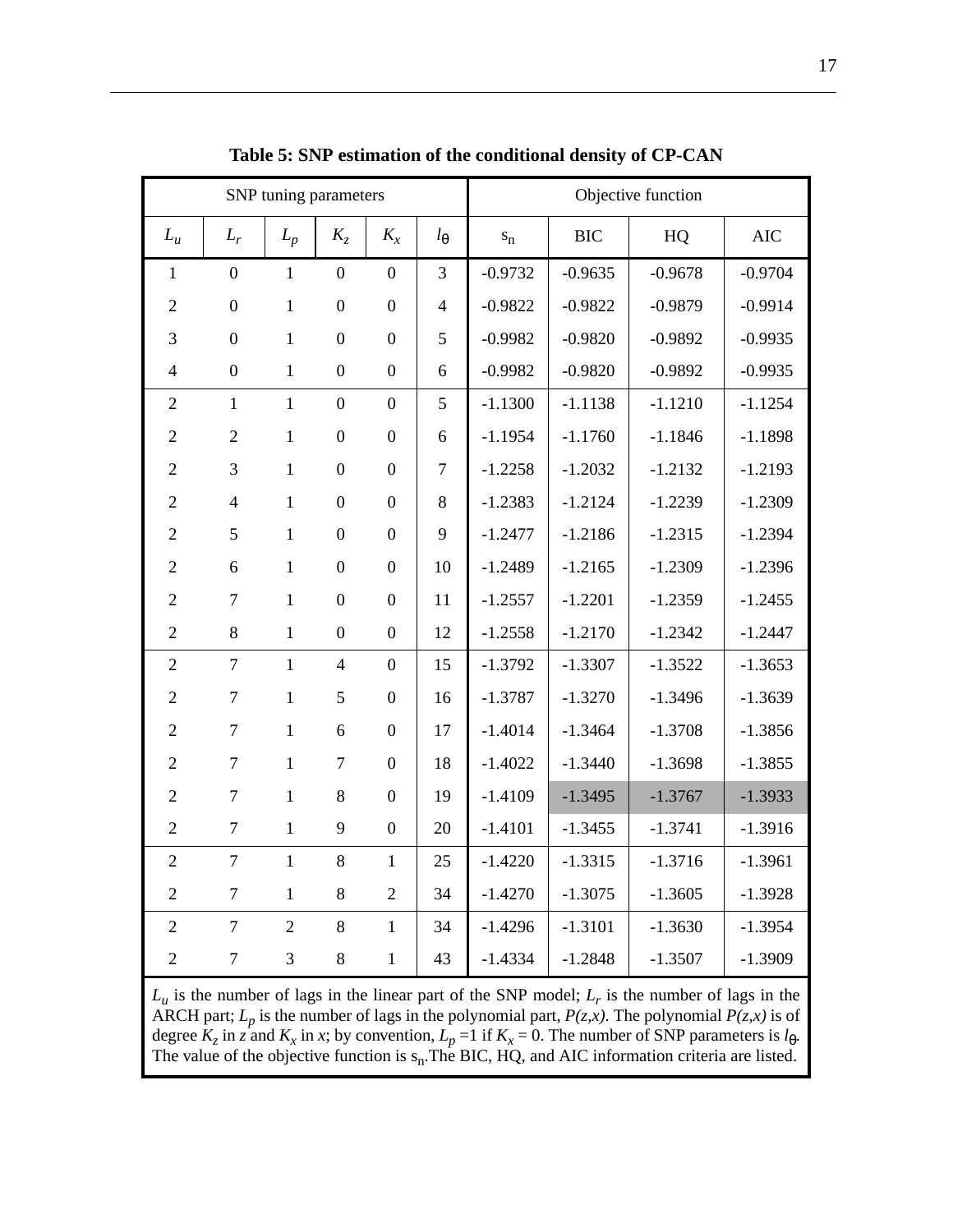



**90 Day Canadian Commercial Paper Rates: weekly 1975−1995**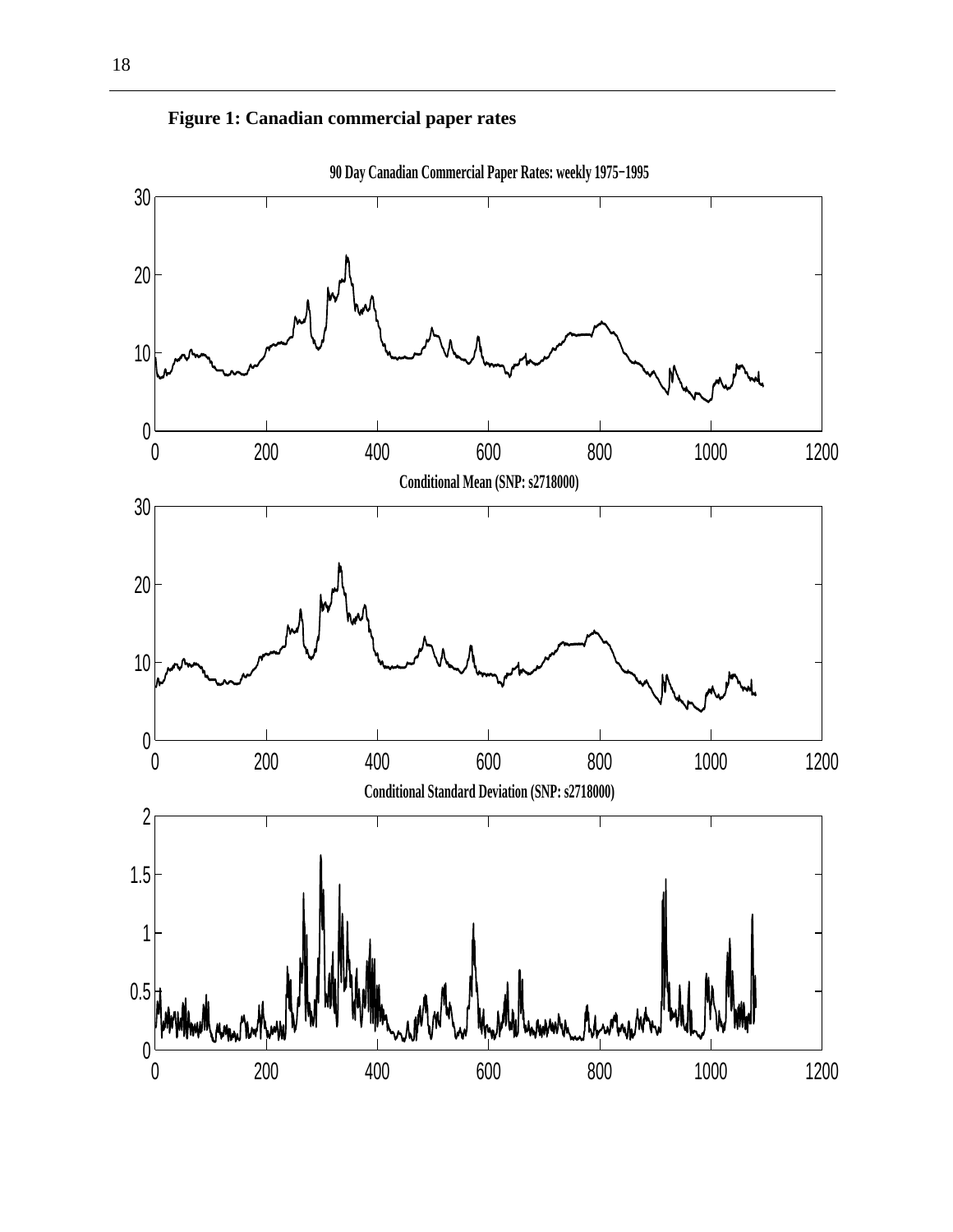| SNP tuning parameters |                  |                |                          |                  |                |           |            | Objective function |            |
|-----------------------|------------------|----------------|--------------------------|------------------|----------------|-----------|------------|--------------------|------------|
| $L_u$                 | $L_r$            | $L_p$          | $K_{7}$                  | $K_{x}$          | $l_{\theta}$   | $s_n$     | <b>BIC</b> | HQ                 | <b>AIC</b> |
| $\mathbf{1}$          | $\boldsymbol{0}$ | $\mathbf{1}$   | $\boldsymbol{0}$         | $\boldsymbol{0}$ | 3              | $-0.7661$ | $-0.7565$  | $-0.7608$          | $-0.7634$  |
| $\overline{2}$        | $\boldsymbol{0}$ | $\mathbf{1}$   | $\boldsymbol{0}$         | $\boldsymbol{0}$ | $\overline{4}$ | $-0.7702$ | $-0.7573$  | $-0.7630$          | $-0.7665$  |
| 3                     | $\boldsymbol{0}$ | $\mathbf{1}$   | $\boldsymbol{0}$         | $\overline{0}$   | 5              | $-0.7711$ | $-0.7550$  | $-0.7621$          | $-0.7665$  |
| $\overline{2}$        | $\mathbf{1}$     | $\mathbf{1}$   | $\overline{0}$           | $\overline{0}$   | 5              | $-1.0782$ | $-1.0620$  | $-1.0692$          | $-1.0735$  |
| $\overline{2}$        | $\overline{2}$   | $\mathbf{1}$   | $\boldsymbol{0}$         | $\boldsymbol{0}$ | 6              | $-1.1761$ | $-1.1567$  | $-1.1653$          | $-1.1706$  |
| $\overline{2}$        | 3                | $\mathbf{1}$   | $\boldsymbol{0}$         | $\boldsymbol{0}$ | $\tau$         | $-1.2368$ | $-1.2142$  | $-1.2242$          | $-1.2303$  |
| $\overline{2}$        | $\overline{4}$   | $\mathbf{1}$   | $\mathbf{0}$             | $\boldsymbol{0}$ | 8              | $-1.2718$ | $-1.2459$  | $-1.2574$          | $-1.2644$  |
| $\overline{2}$        | 5                | $\mathbf{1}$   | $\boldsymbol{0}$         | $\boldsymbol{0}$ | 9              | $-1.2781$ | $-1.2490$  | $-1.2619$          | $-1.2697$  |
| $\overline{2}$        | 6                | $\mathbf{1}$   | $\overline{0}$           | $\overline{0}$   | 10             | $-1.2929$ | $-1.2606$  | $-1.2750$          | $-1.2837$  |
| $\mathfrak{2}$        | 7                | $\mathbf{1}$   | $\boldsymbol{0}$         | $\boldsymbol{0}$ | 11             | $-1.2979$ | $-1.2624$  | $-1.2782$          | $-1.2878$  |
| $\overline{2}$        | 8                | $\mathbf{1}$   | $\boldsymbol{0}$         | $\boldsymbol{0}$ | 12             | $-1.3014$ | 1.2627     | $-1.2798$          | $-1.2903$  |
| $\overline{2}$        | 9                | $\mathbf{1}$   | $\boldsymbol{0}$         | $\boldsymbol{0}$ | 13             | $-1.3069$ | $-1.2649$  | $-1.2835$          | $-1.2949$  |
| $\overline{2}$        | 10               | $\mathbf{1}$   | $\overline{0}$           | $\overline{0}$   | 14             | $-1.3069$ | $-1.2617$  | $-1.2817$          | $-1.2940$  |
| $\overline{2}$        | 9                | $\mathbf{1}$   | $\overline{4}$           | $\overline{0}$   | 17             | $-1.3556$ | $-1.3007$  | $-1.3250$          | $-1.3399$  |
| $\overline{2}$        | 9                | $\mathbf{1}$   | 5                        | $\boldsymbol{0}$ | 18             | $-1.3562$ | $-1.2981$  | $-1.3239$          | $-1.3396$  |
| $\overline{2}$        | 9                | $\mathbf{1}$   | $\overline{4}$           | $\mathbf{1}$     | 19             | $-1.3645$ | $-1.2934$  | $-1.3249$          | $-1.3441$  |
| $\overline{2}$        | 9                | $\mathbf{1}$   | $\overline{4}$           | $\overline{2}$   | 24             | $-1.3706$ | $-1.2834$  | $-1.3221$          | $-1.3457$  |
| $\overline{2}$        | 9                | $\overline{2}$ | $\overline{4}$           | $\mathbf{1}$     | 27             | $-1.3700$ | $-1.2828$  | $-1.3215$          | $-1.3451$  |
| $\overline{2}$        | 9                | 3              | $\overline{\mathcal{A}}$ | 1                | 32             | $-1.3700$ | $-1.2697$  | $-1.3156$          | $-1.3435$  |

**Table 6: SNP estimation of the conditional density of TB-US**

 $L_u$  is the number of lags in the linear part of the SNP model;  $L_r$  is the number of lags in the ARCH part;  $L_p$  is the number of lags in the polynomial part,  $P(z, x)$ . The polynomial  $P(z, x)$  is of degree  $K_z$  in *z* and  $K_x$  in *x*; by convention,  $L_p = 1$  if  $K_x = 0$ . The number of SNP parameters is  $l_\theta$ . The value of the objective function is  $s_n$ . The BIC, HQ, and AIC information criteria are listed.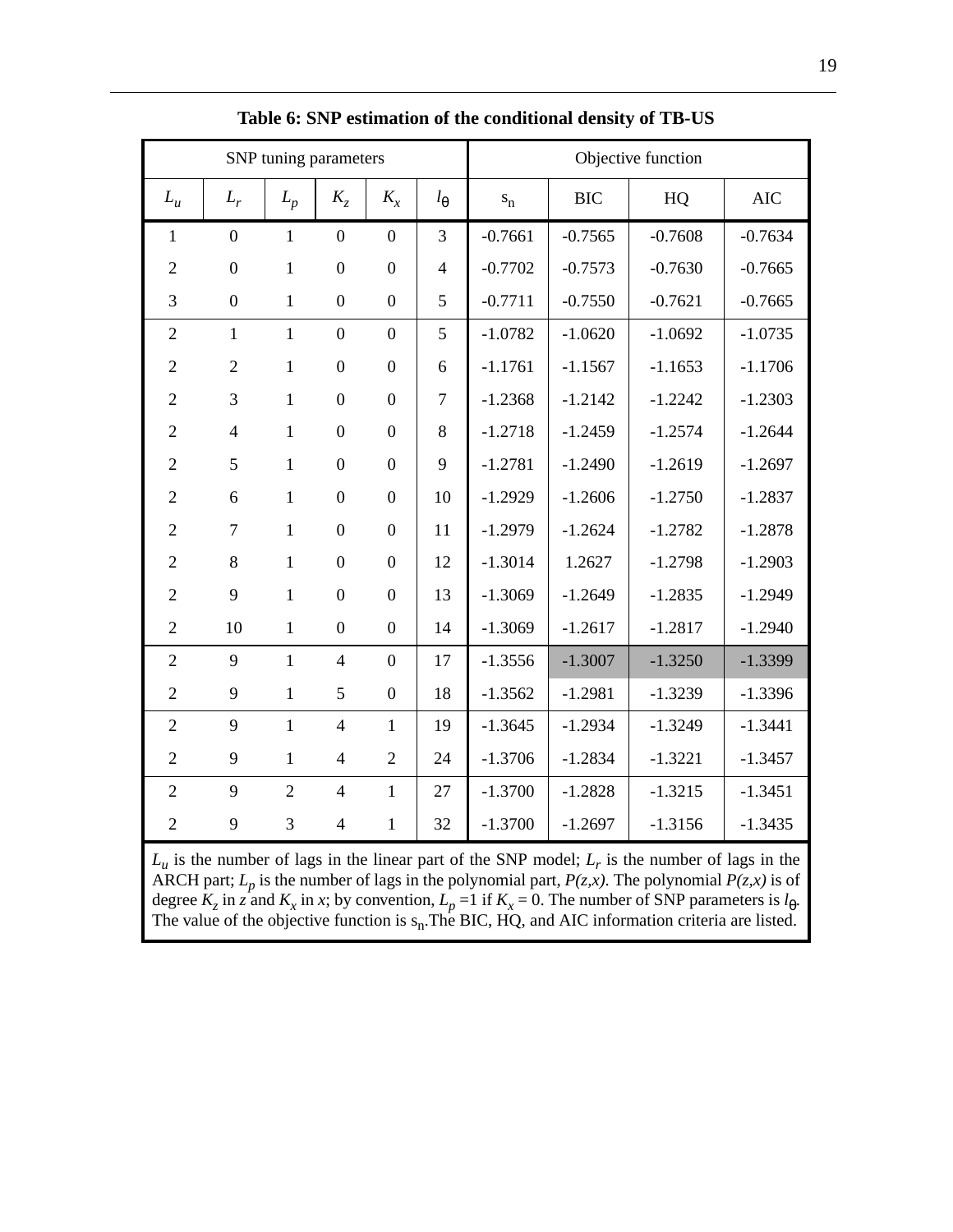

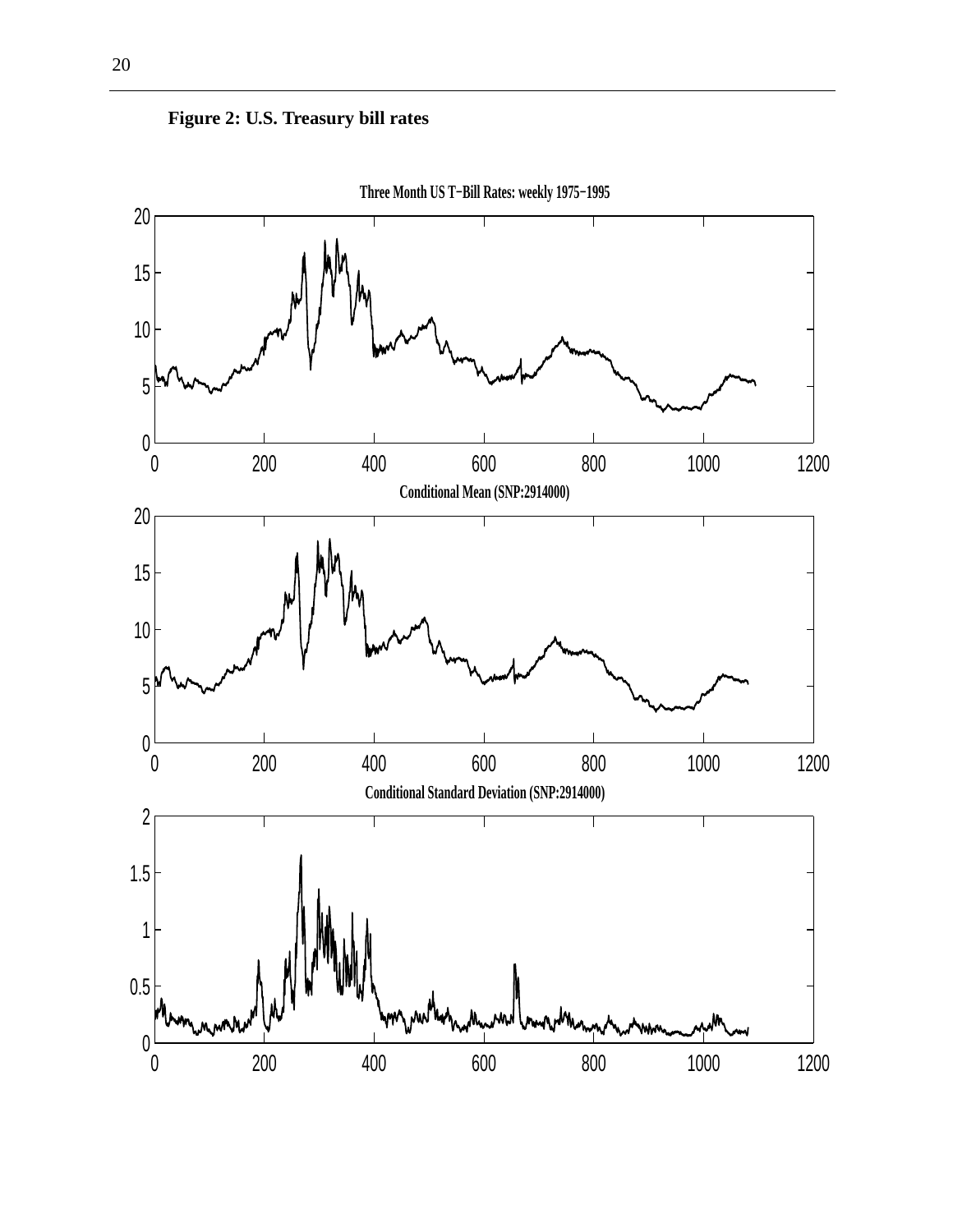#### **7. Efficient method of moments estimation**

The first step in the EMM method is to estimate the auxiliary model. The second is to generate a simulated time series for the SDE. Given the results of Section 4, the SDE (1) was simulated using a simple discrete-time Euler scheme, $3$ 

$$
r(t+h) = r(t) + [\alpha + \beta r(t)]h + \sigma r(t)^{\gamma} \sqrt{h} \ \varepsilon(t) \tag{37}
$$

where  $\varepsilon(t)$  is a random draw from the standard normal distribution. Each week was divided into 50 subintervals of equal length,  $h = 1/50$ . A simulation of weekly data of length 77,000 was generated. The first 2,000 generated observations were discarded so that the simulation used in the EMM estimation would be independent of the initial conditions. Thus, the simulation used in the EMM estimation had 75,000 observations at a weekly frequency. The simulation length was deemed to be long enough so that Monte Carlo errors become negligible.

For robustness, the estimation was conducted using different initial conditions, two different random number seeds for the simulation series, different numbers of weekly subintervals, and different simulation lengths. The results are fairly robust to the random number seeds, the number of subintervals, and the length of the simulation. However, the estimations were quite sensitive to the initial conditions. Robust results were found by using the results for the LLF and GMM estimations as initial conditions. Only the LLF and GMM estimates for  $\alpha$ ,  $\beta$ , and  $\sigma$  were used. In addition, a wide range of initial values for  $\gamma$  was also used to prevent biasing the EMM estimates of γ towards the LLF and GMM estimates of γ.

For Canadian 90-day commercial paper rates, none of the structural model parameter EMM estimates are statistically significant (Table 7). The point estimates of  $\alpha = 0.03143$  and  $\beta =$ –0.007615 are smaller than the corresponding LLF and GMM estimates. The other EMM estimates are  $\sigma$  = 0.0000255 and  $\gamma$  = 2.6459. The  $\gamma$  estimate is much larger than any of the previous estimates. Not surprisingly, the  $\chi^2$ -test overwhelmingly rejects the one-factor model, (1), as offering an adequate description of the evolution of 90-day Canadian commercial rates. The score generator diagnostics listed in Table 8 pinpoint the problem with the model. The one-factor model is unable to fit the scores associated with the Hermite polynomial coefficients (of the auxiliary model). In particular, the *t-*statistics of all the even-power Hermite polynomial coefficients are all significantly greater than 2. Thus, the model is unable to explain the non-Gaussian deviations of the data.

<sup>3.</sup> A weak order two scheme (see Kloeden and Platen [1992]) for the SDE was also implemented, yielding similar results. However, this method increased the estimation time by a factor of six.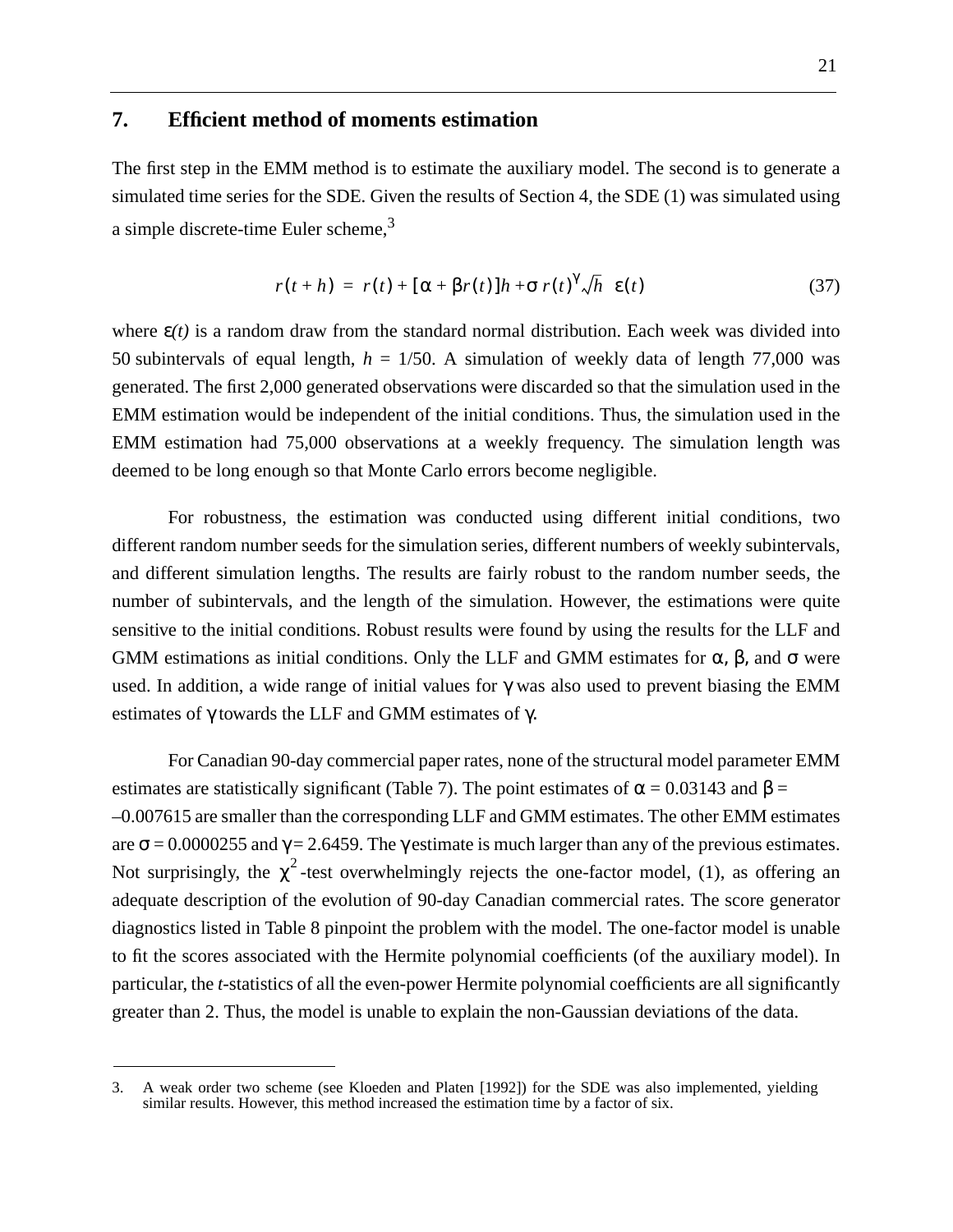|                                                                                                                                                                                                                                                                                                                                                                                                                                                                                                                                                                 | <b>CP-CAN</b>                                                                   | TB-US                   |  |  |  |  |
|-----------------------------------------------------------------------------------------------------------------------------------------------------------------------------------------------------------------------------------------------------------------------------------------------------------------------------------------------------------------------------------------------------------------------------------------------------------------------------------------------------------------------------------------------------------------|---------------------------------------------------------------------------------|-------------------------|--|--|--|--|
| Score generator                                                                                                                                                                                                                                                                                                                                                                                                                                                                                                                                                 | s2718000                                                                        | s2914000                |  |  |  |  |
| $\alpha$                                                                                                                                                                                                                                                                                                                                                                                                                                                                                                                                                        | 0.00807<br>(0.00724)                                                            | $0.0314*$<br>(0.0150)   |  |  |  |  |
| β                                                                                                                                                                                                                                                                                                                                                                                                                                                                                                                                                               | $-0.000710$<br>(0.000673)                                                       | $-0.00762$<br>(0.00570) |  |  |  |  |
| $\sigma$                                                                                                                                                                                                                                                                                                                                                                                                                                                                                                                                                        | 0.0000255<br>(0.0000881)                                                        | 0.00280<br>(0.00247)    |  |  |  |  |
| $\gamma$                                                                                                                                                                                                                                                                                                                                                                                                                                                                                                                                                        | 2.646<br>(1.441)                                                                | $2.425*$<br>(0.185)     |  |  |  |  |
|                                                                                                                                                                                                                                                                                                                                                                                                                                                                                                                                                                 | 15                                                                              | 13                      |  |  |  |  |
|                                                                                                                                                                                                                                                                                                                                                                                                                                                                                                                                                                 | $l_{\theta} - l_{\rho}$<br>$\chi^2 (l_{\theta} - l_{\rho})$<br>78.481<br>15.472 |                         |  |  |  |  |
| Corrected standard error appear in parentheses. (*) indicates that the coefficient is<br>statistically significant at the 5 per cent level. The number of degrees of freedom,<br>$l_{\theta} - l_{\rho}$ , is equal to the number of auxiliary model parameters minus the number of<br>parameters to be estimated. Some comparison $\chi^2$ probabilities that are helpful in<br>interpreting the above $\chi^2$ tests are as follows: Prob[ $\chi^2(15) \ge 37.7$ ] = 0.001,<br>Prob[ $\chi^2(13) \ge 16.0$ ] = 0.25 and Prob[ $\chi^2(13) \ge 19.8$ ] = 0.10. |                                                                                 |                         |  |  |  |  |

**Table 7: EMM estimates**

The one-factor model does a much better job of modelling the evolution of the 3-month U.S. Treasury bill rates. The EMM estimates are  $\alpha = 0.0314$ ,  $\beta = -0.00762$ ,  $\sigma = 0.00280$ , and  $\gamma =$ 2.425. Only the estimates of  $\alpha$  and  $\gamma$  are statistically significant. Furthermore, the EMM estimate of  $\gamma$  agrees with the GMM estimate within error bounds. However, the insignificance of the  $\sigma$ estimate casts some doubt on the validity of the  $\gamma$  estimate. The  $\chi^2$ -test is unable to reject the null hypothesis that the structural model, (1), gives a valid description of 3-month U.S. Treasury bill rates. However, the score generator diagnostics listed in Table 9 indicate that the one-factor model is unable to fit the score associated with the quartic term of the Hermite polynomial. Overall, it would appear that the one-factor model, (1), is better able to describe the 3-month U.S. Treasury bill rate series than the Canadian 90-day commercial paper series, althought the fit is far from perfect.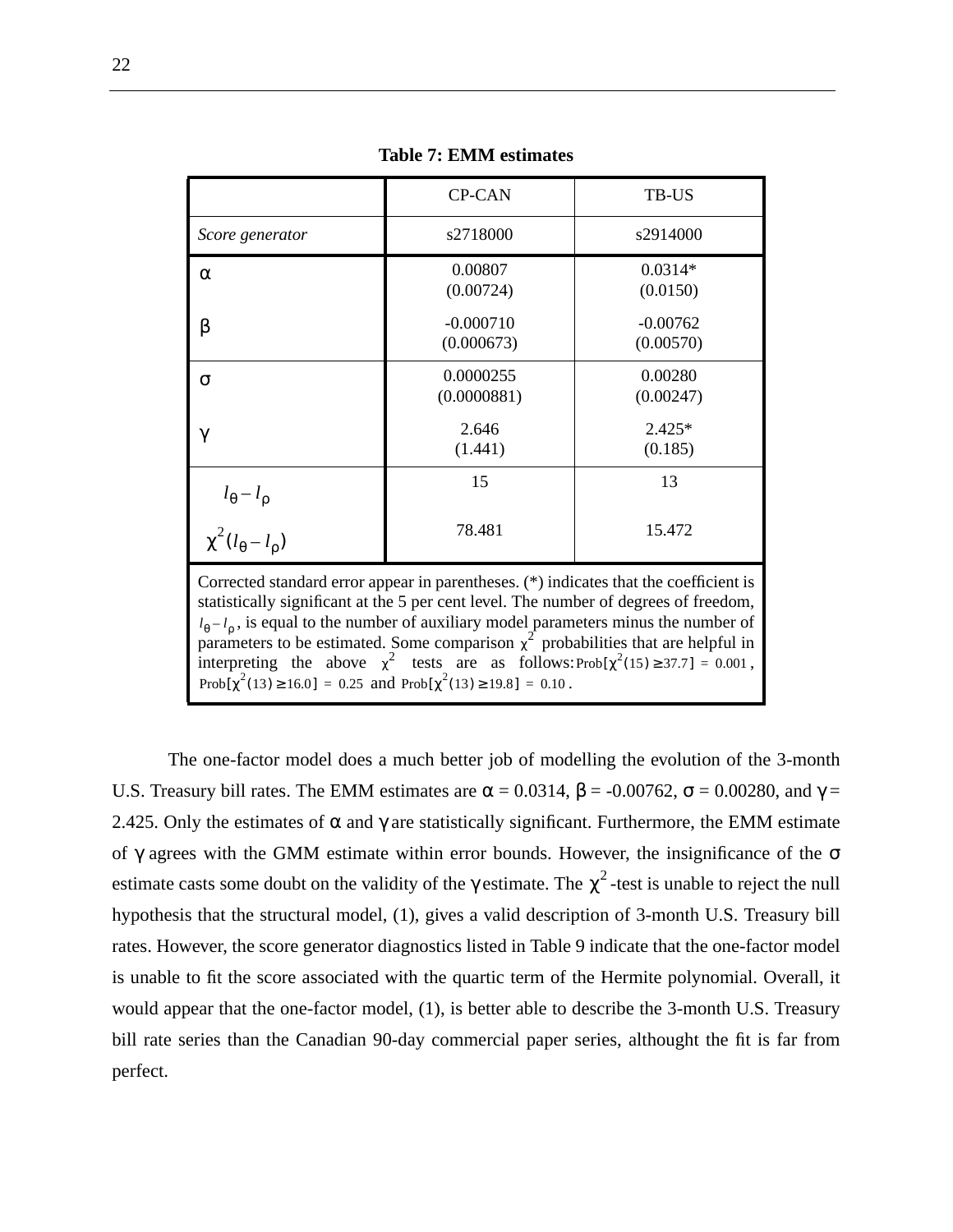| Score<br>generator eqn.   | Quasi-t-stat                                                                                 | T-stat   |
|---------------------------|----------------------------------------------------------------------------------------------|----------|
| Mean<br>$\phi_0$          | $-0.405$                                                                                     | $-1.226$ |
| <b>VAR</b><br>$\phi_1$    | 0.801                                                                                        | 1.063    |
| $\phi_2$                  | 0.939                                                                                        | 1.227    |
| $\theta_0$<br>Var         | 0.939                                                                                        | 1.840    |
| $\theta_1$<br><b>ARCH</b> | 0.370                                                                                        | 0.413    |
| $\theta_2$                | $-0.996$                                                                                     | $-1.167$ |
| $\theta_3$                | $-0.809$                                                                                     | $-0.909$ |
| $\pmb{\theta}_4$          | $-1.102$                                                                                     | $-1.330$ |
| $\theta_5$                | 0.948                                                                                        | 1.088    |
| $\theta_6$                | 0.43                                                                                         | 0.451    |
| $\theta_7$                | 0.592                                                                                        | 0.643    |
| Hermite<br>$a_{10}$       | 0.864                                                                                        | 1.149    |
| $a_{\rm 20}$              | 3.040                                                                                        | 5.842    |
| $a_{30}$                  | 1.612                                                                                        | 1.794    |
| $a_{40}$                  | 4.890                                                                                        | 6.006    |
| $a_{50}$                  | 0.955                                                                                        | 0.991    |
| $a_{60}$                  | 4.959                                                                                        | 5.329    |
| $a_{70}$                  | 0.685                                                                                        | 0.695    |
| $a_{\rm 80}$              | 4.595                                                                                        | 4.740    |
|                           | See equations $(28)-(29)$ for a description of the<br>calculation of the above t-statistics. |          |

**Table 8: CP-CAN score generator diagnostics**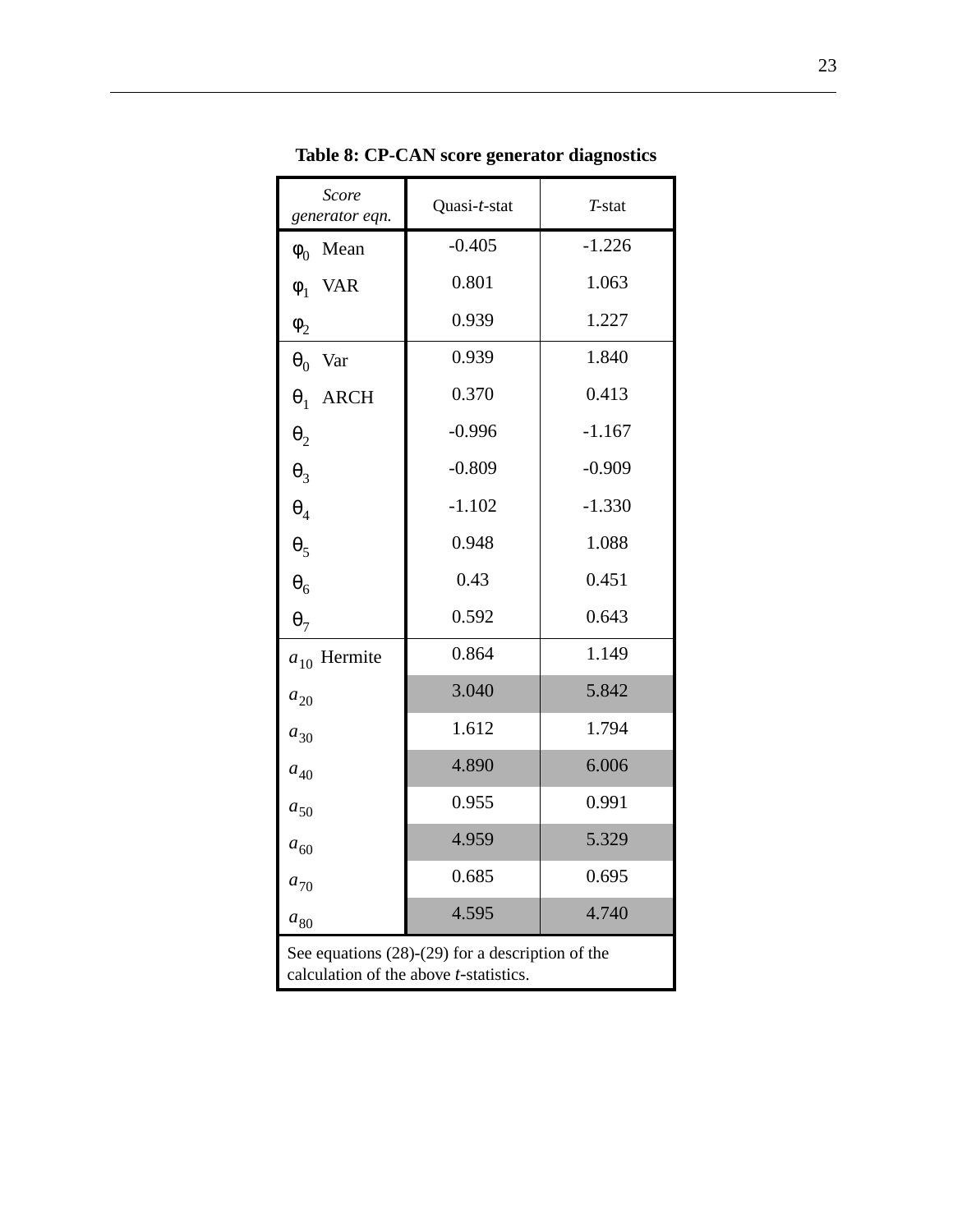| <b>Score</b><br>generator eqn.                                                                       | Quasi-t-stat | $T$ -stat |  |  |  |
|------------------------------------------------------------------------------------------------------|--------------|-----------|--|--|--|
| Mean<br>$\phi_0$                                                                                     | 0.724        | 0.779     |  |  |  |
| <b>VAR</b><br>$\phi_1$                                                                               | $-0.391$     | $-1.132$  |  |  |  |
| $\phi_2$                                                                                             | $-0.408$     | $-1.122$  |  |  |  |
| $\boldsymbol{\theta}_0$<br>Var                                                                       | 0.655        | 1.379     |  |  |  |
| $\theta_1$<br><b>ARCH</b>                                                                            | 0.842        | 1.357     |  |  |  |
| $\boldsymbol{\theta}_2$                                                                              | 0.830        | 1.126     |  |  |  |
| $\theta_3$                                                                                           | 0.799        | 1.004     |  |  |  |
| $\theta_4$                                                                                           | $-0.228$     | $-0.334$  |  |  |  |
| $\theta_5$                                                                                           | $-0.590$     | $-0.845$  |  |  |  |
| $\theta_6$                                                                                           | 0.621        | 0.736     |  |  |  |
| $\theta_7$                                                                                           | 0.462        | 0.534     |  |  |  |
| $\theta_8$                                                                                           | 0.305        | 0.438     |  |  |  |
| $\theta_9$                                                                                           | 0.553        | 0.809     |  |  |  |
| $a_{10}$ Hermite                                                                                     | $-0.368$     | $-0.380$  |  |  |  |
| $a_{20}$                                                                                             | 0.917        | 1.714     |  |  |  |
| $a_{30}$                                                                                             | $-0.903$     | $-0.928$  |  |  |  |
| $a_{40}$                                                                                             | 1.955        | 2.721     |  |  |  |
| See equations $(28)-(29)$ for a description of the<br>calculation of the above <i>t</i> -statistics. |              |           |  |  |  |

**Table 9: TB-US Score generator diagnostics**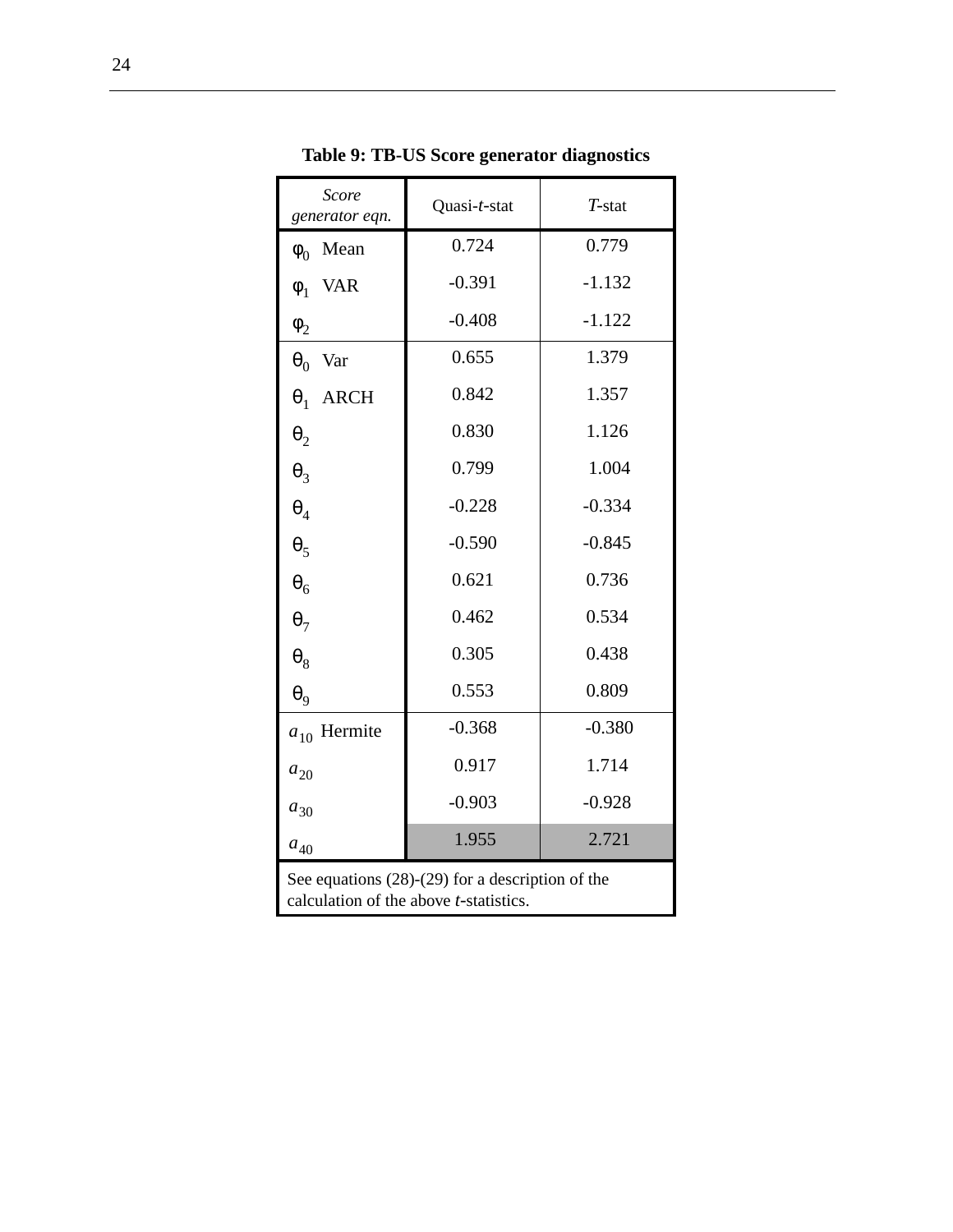### **8. Conclusion and discussion**

A broad class of one-factor models for the short-term interest rate in Canada and the United States was examined. The model parameter estimates were found to be independent of whether a discretized version or a more accurate aggregation version of the continuous-time model was used. Furthermore, the parameter estimates for the U.S. Treasury bill interest series are more or less independent of the estimation technique employed—the study compares results from the LLF, GMM, and EMM estimation methods. However, the results for the Canadian commercial paper rates series vary with the estimation technique. Hypothesis testing suggests that the class of onefactor models for the short-term interest rate, (1), are inadequate as models for the evolution of the Canadian commercial paper rate. The evidence against the model for U.S. Treasury bill rates is only marginal. Thus, the one-factor model, (1), appears to offer a much better description of U.S. data than similar Canadian data. This result casts doubt on the usefulness of one-factor models, such as the CIR square root model, for providing an adequate basis for analyzing the risks of Canadian-dollar fixed-income portfolios.

It is conceivable that the inconsistent results for Canada stem from the possibility that the estimation techniques (LLF, GMM, and EMM) are unable to correctly identify time series data that adhere to the one-factor model, (1). However, the analysis presented in Appendix B indicates that the difference is probably not due to the estimation techniques. Monte Carlo experiments suggest that the various estimation techniques are all able to correctly identify a time series whose datagenerating process is truly given by equation (1). Thus, the discrepancies in the estimations are not a symptom of the estimation techniques but rather an indication that the class of one-factor interest rate models given by (1) is inadequate to describe the observed interest rate series.

Several authors have tried to patch up the class of one-factor models, (1), by replacing the parameter  $\sigma$  by a time-varying parameter,  $h_t$  (for examples, see Brenner, Harjes, and Kroner [1996], Andersen and Lund [1997], and Brailsford and Mahesweran [1998]). For example, a GARCH(1,1) specification for the time varying volatility parameter could be achieved by replacing equation (3) by  $E_t[\epsilon_{t+1}^2] = \sigma_{t+1}^2 = h_{t+1}^2 r_t^{2\gamma}$  where  $h_{t+1}^2 = \omega + \phi h_t^2 + \delta \epsilon_t^2$ . Note that modelling volatility as a GARCH process allows volatility to be time varying but volatility is not modelled as separate random process. Thus, the GARCH extension would still be classified as a one-factor model. However, preliminary research indicates that even these models do not provide an adequate characterization of the process driving short-term interest rates in Canada.

Principal component analysis suggests that three factors are necessary to describe movements in the yield curve (Litterman, Scheinkman, and Weiss [1991] and Han [1997]). These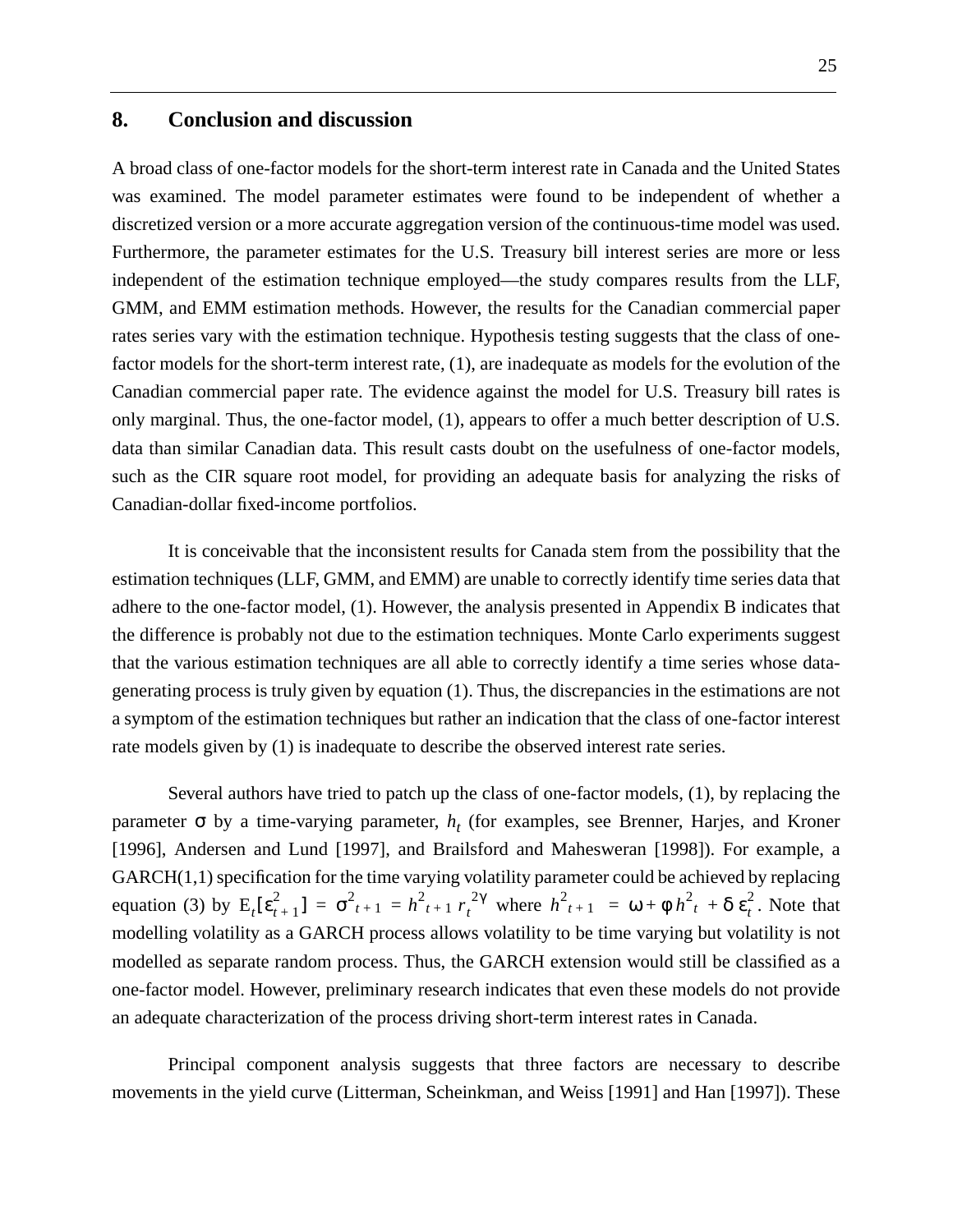factors are commonly referred to as shift, tilt, and twist factors and are associated with the level, slope, and curvature of the yield curve, respectively. Han (1997) found that these three factors were able to explain 94 per cent of the movements in the Canadian yield curve. Hence, in addition to the short-term interest rate, at least two other factors are necessary. One possibility for an appropriate second factor is stochastic volatility. Another possibility is a factor related to a time-varying longrun mean of short-term interest rates, which may more adequately capture mean-reversion of shortterm interest rates.

Affine models of the term-structure of interest rates incorporating stochastic volatility, and a time-varying long-run mean for the short-term interest rates (which is a three-factor model of the term structure of interest rates) have been discussed by Dai and Singleton (1997). Balduzzi, Das, Foresi and Sundaram (1996), Chen (1996) and Gong and Remolona (1996) also discuss affine three-factor models for the term structure of interest rates. The authors intend to employ EMM techniques to investigate whether Chen's three-factor model offers a good description of the evolution of the Canadian term structure.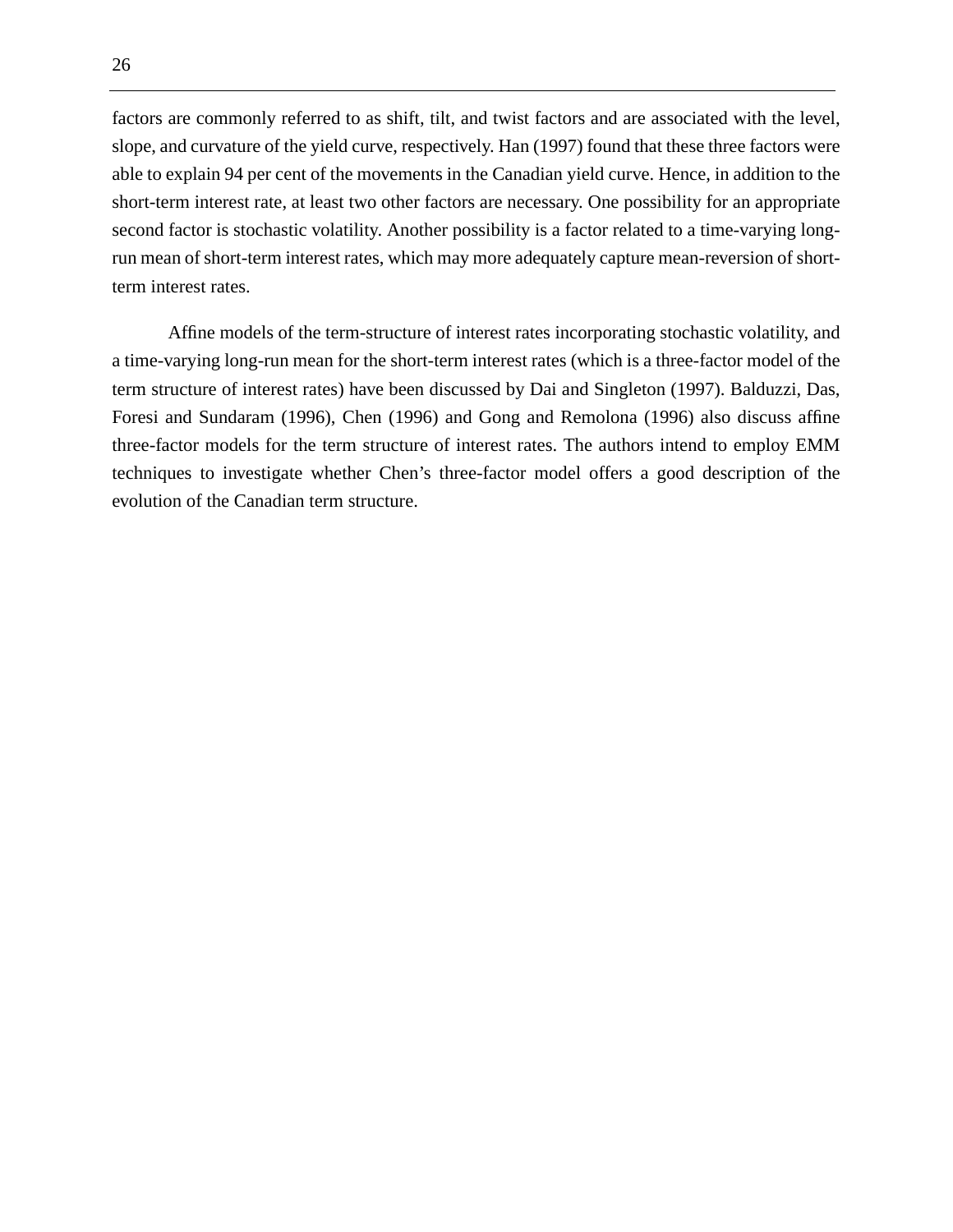## **Appendix A: Solving the stochastic differential equation**

Consider the stochastic differential equation

$$
dr(t) = [\alpha + \beta r(t)] dt + \phi(r,t) dz.
$$
 (38)

The above equation can be solved by first introducing the variable  $Y(t) = \alpha + \beta r(t)$  and then using Ito's lemma to notice that the following equation must hold

$$
d[e^{-\beta t} Y(t)] = \beta e^{-\beta t} \phi(r,t) dz . \qquad (39)
$$

Equation (39) is simply shorthand notation for

$$
[e^{-\beta s} Y(s)]\Big|_{0}^{t} = \int_{0}^{t} \beta e^{-\beta s} \phi(r,s) dz.
$$
 (40)

Simplifying equation (40) yields the general solution

$$
r(t) = -\frac{\alpha}{\beta} + \frac{1}{\beta} e^{\beta t} \left[ \alpha + \beta r(0) \right] + e^{\beta t} \int_0^t \beta e^{-\beta s} \phi(r, s) dz.
$$
 (41)

The solution can also be written in an iterative form, namely:

$$
r(t) = \frac{\alpha}{\beta} [e^{\beta} - 1] + e^{\beta} r(t-1) + \varepsilon(t)
$$
  
\n
$$
\varepsilon(t) = \int_{t-1}^{t} e^{\beta(t-s)} \phi(r,s) dz
$$
\n(42)

Thus, equation (42) is the correct discretization model for the stochastic differential equation (38). Equation (42) explicitly takes care of the aggregation over time issues. Note that the conditional mean and variance of the error term are given by

$$
\mathbf{E}_{t-1}[\mathbf{\varepsilon}(t)] = 0 \tag{43}
$$

and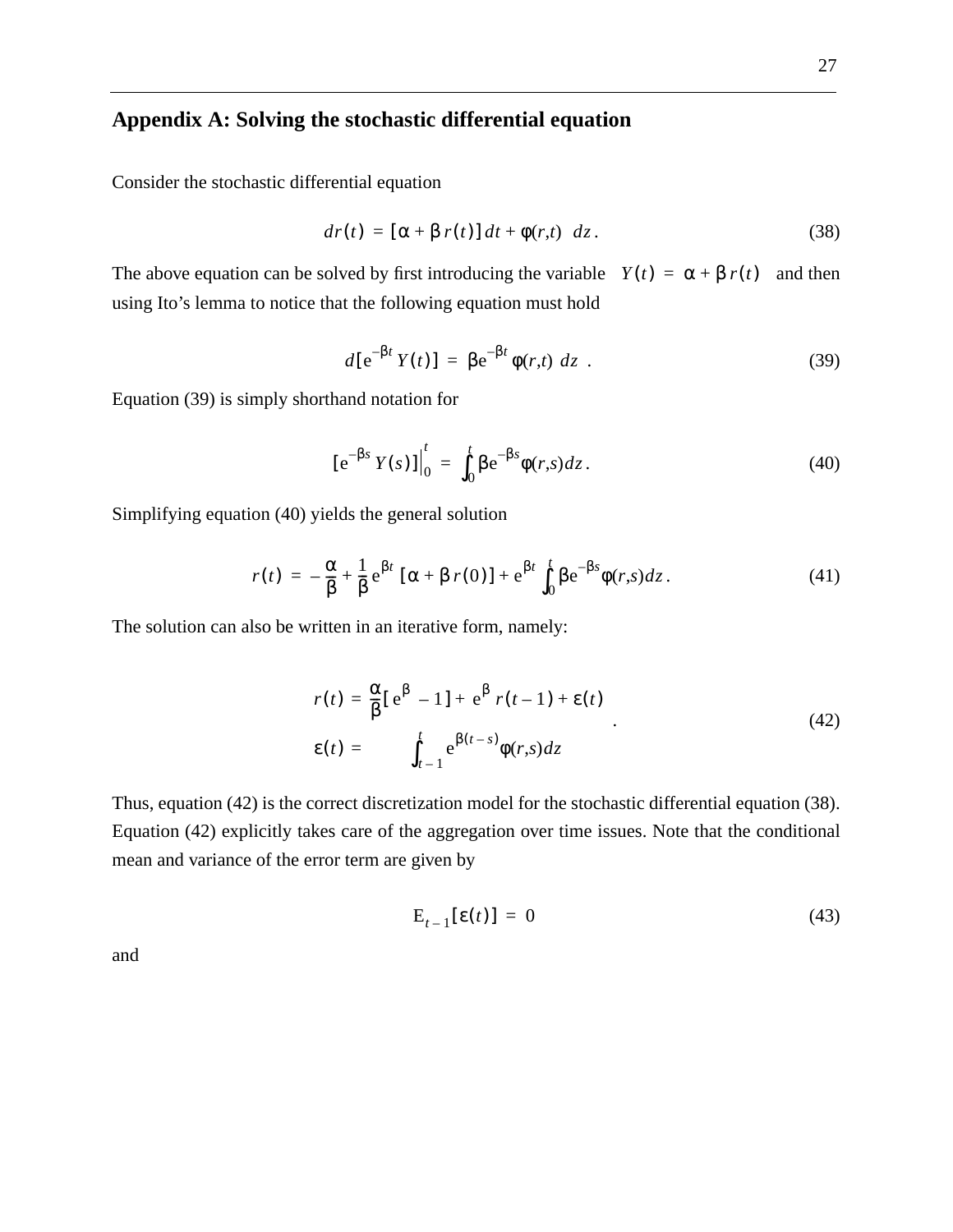$$
E_{t-1}[\varepsilon^{2}(t)] = E_{t-1}\left[\left\{\int_{t-1}^{t} e^{\beta(t-s)}\phi(r,s)dz\right\}^{2}\right]
$$
  
\n
$$
= E_{t-1}\left[\int_{t-1}^{t} e^{2\beta(t-s)}\phi^{2}(r,s)ds\right]
$$
 By Ito Isometry<sup>+</sup>  
\n
$$
= \int_{t-1}^{t} e^{2\beta(t-s)} E_{t-1}[\phi^{2}(r,s)] ds
$$
 (44)

To proceed further, let  $\phi(r,t) = \sigma r(t)^{\gamma}$  and approximate  $E_{t-1}[\phi^2(r,s)]$  by  $\sigma^2 r(t-1)^{2\gamma}$ . The conditional variance of the error term can then be approximated by

$$
E_{t-1}[\varepsilon^{2}(t)] = \frac{\sigma^{2}}{2\beta}[\varepsilon^{2\beta} - 1] r(t-1)^{2\gamma}.
$$
 (45)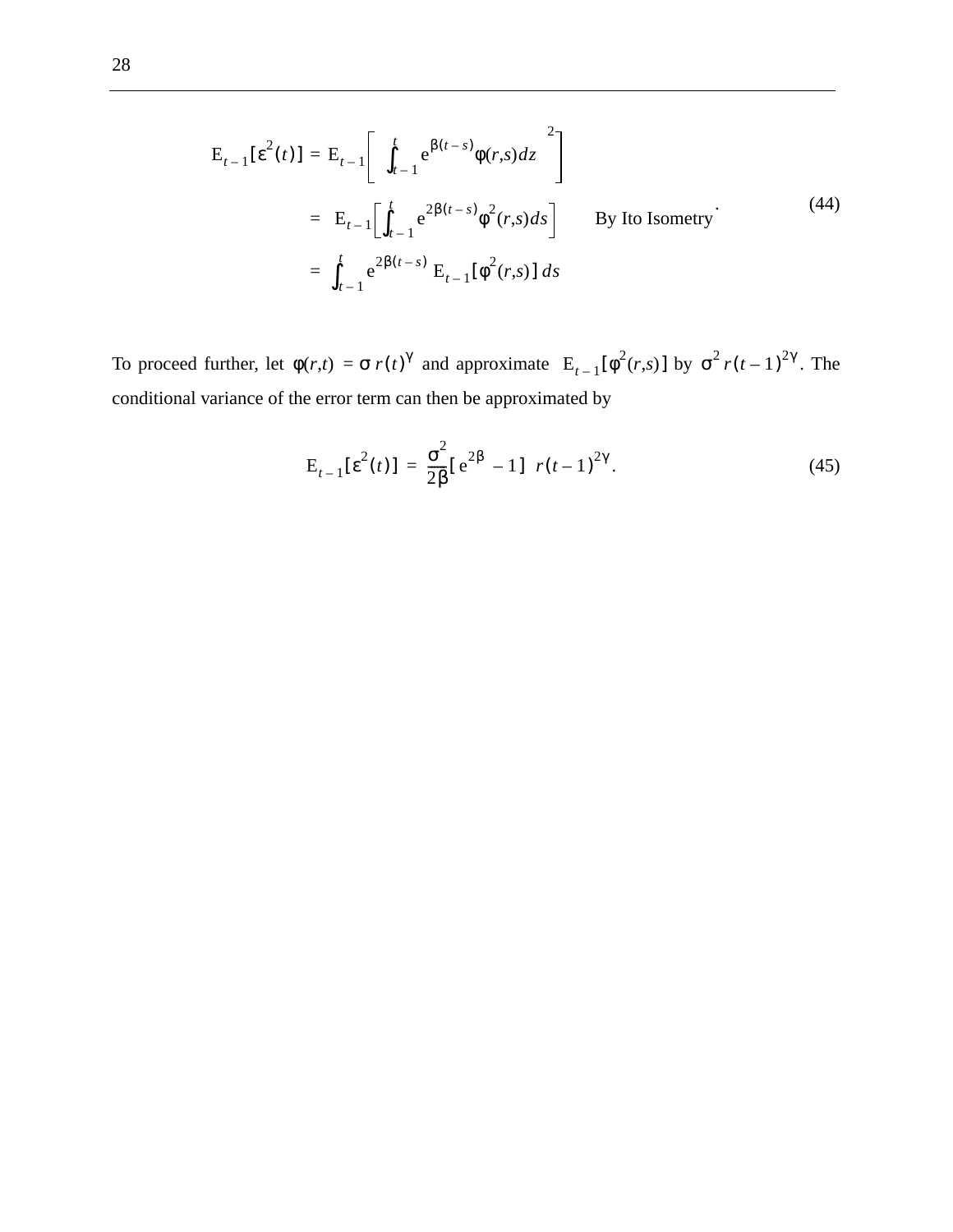## **Appendix B: Monte Carlo experiment**

A Monte Carlo experiment was conducted in order to gain some insight into the discrepancies between the LLF, GMM, and EMM estimation techniques that were noted in Sections 4 and 7. A weekly frequency interest series was generated using the SDE (1), with known parameter values, as the data-generating process. A simple discrete-time Euler scheme, with each week divided into 50 equally spaced subintervals, was employed to generate a simulation of a short-term interest series of weekly observations and total length 1095 observations. The following model parameters were chosen:  $\alpha = 0.08$ ,  $\beta = -0.01$ ,  $\sigma = 0.01$ , and  $\gamma = 1.5$ . Hence, the generated series should have a long-run mean of 8 per cent and a conditional volatility that is dependent on the level of the series.

The simulated time series is graphed in the upper panel of Figure 3. The middle and lower panels of Figure 3 show the one-step-ahead condition mean and conditional standard deviation. The lower panel shows a clear dependence of the conditional volatility on the level.

The results of the LLF, GMM, and EMM estimations<sup>4</sup> are presented in Table 10. All three methods give similar, statistically significant estimates of  $\sigma$  and  $\gamma$ . The GMM method yields the best estimates of  $\sigma$  and  $\gamma$  in terms of both closeness to the true parameter values and smallness of the standard deviations of the estimates. In terms of mean absolute percentage error  $(MAPE)^5$ , the relative ranking of the three estimation techniques is: first, LLF; second, EMM; and third, GMM. (It is not too surprising that the LLF method wins out since the data were generated using normally distributed errors.) However, the LLF estimates of  $\alpha$  and  $\beta$  have relatively large standard deviations, which are comparable to the EMM standard deviations. The GMM method overestimates the values of α and β. The GMM estimates are roughly twice the size of the true values. The EMM estimates of α and β are statistically indistinguishable from the true values.

<sup>4.</sup> The GMM estimate presented is for the just-identified system with the instrumental vector  $Z_t = [1, r_t]$ (see Section 3.2). The EMM estimate uses a simulation of weekly data of length 77,000 observations of which the first 2,000 observations are discarded. As before, each week is divided into 50 subintervals. A SNP auxiliary model with  $L_u = 1$ ,  $L_r = 5$ ,  $L_p = 1$ ,  $K_z = 5$ , and  $K_x = 0$  best describes the statistical properties of the Monte Carlo time series.

<sup>5.</sup> MAPE =  $\frac{1}{N} \sum_{i=1}^N \left| \frac{\rho_i - \rho_i}{\rho_i} \right|$  where  $\hat{\rho}_i$  are the parameter estimates,  $\rho_i$  are the true parameter values, and *N* is the number of parameters.  $\frac{1}{N}\sum_{i=0}^{N}\left|\frac{\hat{\rho}_{i}-\rho_{i}}{\rho_{i}}\right|$  $\frac{1}{\rho_i}$ *i* = 1 *N*  $\sum_{i} \left| \frac{p_i - p_i}{\rho_i} \right|$  where  $\hat{p}_i$  are the parameter estimates,  $p_i$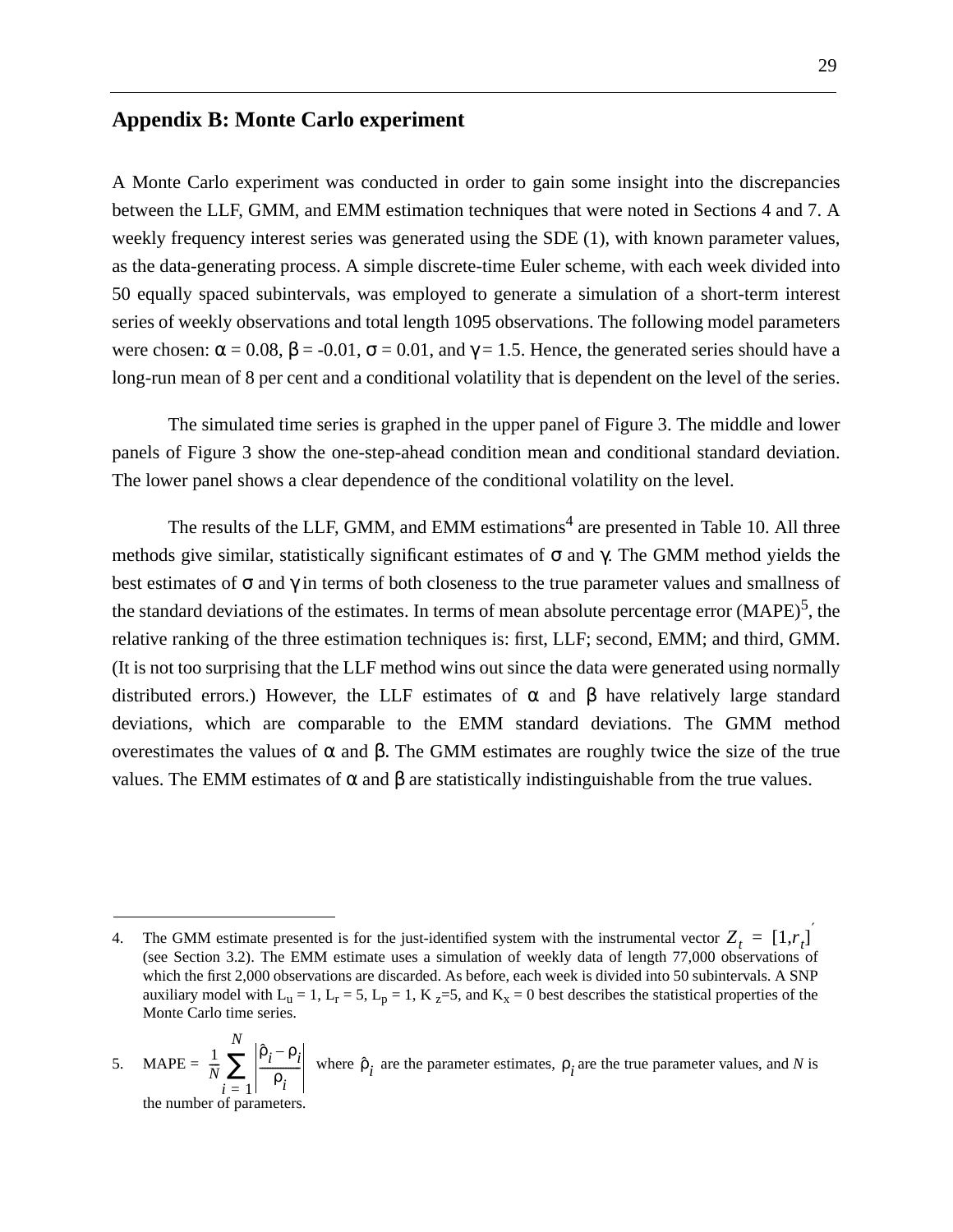Furthermore, the EMM  $\chi^2$ -test is unable to reject the structural model (1), and the score generator diagnostics (see Table 11) only offer extremely marginal evidence against the model.<sup>6</sup>

The above results suggest that all three estimation techniques, LLF, GMM and EMM, are able to identify the one-factor model (1) when it is the true data-generating process. Of course, this result is only indicative since it is based on a single Monte Carlo trial.

|                                                                                                                                                                                                                                                                                                                                                                                                                                                                                                                                                                           | Simulation              |                        |                         |  |  |  |  |
|---------------------------------------------------------------------------------------------------------------------------------------------------------------------------------------------------------------------------------------------------------------------------------------------------------------------------------------------------------------------------------------------------------------------------------------------------------------------------------------------------------------------------------------------------------------------------|-------------------------|------------------------|-------------------------|--|--|--|--|
|                                                                                                                                                                                                                                                                                                                                                                                                                                                                                                                                                                           | <b>LLF</b>              | <b>GMM</b>             | <b>EMM</b>              |  |  |  |  |
| $\alpha$                                                                                                                                                                                                                                                                                                                                                                                                                                                                                                                                                                  | $0.0825*$<br>(0.0385)   | $0.1592*$<br>(0.0140)  | $0.1176*$<br>(0.0310)   |  |  |  |  |
| β                                                                                                                                                                                                                                                                                                                                                                                                                                                                                                                                                                         | $-0.0084$<br>(0.0046)   | $-0.0173*$<br>(0.0014) | $-0.0134*$<br>(0.0039)  |  |  |  |  |
| $\sigma$                                                                                                                                                                                                                                                                                                                                                                                                                                                                                                                                                                  | $0.00926*$<br>(0.00161) | 0.00998*<br>(0.00126)  | $0.00824*$<br>(0.00149) |  |  |  |  |
| γ                                                                                                                                                                                                                                                                                                                                                                                                                                                                                                                                                                         | 1.536*<br>(0.077)       | $1.504*$<br>(0.048)    | $1.575*$<br>(0.091)     |  |  |  |  |
|                                                                                                                                                                                                                                                                                                                                                                                                                                                                                                                                                                           | 9.82                    | 9.20                   | 8.78                    |  |  |  |  |
| $-\alpha/\beta$<br>$\chi^2(15)$                                                                                                                                                                                                                                                                                                                                                                                                                                                                                                                                           |                         |                        | 15.978                  |  |  |  |  |
| Corrected standard error appear in parentheses. (*) indicates that<br>the coefficient is statistically significant at the 5 per cent level.<br>The simulated data was generated using the data generating<br>process (1) with parameter values $\alpha = 0.08$ , $\beta = -0.01$ , $\sigma = 0.01$<br>and $\gamma = 1.5$ . Some comparison $\chi^2$ probabilities that are helpful<br>in interpreting the above $\chi^2$ tests are as follows:<br>Prob[ $\chi^2(15) \ge 14.3$ ] = 0.50, Prob[ $\chi^2(15) \ge 18.2$ ] = 0.25 and<br>Prob[ $\chi^2(15) \ge 25.0$ ] = 0.05. |                         |                        |                         |  |  |  |  |

**Table 10: Simulation results**

<sup>6.</sup> More weight is given to the  $\chi^2$ -test since it is a joint hypothesis test for all the score generator equations. The *t-*statistic tests are singular hypothesis tests that do not use the full information set, i.e., the information in the off-diagonal elements of  $\hat{S}_n$  is not used in the *t*-statistic test (see Section 5).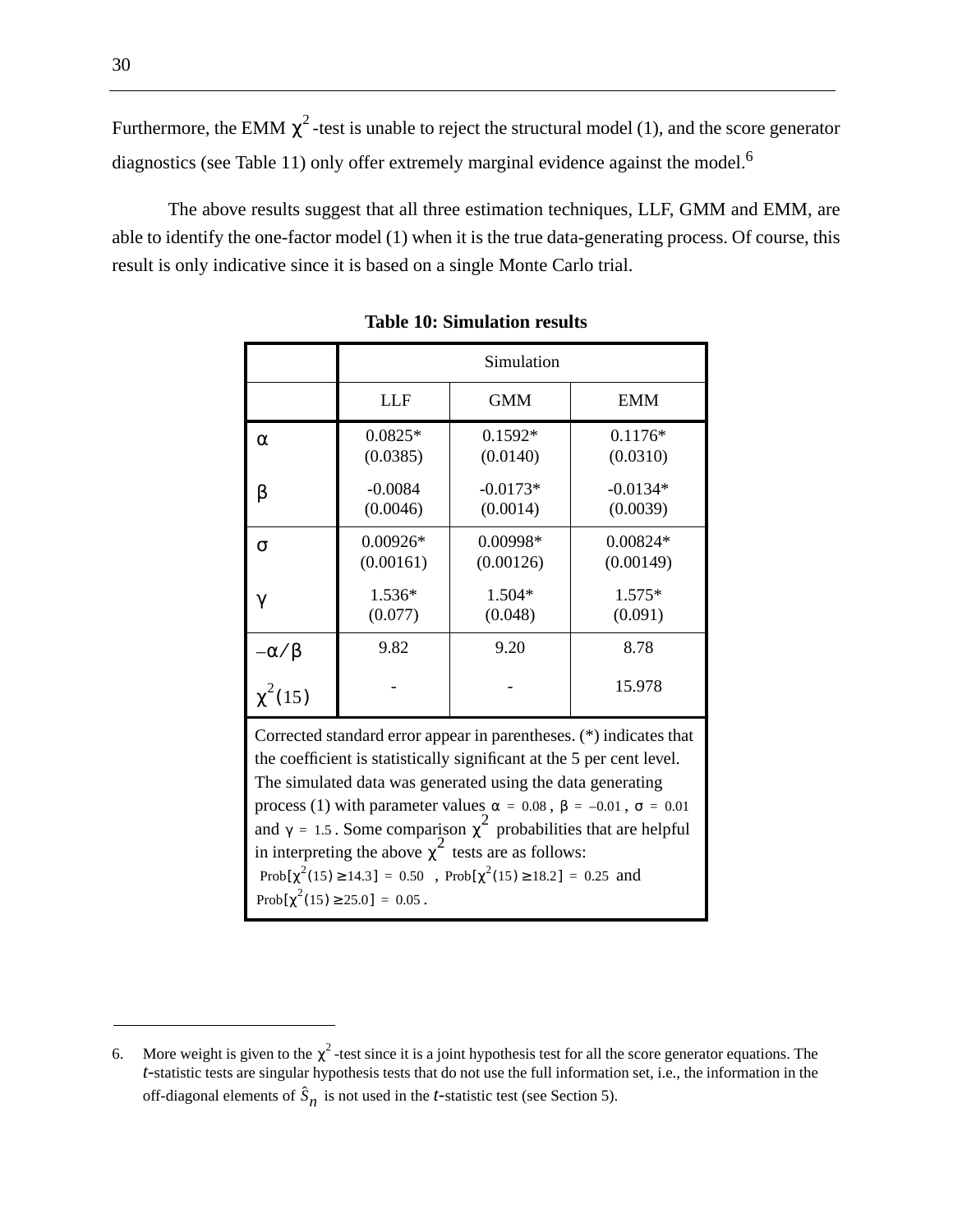

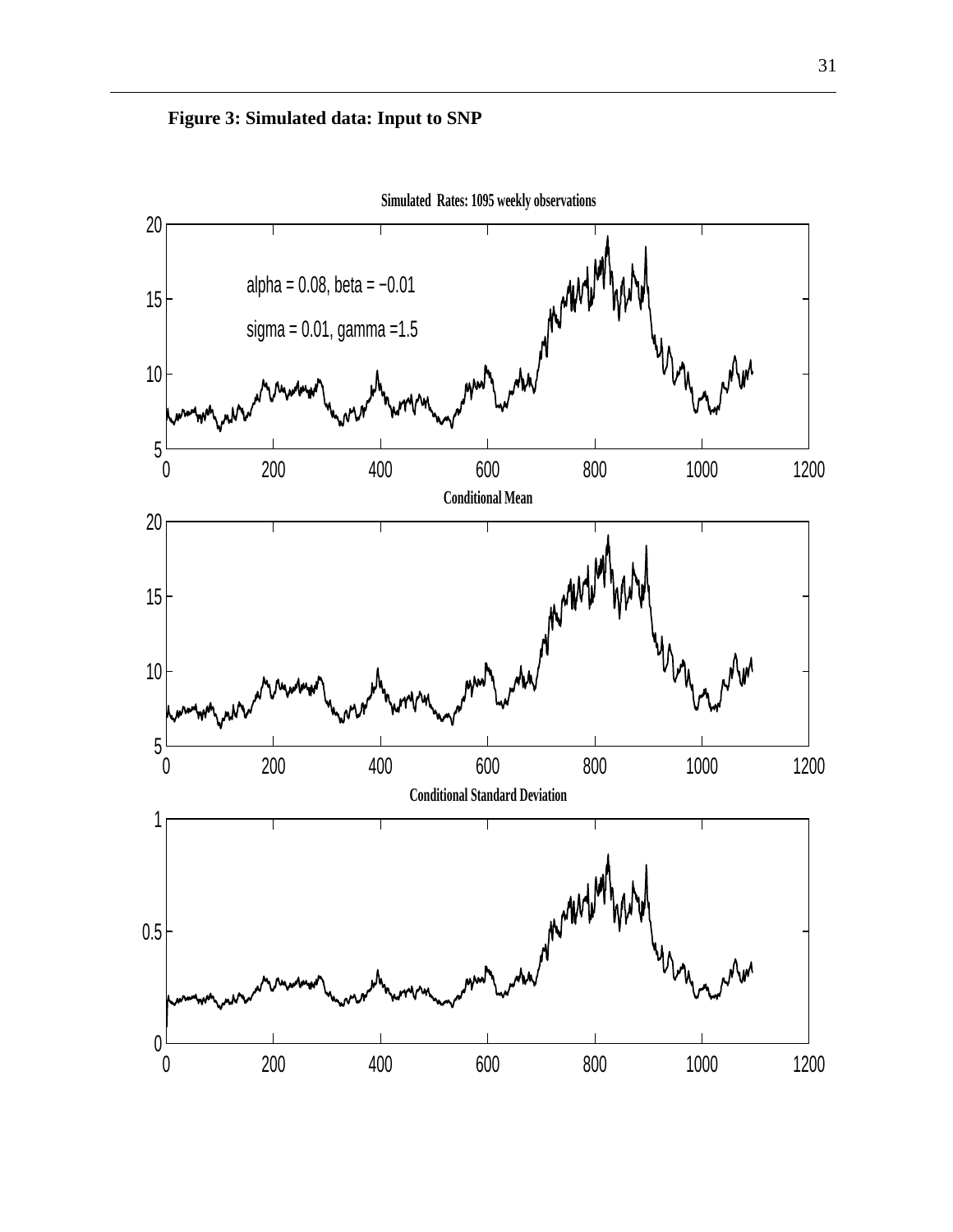

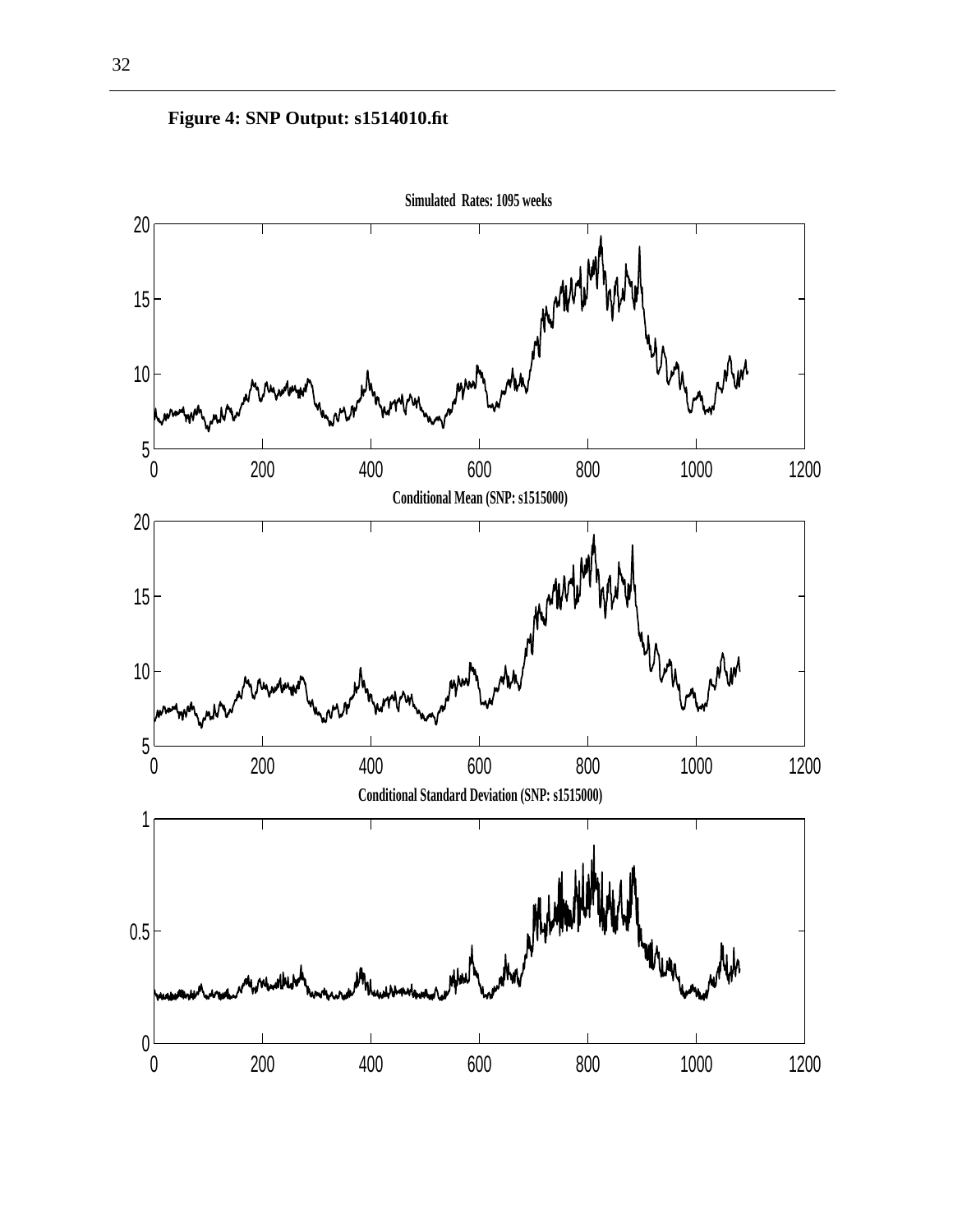| <b>Score</b><br>generator eqn.                                                               | Quasi-t-stat | $T$ -stat |  |
|----------------------------------------------------------------------------------------------|--------------|-----------|--|
| Mean<br>$\phi_0$                                                                             | 0.981        | 1.017     |  |
| <b>VAR</b><br>$\phi_1$                                                                       | $-0.414$     | $-0.419$  |  |
| $\theta_0$<br>Var                                                                            | 0.353        | 0.495     |  |
| <b>ARCH</b><br>$\theta_1$                                                                    | 1.476        | 1.610     |  |
| $\boldsymbol{\theta}_2$                                                                      | 0.447        | 0.532     |  |
| $\theta_3$                                                                                   | 0.401        | 0.511     |  |
| $\theta_4$                                                                                   | 0.509        | 0.544     |  |
| $\theta_5$                                                                                   | $-0.112$     | $-0.126$  |  |
| Hermite<br>$a_{10}$                                                                          | $-0.948$     | $-1.031$  |  |
| $a_{20}$                                                                                     | 1.198        | 1.312     |  |
| $a_{30}$                                                                                     | $-0.223$     | $-0.226$  |  |
| $a_{40}$                                                                                     | 0.293        | 0.433     |  |
| $a_{50}$                                                                                     | $-0.331$     | $-0.362$  |  |
| $a_{60}$                                                                                     | 1.847        | 2.025     |  |
| $a_{70}$                                                                                     | 0.592        | 0.631     |  |
| $a_{\rm 80}$                                                                                 | 0.955        | 1.536     |  |
| $a_{90}$                                                                                     | 0.724        | 0.824     |  |
| $a_{10,0}$                                                                                   | 1.564        | 1.738     |  |
| $a_{11,0}$                                                                                   | 0.613        | 0.641     |  |
| See equations $(28)-(29)$ for a description of the<br>calculation of the above t-statistics. |              |           |  |

**Table 11: Simulation Score generator diagnostics**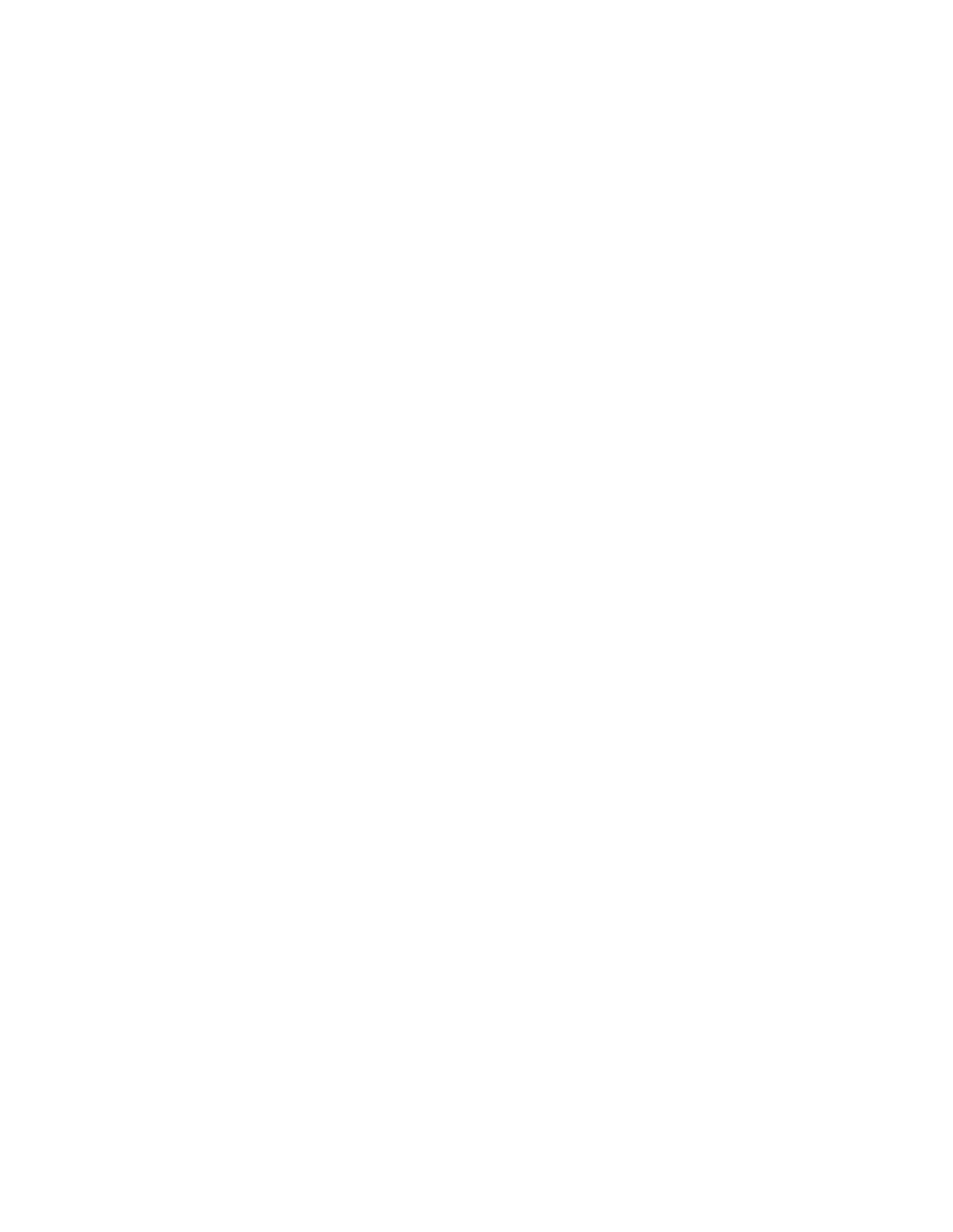### **Bibliography**

- Andersen, T. G. and J. Lund. 1997. "Estimating continuous-time stochastic volatility models of the shortterm interest rate." *Journal of Econometrics* 77: 343–377.
- Balduzzi, P., S. R. Das, S. Foresi, and R. Sundaram. 1996. "A Simple Approach to Three-Factor Affine Models of the Term Structure." *Journal of Fixed Income* 6: 43–53.
- Bansal, R., A. R. Gallant, R. Hussey, and G. Tauchen. 1994. "Computational Aspects of Nonparametric Simulation Estimation." In *Computational Techniques for Econometrics and Economic Analysis,* edited by D. A. Belsley, 3–22. Boston: Kluwer Academic.
- ———. 1995. "Nonparametric estimation of structural models for high-frequency currency market data." *Journal of Econometrics* 66: 251–287.
- Bergstrom, A. R. 1984. "Continuous Time Stochastic Models and Issues of Aggregation over Time." *Handbook of Econometrics,* Vol. II, edited by Z. Friliches and M. D. Intriligator. Amsterdam: Elsevier Science.
- Black, F. and B. Scholes. 1973. "The Pricing of Options and Corporate Liabilities." *Journal of Political Economy* 81: 637–657.
- Bliss, R. B. and D. C. Smith. 1997. "The Elasticity of Interest Rate Volatility: Chan, Karolyi, Longstaff, and Sanders Revisited." Federal Reserve Bank of Atlanta Working Paper 97-13a. [Formerly titled "The Stability of Interest Rate Processes."]
- Brailsford, T. J. and K. Maheswaran. 1998. "The Dynamics of the Australian Short-Term Interest Rate." SSRN Working Paper 98062903.
- Brennan, M. J. M. and S. Schwartz. 1980. "Analyzing Convertible Bonds." *Journal of Financial and Quantitative Analysis* 15: 907–929.
- Brenner, R. J., R. H. Harjes, and K. F. Kroner. 1996. "Another Look at Models of Short-Term Interest Rate." *Journal of Financial and Quantitative Analysis* 31: 85–107.
- Chan, K. C., G. A. Karolyi, F. A. Longstaff, and A. B. Sanders. 1992. "An Empirical Comparison of Alternative Models of the Short-Term Interest Rate." *Journal of Finance* 47: 1209–1227.
- Chen, L. 1996. "Stochastic Mean and Stochastic Volatility—A Three-Factor Model of the Term Structure of Interest Rates and Its Applications in Derivatives Pricing and Risk Management." *Financial Markets, Institutions & Instruments* 5(1): 1–88.
- Cox, J. C. 1975. "Notes on Option Pricing I:Constant Elasticity of Variance Diffusion." Working paper, Stanford University.
- Cox, J. C., J. E. Ingersoll, and S. A. Ross. 1980. "An Analysis of Variable Rate Loan Contracts." *Journal of Finance* 35: 389–403.
- ———. 1985. "A Theory of the Term Structure of Interest Rates." *Econometrica* 53: 385–407.
- Dahlquist, M. 1996. "On Alternative Interest Rate Processes." *Journal of Banking and Finance* 20: 1093– 1119.
- Dai, Q. and K. J. Singleton. 1997. "Specification Analysis of Affine Term Structure Models." NBER Working Paper 6128.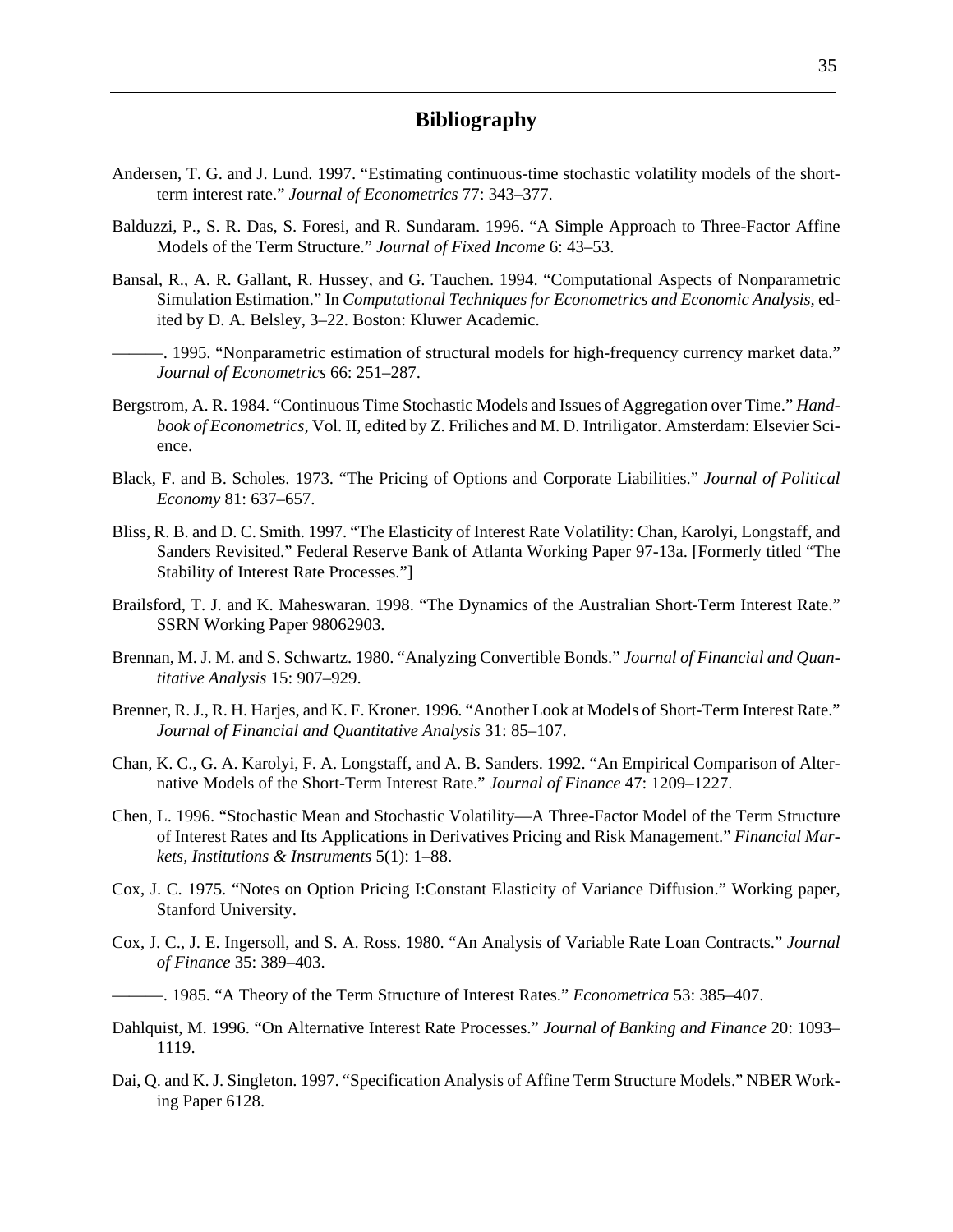Dothan, U. L. 1978. "On the Term Structure of Interest Rates." *Journal of Financial Economics* 6: 59–69.

Duguay, P. 1994. "Empirical Evidence on the Strength of the Monetary Transmission Mechanism in Canada: An Aggregate Approach." *Journal of Monetary Economics* 33: 39–61.

Gallant, A. R. and G. Tauchen. 1996. "Which Moments to Match?" *Econometric Theory* 12: 657–681.

- ———. 1997a. "EMM: A Program for Efficient Method of Moments Estimation." Available along with code via anonymous ftp at ftp.econ.duke.edu in the subdirectory home/get/emm.
- ———. 1997b. "SNP: A Program for Nonparametric Time Series Analysis" Available along with code via anonymous ftp at ftp.econ.duke.edu in the subdirectory home/arg/snp.
- Gong, F. F. and E. M. Remolona. 1996. "A Three-Factor Econometric Model of the U.S. Term Structure." Federal Reserve Bank of New York Research Paper No. 9619.
- Gouriéroux, C. and A. Monfort. 1996. *Simulation-Based Econometric Methods.* Oxford: Oxford University Press.
- Hamilton, J. D. 1994. *Time Series Analysis.* Princeton, NJ: Princeton University Press.
- Han, B. 1997. "A Principal Components Analysis of the Canadian Yield Curve." Bank of Canada, mimeograph.
- Hansen, L. P. 1982. "Large Sample Properties of Generalized Method of Moments Estimators." *Econometrica* 50: 1029–1054.
- Kloeden, P. E. and E. Platen. 1992. *Numerical Solution of Stochastic Differential Equations.* Vol. 23 of *Applications of Mathematics,* edited by A. V. Balakrishnan, I. Karatzas, and M. Yor. New York: Springer-Verlag.
- Kogure, A. 1997. "A New Approach to the Estimation of Stochastic Differential Equations with an Application to the Japanese Interest Rates." Institute for Monetary and Economic Studies (IMES) Discussion Paper 97-E-8, Bank of Japan.
- Litterman, R., J. Scheinkman, and L. Weiss. 1991. "Volatility and the Yield Curve" *Journal of Fixed Income* 1: 49–53.
- Merton, R. C. 1973. "Theory of Rational Option Pricing." *Bell Journal of Economics and Management Science* 4: 141–183.
- Nowman, K. B. 1997. "Gaussian Estimation of Single-Factor Continuous Time Models of the Term Structure of Interest Rates." *Journal of Finance* 52: 1695–1706.
- Ogaki, M. 1992. "An Introduction to the Generalized Method of Moments." University of Rochester Center for Economic Research Working Paper No. 314.
- Tauchen, G. 1995. "New Minimum Chi-Square Methods in Empirical Finance." Presented at the Seventh World Congress of the Econometric Society, Tokyo, 23–28 August.
- Tse, Y. K. 1995. "Some International Evidence on Stochastic Behavior of Interest Rates." *Journal of International Money and Finance* 14: 721–738.
- Vasicek, O. 1977. "An Equilibrium Characterization of the Term Structure." *Journal of Financial Economics* 5: 177–188.